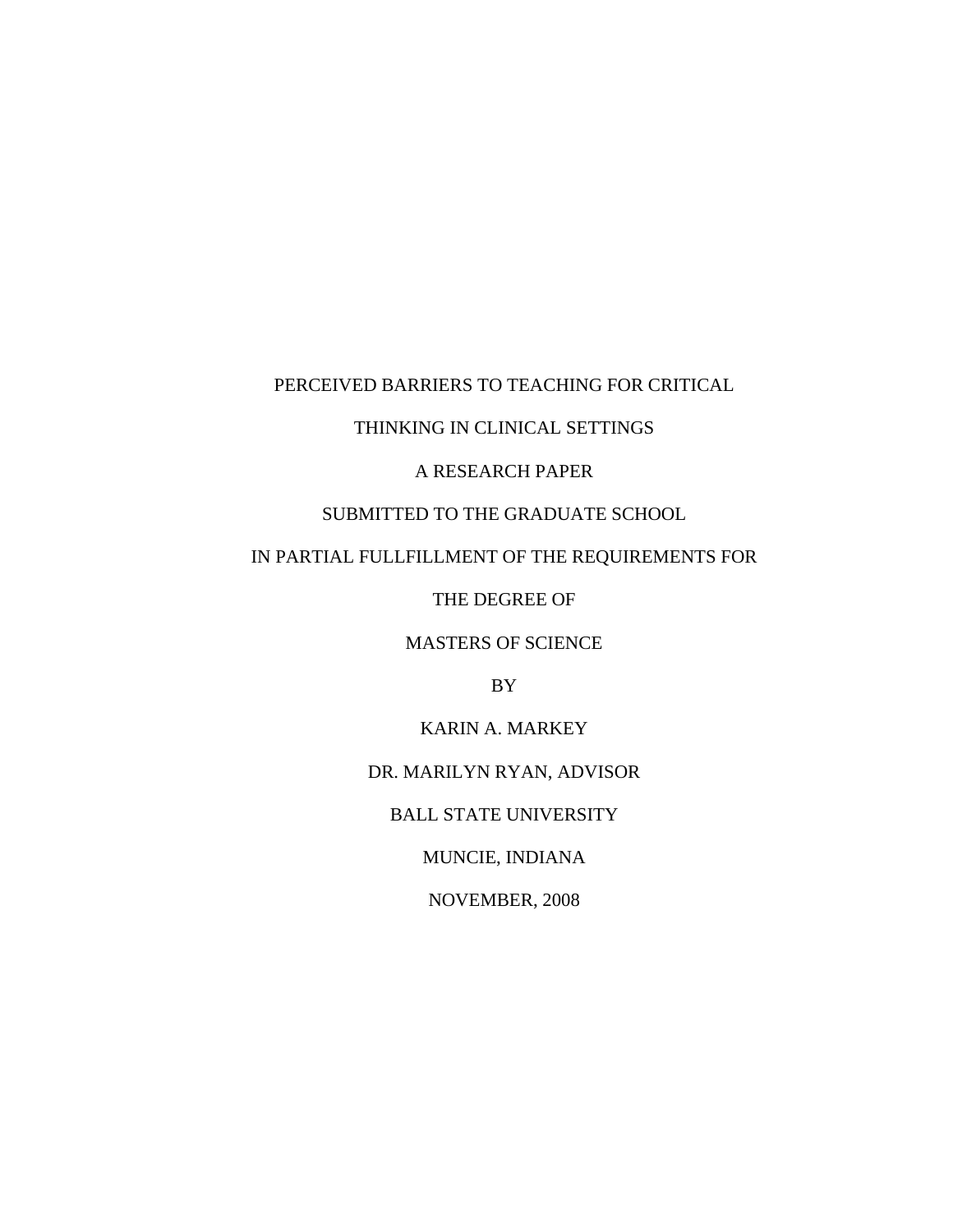# ABSTRACT

|                 | <b>RESEARCH SUBJECT: Barriers to teaching Critical Thinking</b> |
|-----------------|-----------------------------------------------------------------|
|                 | in Clinical Nursing Settings                                    |
| STUDENT:        | Karin Markey                                                    |
| DEGREE:         | Masters of Science of Nursing                                   |
| <b>COLLEGE:</b> | College of Applied Science and Technology                       |
| DATE:           | November, 2008                                                  |

The NLNAC criterion for accreditation of nursing schools mandates that faculty evaluate the critical thinking skills of nursing students. The purpose of this study is to describe barriers that nurse educators perceive in teaching critical thinking (CT) skills to baccalaureate students in the clinical setting. The study is based on previous work by the National League for Nursing (2008) and Shell (2001) indicating that nursing faculty have identified several barriers to teaching CT. The study will take place at Grand Valley State University and University of Detroit-Mercy. The anticipated sample will be 40 faculty who teach nursing in the classroom or clinical settings. The Survey of Perceived Barriers to Teaching Critical Thinking by BSN Faculty (Shell) will be used to collect data about faculty perceptions. The findings from this research will provide information about the barriers faculty identify regarding teaching CT in clinical settings.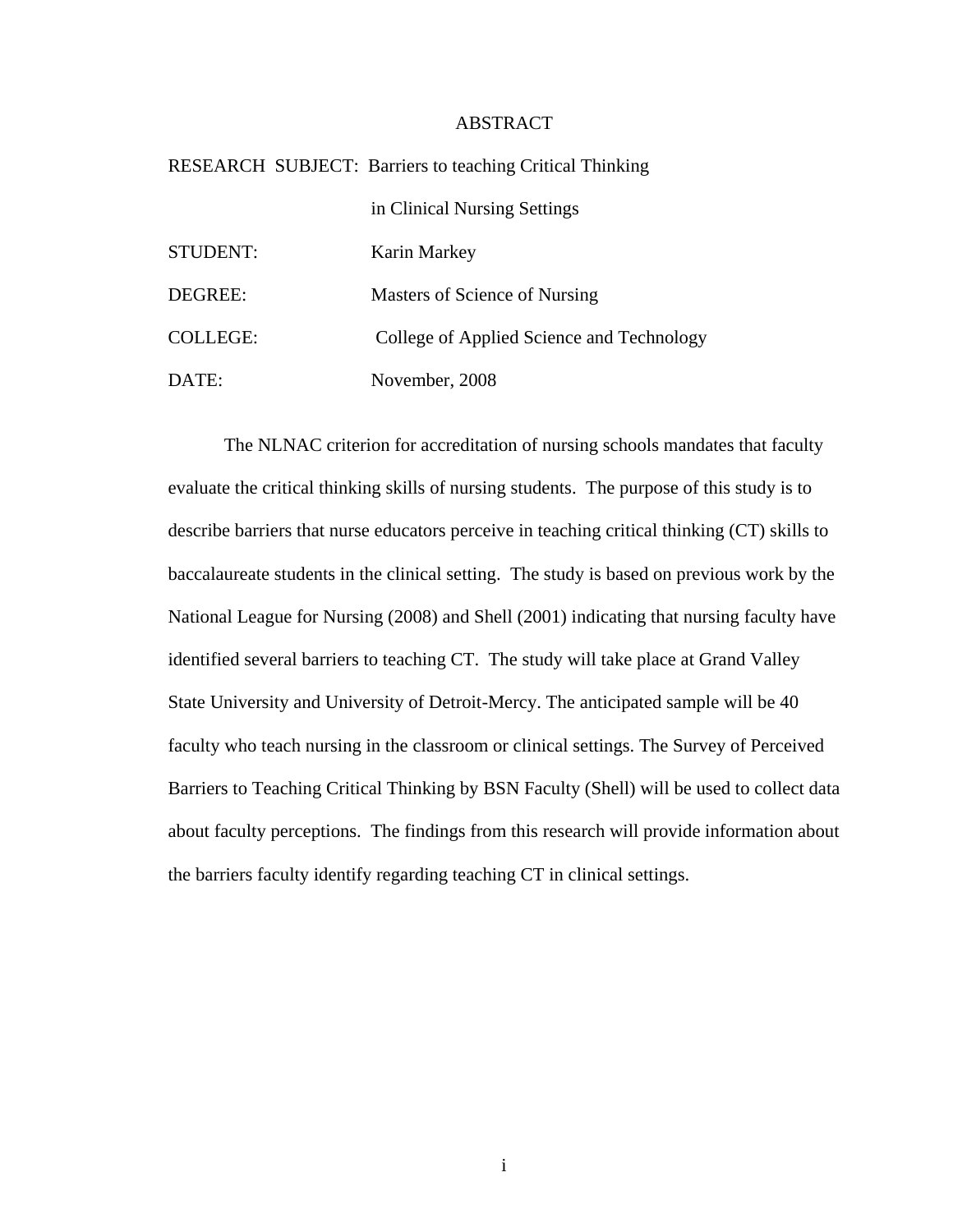| <b>Table of Contents</b> |  |
|--------------------------|--|
|--------------------------|--|

| <b>Chapter One-Introduction</b>  |
|----------------------------------|
|                                  |
|                                  |
|                                  |
|                                  |
|                                  |
|                                  |
|                                  |
|                                  |
|                                  |
|                                  |
| Chapter Two-Review of Literature |
|                                  |
|                                  |
|                                  |
|                                  |
|                                  |
|                                  |
|                                  |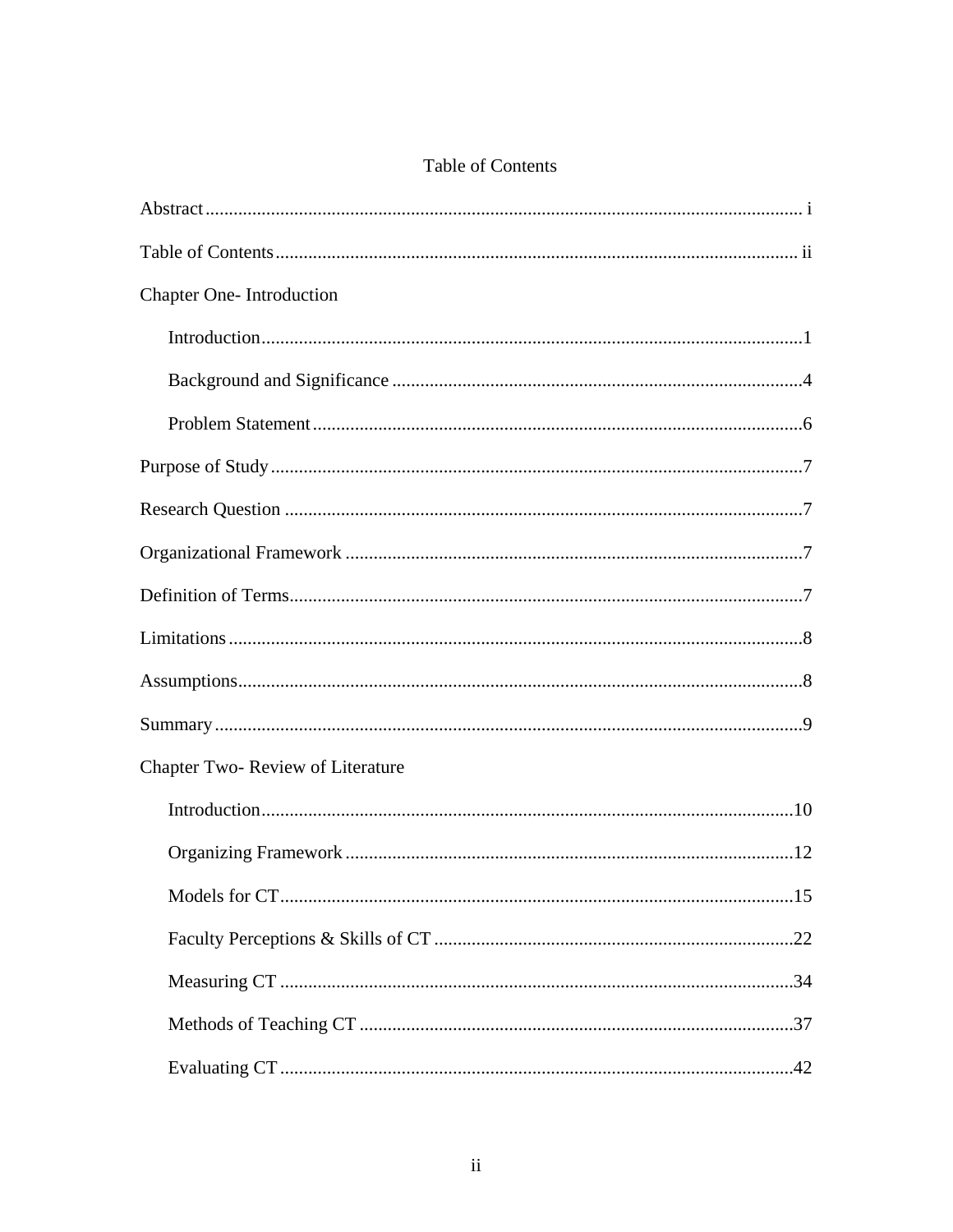| <b>Chapter Three-Methodology and Procedures</b> |  |
|-------------------------------------------------|--|
|                                                 |  |
|                                                 |  |
|                                                 |  |
|                                                 |  |
|                                                 |  |
|                                                 |  |
|                                                 |  |
|                                                 |  |
|                                                 |  |
|                                                 |  |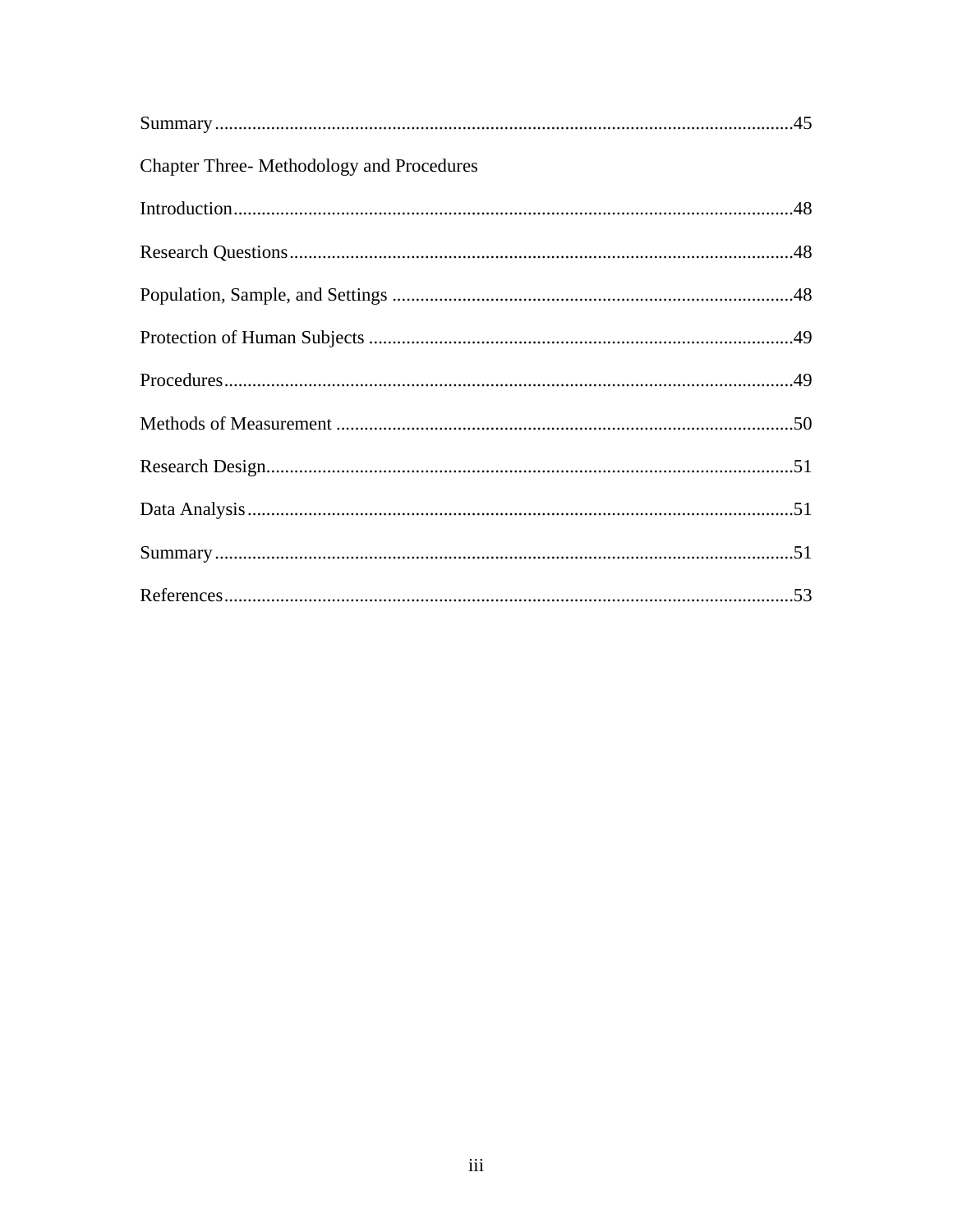# Chapter 1

## *Introduction*

Critical thinking skills are essential to practice nursing in the complex health care environment. Nurses are expected to recognize emerging patient problems and lifethreatening situations, follow standards of care and best practices to provide quality care (Grubud-Howe, Schoessler, & Tanner, 2008; Wilgis & McConnell, 2008). Nursing studies have shown an association between critical thinking (CT) and competence (AACN, 2008; NLN, 2008; Wilgis & McConnell, 2008). New graduate nurses are expected to transition into practice at a competent level, yet there is a gap between education and practice that has both educators and hospital nurse managers addressing this problem (Burns & Poster, 2008).

The American Nurses Association (ANA)(2008) and National League for Nursing (NLN) (2008) maintain that institutions have an obligation to enhance professional development and promote critical thinking skills (Riddell, 2007). The NLN recognizes CT as a core competency for Baccalaureate and Master's nursing educational programs. The National League of Nursing Accreditation Commission (NLNAC) (2008) and the American Association of Colleges of Nursing's (AACN) Essentials of Baccalaureate Education (2008) require schools of nursing to document students' clinical reasoning skills to meet accreditation standards. The standards require nurse educators to develop definitions and teaching strategies which promote and evaluate CT in higher education settings.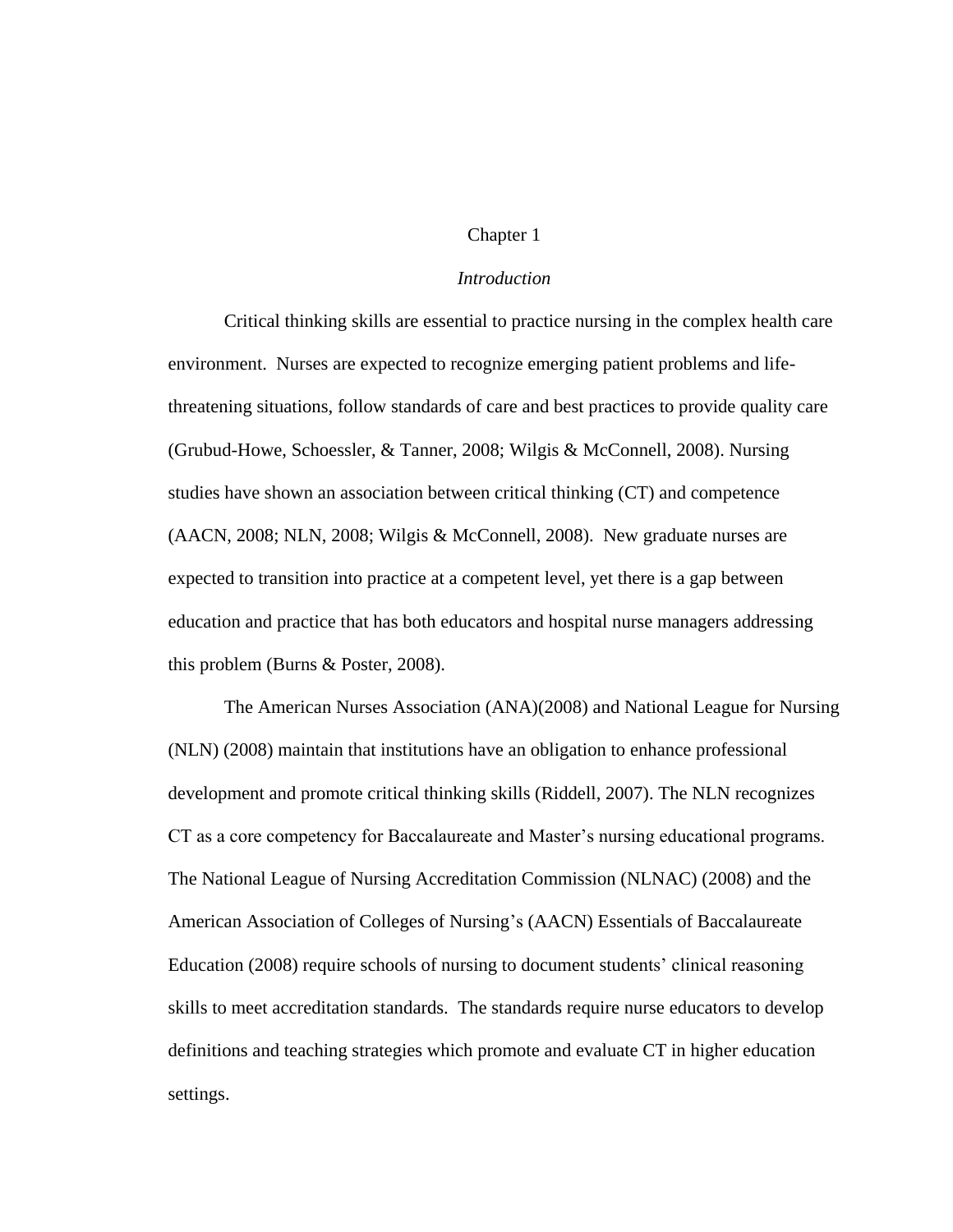Critical thinking (CT) is the basis of professional practice in health care (Gubrud-Howe, Schoessler & Tanner, 2008; Tanner, 2008; Sorensen & Yankech, 2008;). The AACN (2008) recommended the development of clinical reasoning skills as a top priority for faculty to address for baccalaureate nursing education. Although teaching CT has come to the forefront of nursing education, it has been difficult for educators to define, evaluate and teach. Educators are continuing to look more closely at content, design, and delivery of nursing curricula in relation to CT, clinical judgment, and clinical decisionmaking (Lasater, 2007). There is a compelling need in nursing education to ensure that the process of education is valued as much as the content in order for instructors to effectively teach for critical thinking (Ethridge, 2007).

Nurses must possess high-level reasoning skills for clinical decision-making to deal with complex patient care and ill-defined problems encountered in practice (AACN, 2008; Lasater, 2007; Murphy, 2004; Tanner, 2006). More recently nurse leaders have reconceptualized CT as a process to apply clinical judgment. The model of clinical judgment presented by Tanner (2006) emphasizes the role of the nurses' background, context of the situation, and nurses' relationships with patients as central to what nurses notice, how findings are interpreted, responded to, and reflected upon.

Tanner (2006, p. 204) drew five conclusions regarding clinical judgments:

- 1. Clinical judgments are more influenced by what nurses bring to the situation than the objective data about the situation at hand.
- 2. Sound clinical judgment rests to some degree on knowing the patient and concerns.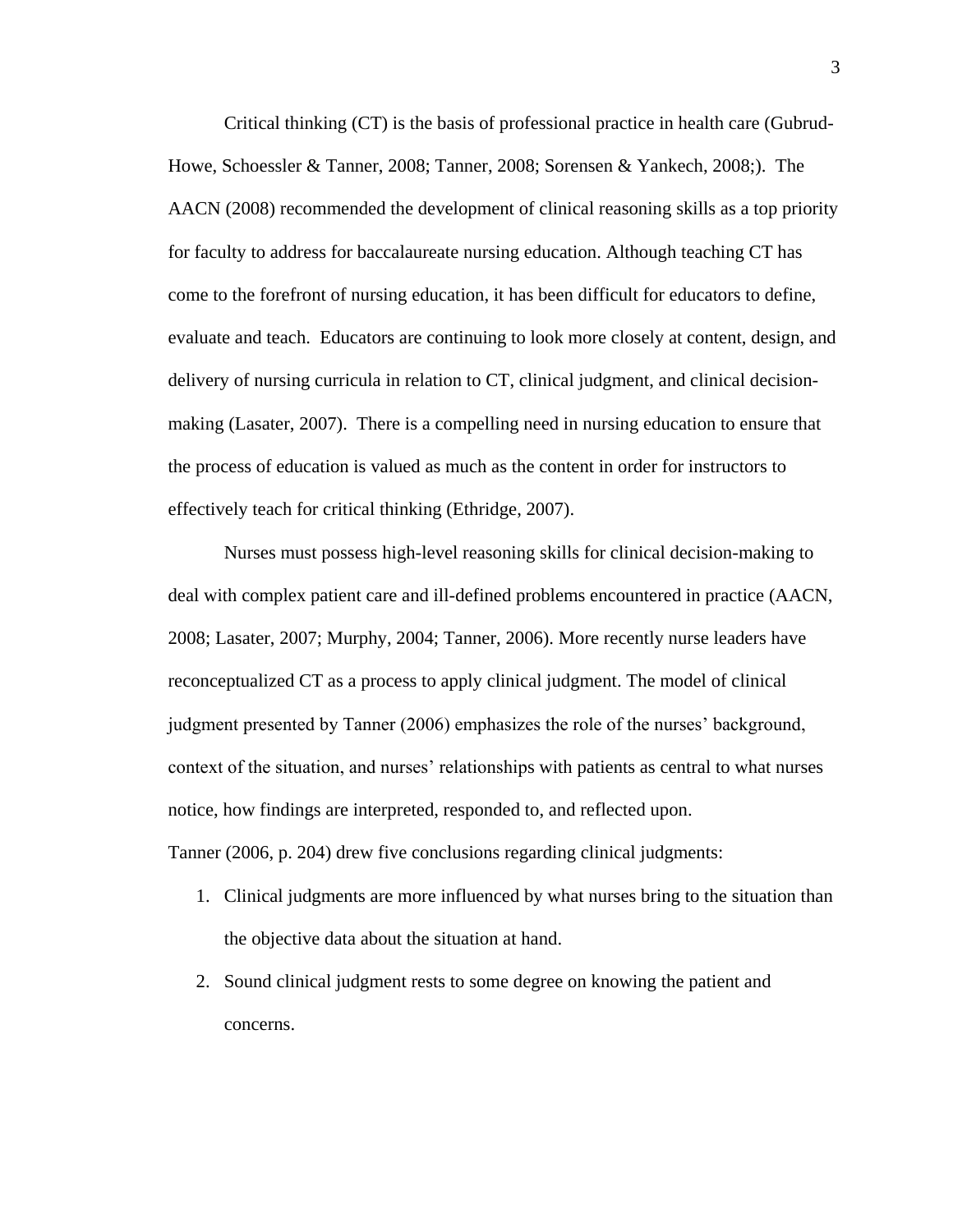- 3. Clinical judgments are influenced by the context in which the situation occurs and the culture of the nursing care unit
- 4. Nurses use a variety of reasoning patterns alone or in combination
- 5. Reflection on practice is triggered by a breakdown in clinical judgment and is critical for the development of clinical knowledge and improvements in clinical reasoning.

Lasater (2007) used Tanner's Clinical Judgment model to develop a rubric for clinical decision-making in simulation laboratories. Lasater (2007) reported that educators believed the rubric was valuable in communicating with students about the concept of clinical judgments. It offered a language understood by both faculty and students, setting standards that students can comprehend and work toward. When students are clear about expectations and receive direct feedback about performance, students can better learn (Lasater, 2007).

According to Redding (2001), to facilitate the development of students' CT skills, nurse educators need to be aware of the variables contributing to the clinical environment where this occurs. The clinical environment is fast paced and complex, creating many barriers to teaching CT. Clinical nursing faculty must facilitate students' development of clinical judgment and critical thinking skills which are necessary for safe and effective practice (NCSBN, 2008).

Barriers which contribute to teaching CT ultimately make translating knowledge and theory into practice difficult (Del Bueno, 2005). Factors involved in teaching CT include: methods of teaching, the physical environment, and willingness of instructors to foster CT (Shell, 2001). Barriers to teaching CT include using the traditional lecture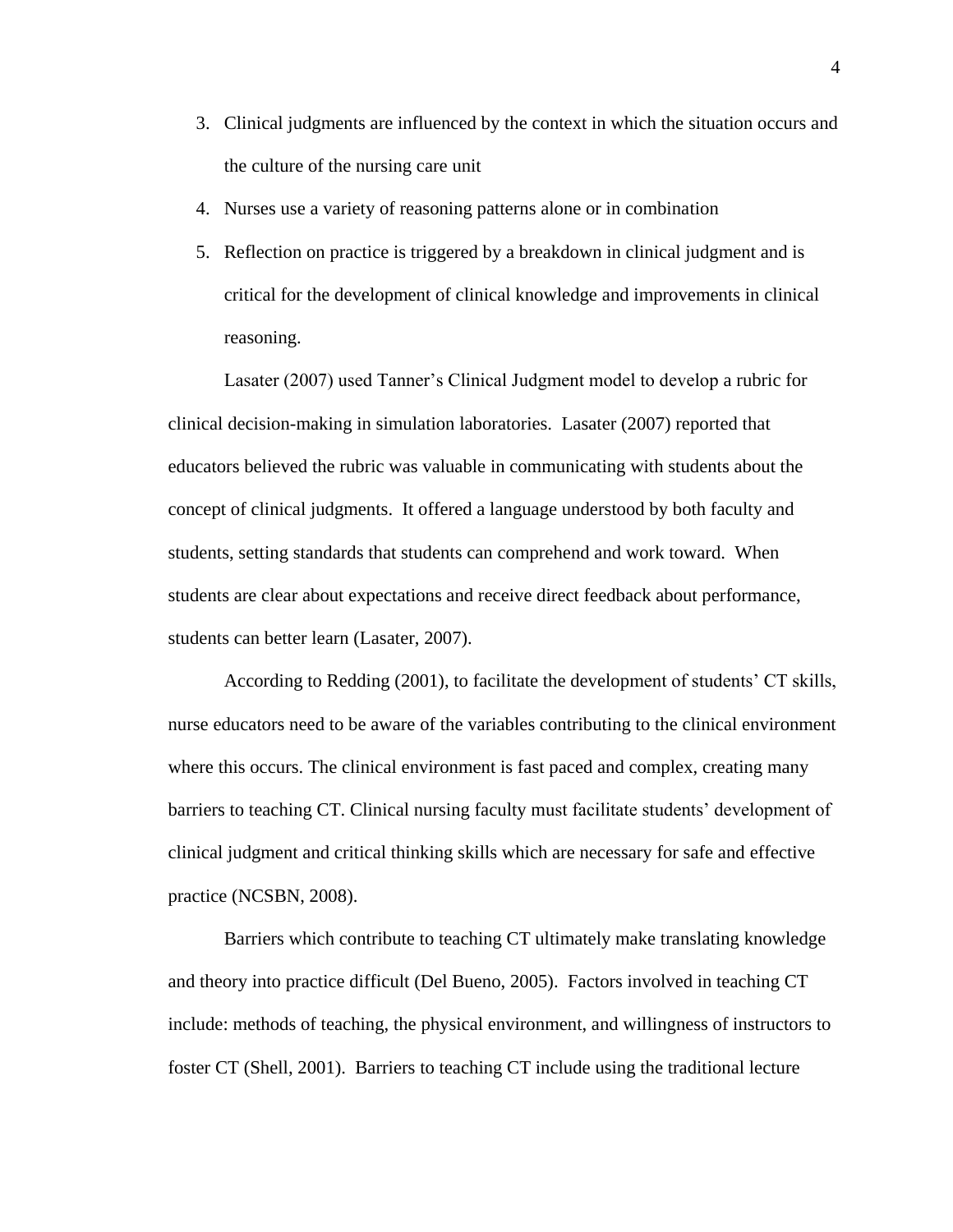format in the classroom, time constraints, class size, pressures to conduct research, and lack of perceived benefits by students to be open to new learning techniques (Shell, 2001). Shell (2001) reported that students' characteristics were the greatest impediment to the use of teaching methods that promote CT. The second greatest barrier was time constraints, such as insufficient time to learn new teaching methods, lack of time to prepare and plan critical thinking activities as well as inadequate time in class (Shell, 2001). Further study is needed to distinctly define the barriers faculty face in teaching and evaluating for CT in nursing students in the clinical setting.

### *Background and Significance*

Critical thinking is a concept that is difficult to describe and measure, but it can be traced back to Greek philosophers such as Socrates, Plato, and Aristotle (Wilgis & McConnell, 2008). The Socratic Method as cited in Wilgis and McConnell (2008) was defined as:

A pedagogical technique in which a teacher does not give information directly but instead asks a series of questions with the result that the student comes either to the desired knowledge by answering the questions or to a deeper awareness of the limitations of knowledge (Wilgis & McConnell, 2008).

Plato believed education should allow students to examine issues, question, and reflect. Aristotle identified a relationship between the intellect and thinking (Wilgis  $\&$ McConnell, 2008). Current definitions of CT have evolved from the historical perspective of philosophers.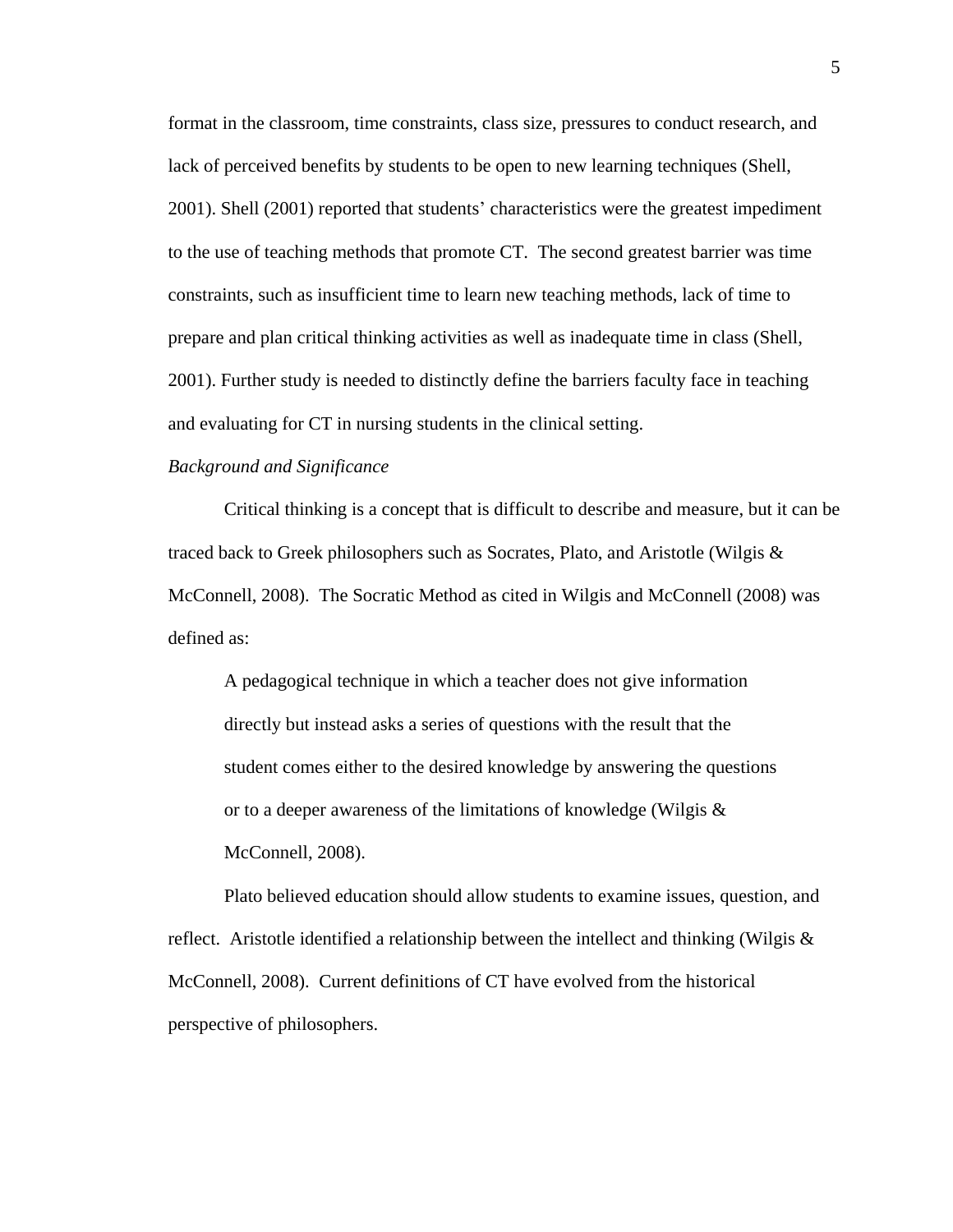Many disciplines have developed a definition of what critical thinking is for the profession, however none completely conceptualize what CT means to the nursing profession. Paul (1993), as cited in Brunt (2005), described CT as:

Purposeful, in which the thinker systematically and habitually imposes criteria and intellectual standards on thinking, takes charge of construction of thinking, guides the construction of thinking according to standards, and assesses the effectiveness of the thinking according to the purpose, the criteria and the standards (p. 21).

Chaffee (2000), as cited in Brunt (2005), defined CT as "making sense of the world by carefully examining the thinking process to clarify and improve our understanding" (p. 45).

Over the past 25 years, critical thinking has become an essential outcome of nursing education. Nurses' critical thinking processes should include a comprehensive assessment of the patient, analysis, and prioritization of the patient's needs, followed by problem solving that applies to evidence-based and outcome-directed interventions to improve the health of the patient (Wilgis & McConnell, 2008). A lack of consensus on a definition for Critical Thinking provides another barrier to teaching (Shell, 2001; Tanner, 2006; Twibell, Ryan, & Hermiz, 2005).

Many definitions of CT in nursing have been developed. A 2000 study by Scheffer and Rubenfeld arrived at a consensus definition of CT in nursing. Nurse experts in practice, education and research were included in this Delphi study. The authors did arrive at a more comprehensive understanding of CT in nursing and a definition reflecting the views of nurse experts from around the world. The definition is as follows: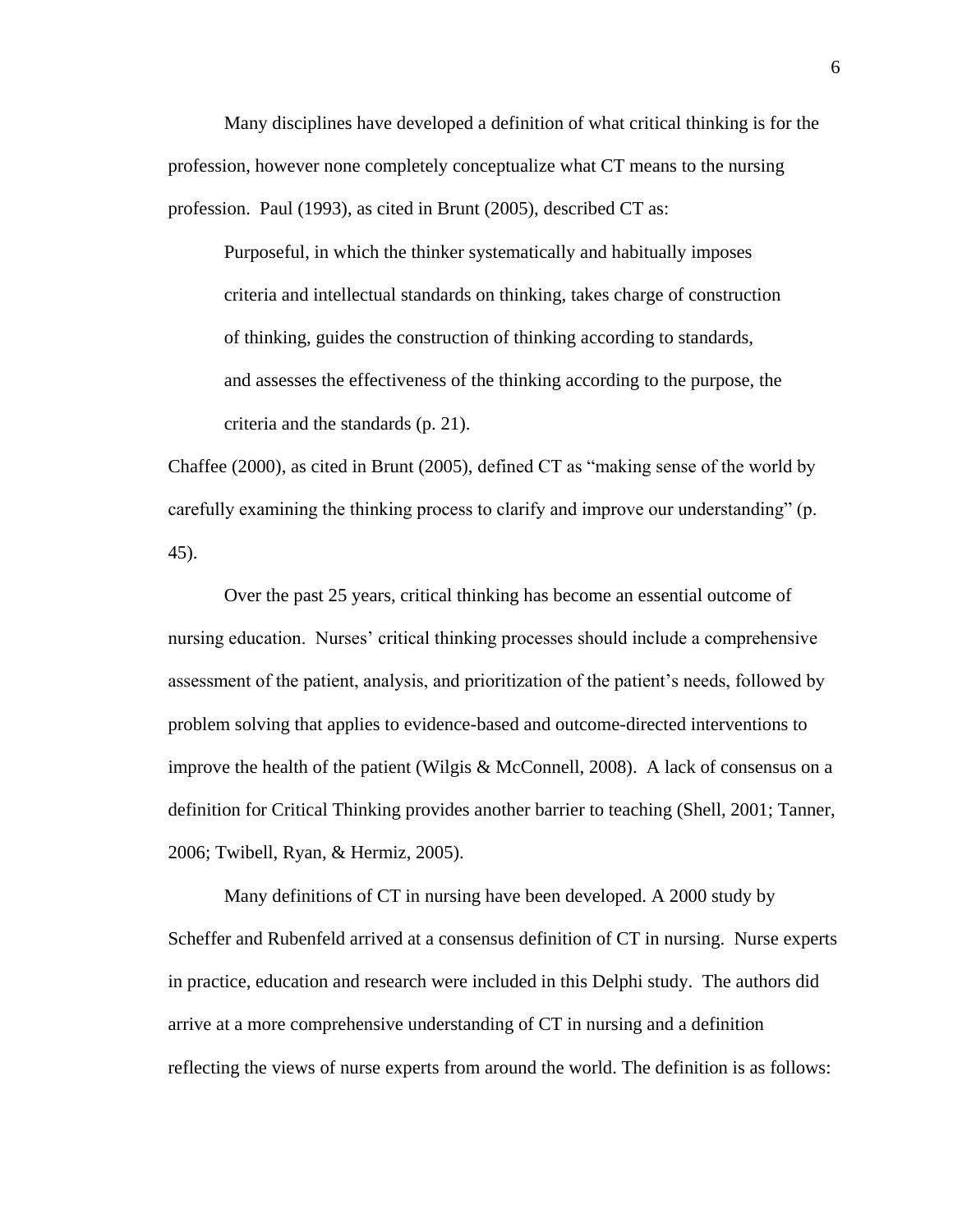Critical thinking in nursing is an essential component of professional accountability and quality nursing care. Critical thinkers in nursing exhibit these habits of the mind: confidence, contextual perspective, creativity, flexibility, inquisitiveness, intellectual integrity, intuition, openmindedness, perseverance, and reflection. Critical thinkers in nursing practice the cognitive skills of analyzing, applying standards, discriminating, information seeking, logical reasoning, predicting, and transforming knowledge (Scheffer & Rubenfleld, 2000, p. 357).

Faculty teaching nursing can foster CT growth by implementing specific teaching methods designed to develop CT skills. Identifying barriers to the implementation of critical thinking teaching strategies is important in order to validate the CT skills of students (Shell, 2001). Shell (2001) reported that perceived barriers include eight areas: self-efficiency, institutional barriers, time constraints, perceived importance and relevance of critical thinking, perceptions of student abilities and resistance, faculty resistance, perceived need to teach for content coverage, and lack of knowledge of the concept of critical thinking. Having a clear understanding of barriers to CT will aid in the development and validation nursing–specific tools to measure CT.

CT skills are essential in today's nursing environment in order to develop independent thinking and assist nurses to effectively care for patients (Brunt, 2005; Tanner, 2006; Twibell et al., 2005; Wilgis & McConnell, 2008).

#### *Problem Statement*

The AACN (2008) recommends the development of clinical judgment skills as a priority for faculty to address with baccalaureate nursing students (Shell, 2001). Faculty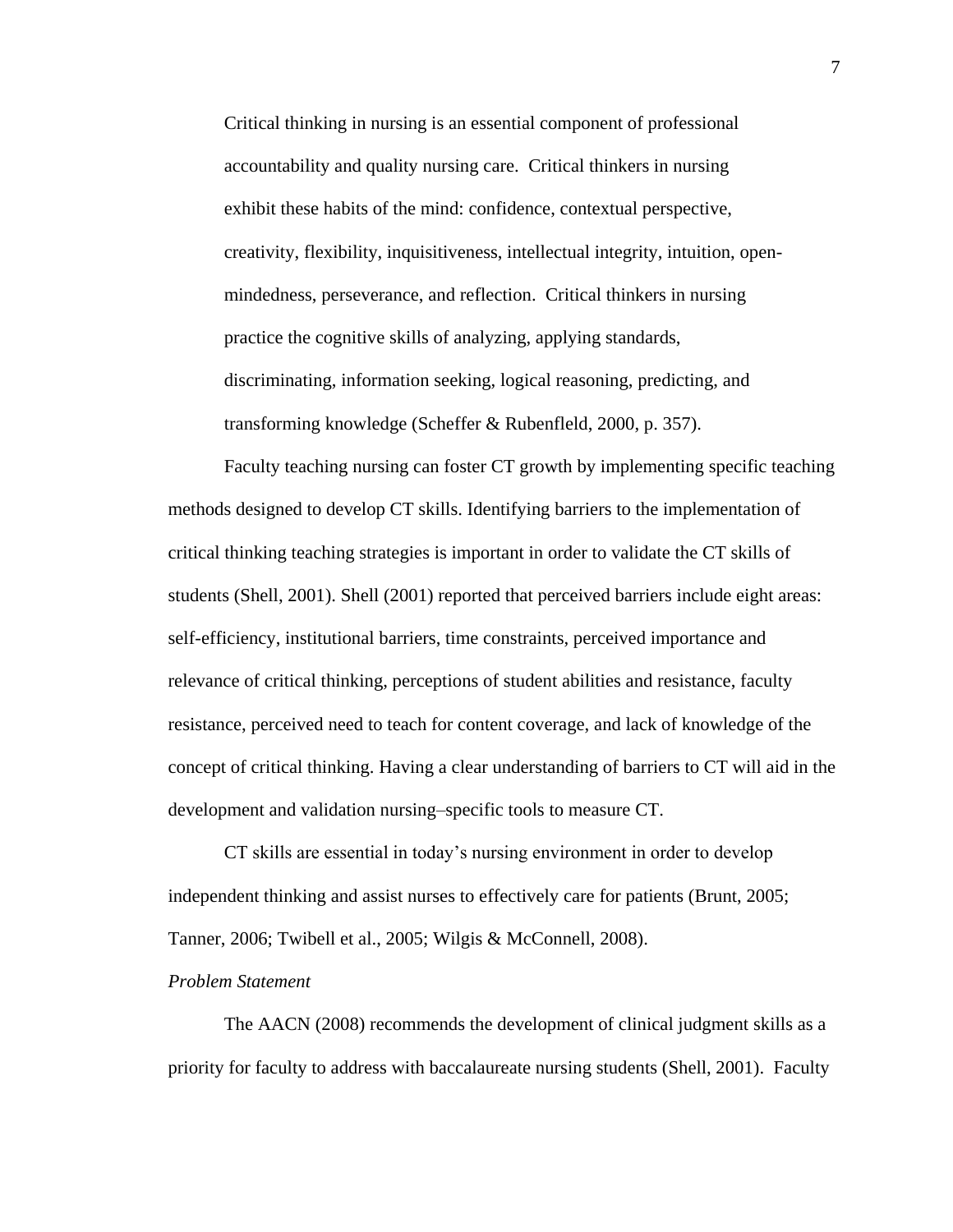have described problems with addressing this challenge due to increased number of students, more acute level of patient care and the need for safety in the clinical setting. It is important to determine the barriers for faculty to teaching CT in the clinical setting. Shell (2001) reported that perceived barriers include eight areas: efficiency, institutional barriers, time constraint, perceived importance and relevance of CT, perception of student abilities and resistance, faculty resistance, perceived need to teach for content coverage and lack of knowledge of the concept of critical thinking.

#### *Purpose of the Study*

The purpose of this study is to describe barriers that nurse educators perceive in teaching critical thinking skills to baccalaureate students in the clinical setting. This is a partial replication of Shell's (2001) study.

#### *Research Question*

What barriers do faculty perceive in teaching critical thinking skills to baccalaureate students in the clinical setting?

## *Organizing Framework*

Scheffer and Rubenfeld's (2000) definition of critical thinking is the organizing framework for this study. The comprehensive definition describes both affective and cognitive components of critical thinking. Nurse educators can use the habits of the mind framework to evaluate students' cognitive skills in the clinical setting.

## *Definition of Terms*

*Conceptual Definition:* Critical Thinking.

Critical thinking in nursing is an essential component of professional accountability and quality nursing care. Critical thinkers in nursing exhibit habits of the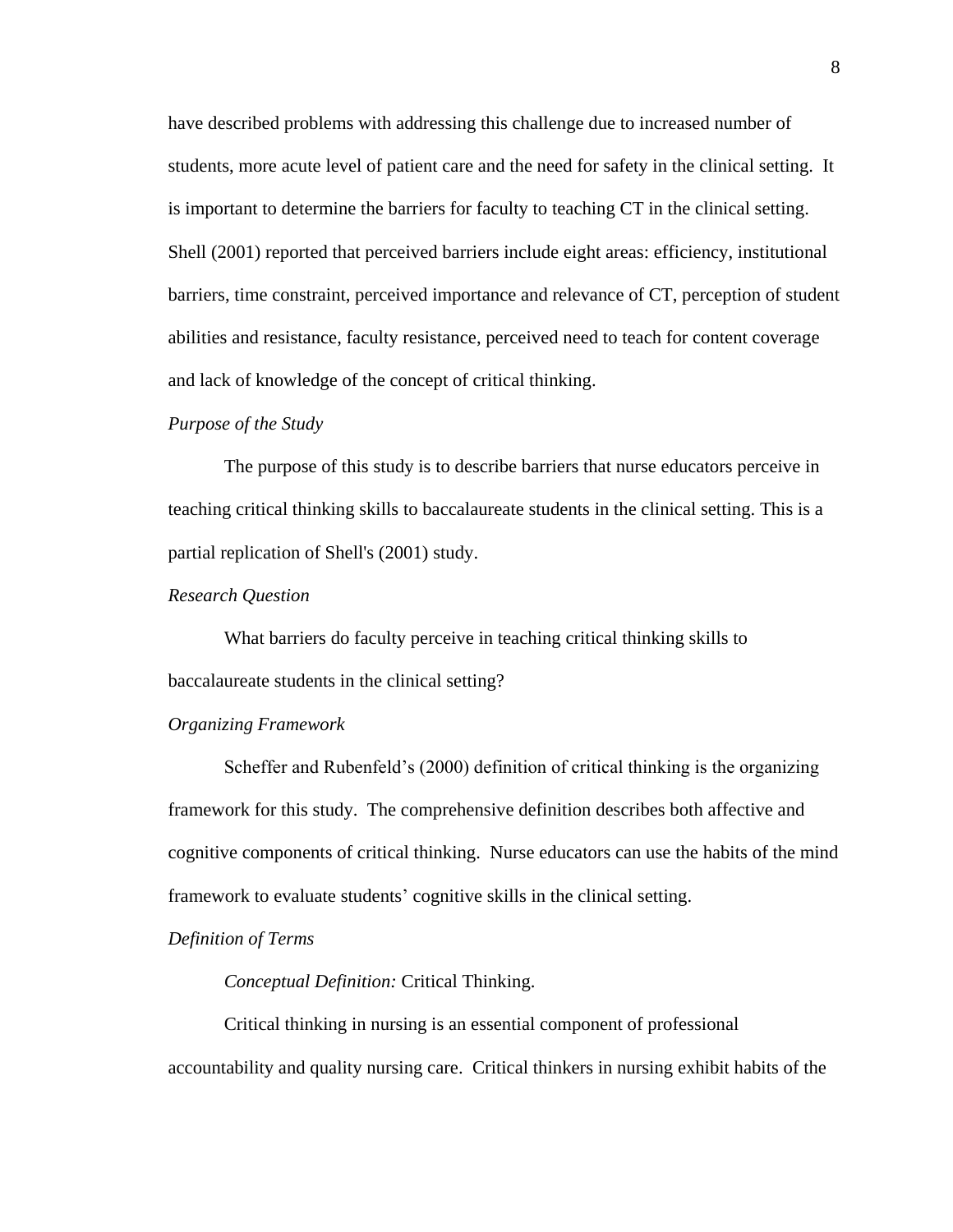mind: confidence, contextual perspective, creativity, flexibility, inquisitiveness, intellectual integrity, intuition, open-mindedness, perseverance, and reflection. Critical thinkers in nursing practice the cognitive skills of analyzing, applying standards, discriminating, information seeking, logical reasoning, predicting, and transforming knowledge (Scheffer & Rubenfeld, 2000, p. 357).

*Conceptual Definition:* Barriers to CT.

Difficulties faculty encounter when attempting to implement critical thinking instructional strategies (Shell, 2001).

*Operational Definition:* Barriers to Teaching CT.

A questionnaire, Survey of Perceived Barriers to Teaching Critical Thinking by BSN faculty was developed by Shell (2001) in order to determine perceived barriers to faculty. The questionnaire consists of three parts.

Part 1 requests demographic information and educational background. Part 2 consists of closed-ended statements regarding barrier that educators may face when implementing critical thinking teaching strategies. Part 3 asks respondents to rate to what extent the listed barriers interfere with the ability to implement critical thinking teaching strategies in the clinical setting (Shell, 2001).

#### *Limitations*

This study will be conducted among nursing faculty in one school in one state. Therefore this study is limited by geographical area and selected sample. Another limitation may be the lack of understanding of the dynamics involved in CT in the clinical setting.

#### *Assumptions*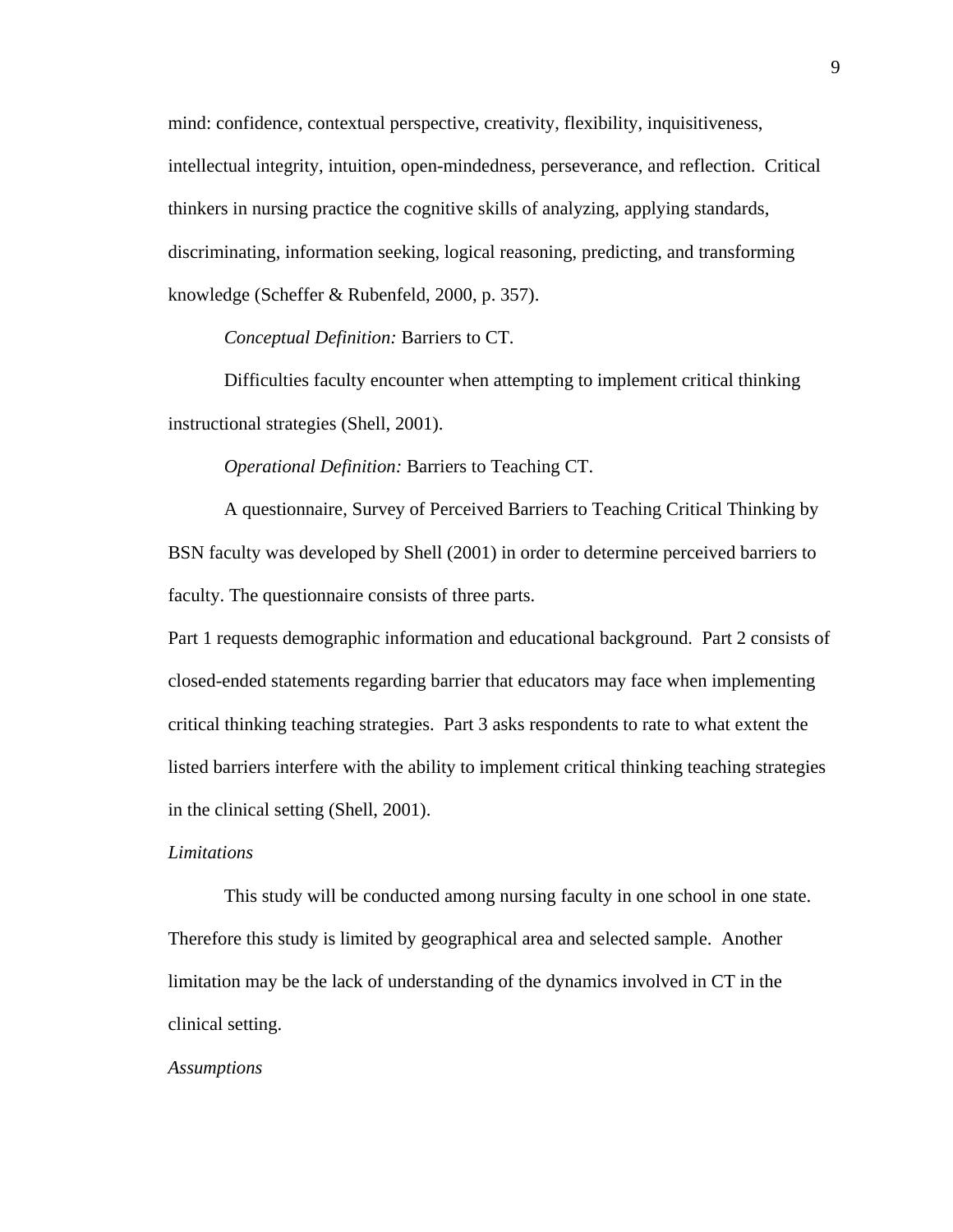Faculty will have taught in a clinical setting and will be able to identify the potential barriers to CT. It is also assumed that clinical nurse educators are knowledgeable about using methods to teach critical thinking skills. Another assumption is that CT will improve clinical practice.

#### *Summary*

Critical thinking is a requirement for accreditation from the AACN (2008) and NLNAC (2008). To facilitate the development of students' CT in clinical practice, nurse educators need to be aware of variables supporting or impeding teaching in the clinical environment (Redding, 2001). Scheffer and Rubenfeld's (2000) definition of critical thinking is the organizational framework for this study. The purpose of this study is to identify and describe barriers that nurse educators perceive in teaching critical thinking skills to baccalaureate students in the clinical setting. This is a partial replication of Shell's (2001) study.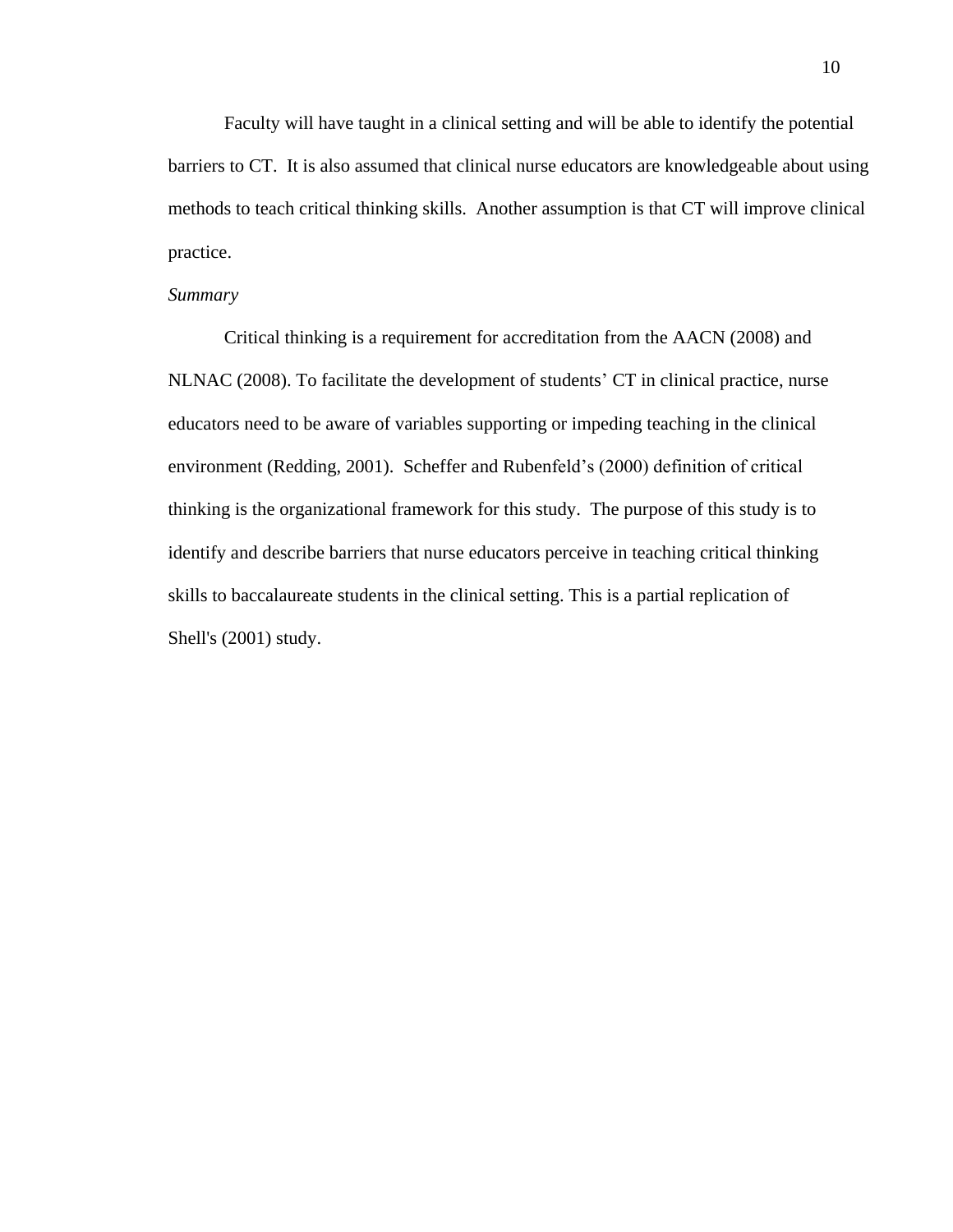# Chapter 2

# *Review of Literature*

Critical Thinking (CT) is at the forefront of discussions and research among nursing educators (Chabeli & Muller, 2004; Shell, 2001; Twibell et al., 2005; Walthew, 2004 ). Research indicates that many definitions of critical thinking exist and reaching a consensus on a nursing definition has been difficult. CT has been listed frequently as the most important entry-level competency for graduate nurses, however it is ranked among the lowest of observed competencies (Shell, 2001). Faculty perceptions of barriers to teaching CT are to promote and assess CT skills.

The purpose of this study is to examine perceived barriers to teaching critical thinking in the clinical setting by nursing faculty. The Literature Review is organized into eight sections:

- 1. Organizing Framework
- 2. Models for CT
- 3. Faculty Perceptions and Skills of CT
- 4. Students' Perceptions of CT
- 5. Measuring CT
- 6. Methods of Teaching CT
- 7. Evaluating CT
- 8. Summary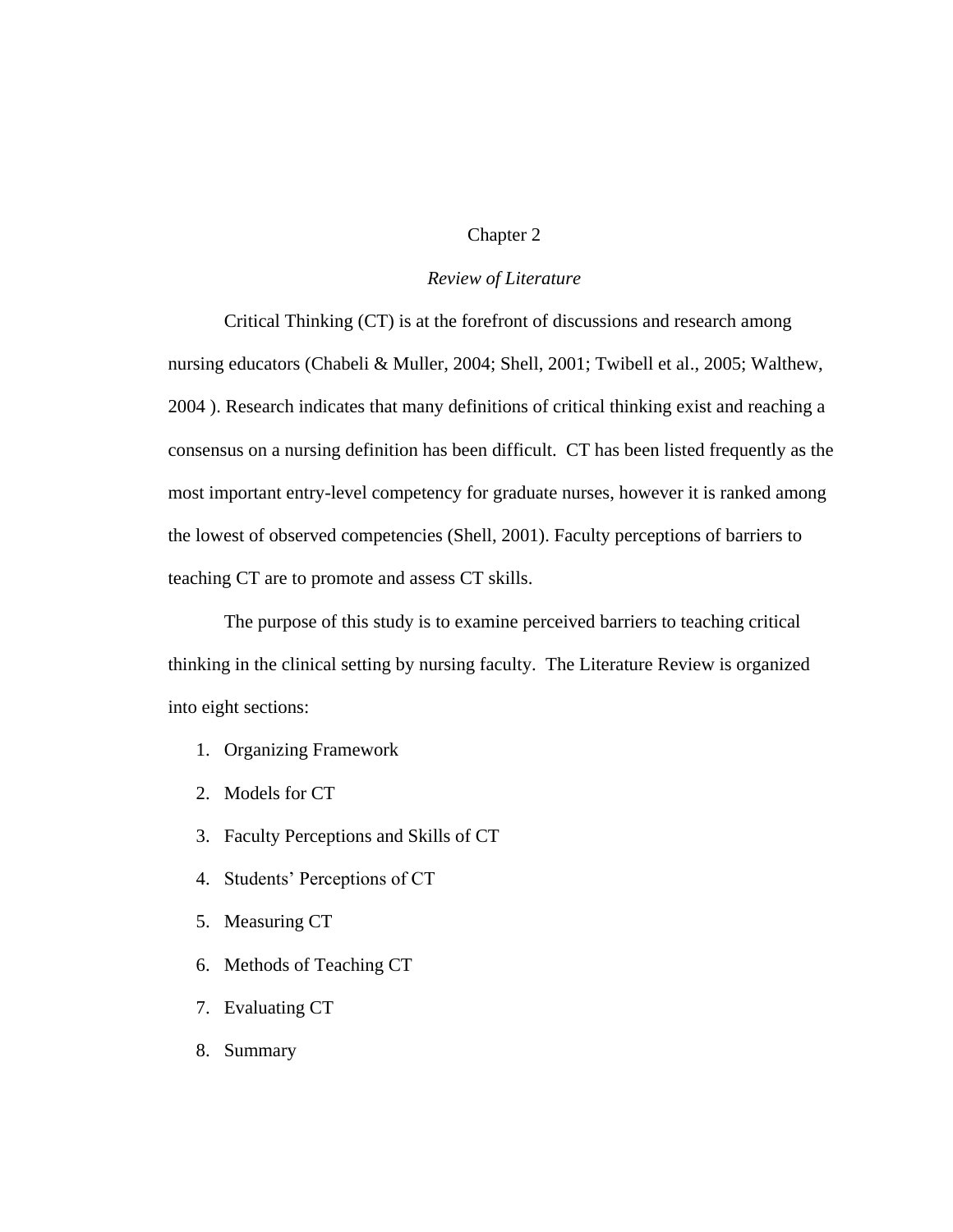# *Organizing Framework*

The organizing framework for this study is the consensus definition of CT in nursing (Scheffer & Rubenfeld, 2000). A panel of 55 expert nurses gave input to clearly conceptualize what CT means to the nursing profession. Scheffer and Rubenfeld (2000) conducted a Delphi study to identify a consensus statement on critical thinking in nursing. The purpose of this study was to arrive at a consensus statement on CT in nursing from nursing experts in practice, education, and research (Scheffer & Rubenfeld, 2000).

A Delphi technique with five rounds of input from nurses in various practice areas of nursing and countries was used. The Delphi technique generates discussion and judgments on a topic, using experts who do not directly interact (Scheffer & Rubenfeld, 2000). Each of the five rounds of responses were analyzed to determine patterns and outliners, which were summarized. Revisions were returned to the panel with an additional set of questions for the next round. The number of rounds depended on how quickly the participants reached a consensus (Scheffer & Rubenfeld, 2000).

The panel of nurse experts (or research participants) was a diverse group. The aim was to include nurses employed in education, practice and research who were diverse in gender, geography, culture and practice specialties (Scheffer & Rubenfeld, 2000). Of the 135 potential participants that had been invited to participate, 86 agreed. In the first round of questioning 72 participants responded. At the completion of the research, the  $5<sup>th</sup>$ round, 55 participants responded. The loss of participants was not unexpected due to the length of time between rounds (Scheffer & Rubenfeld, 2000).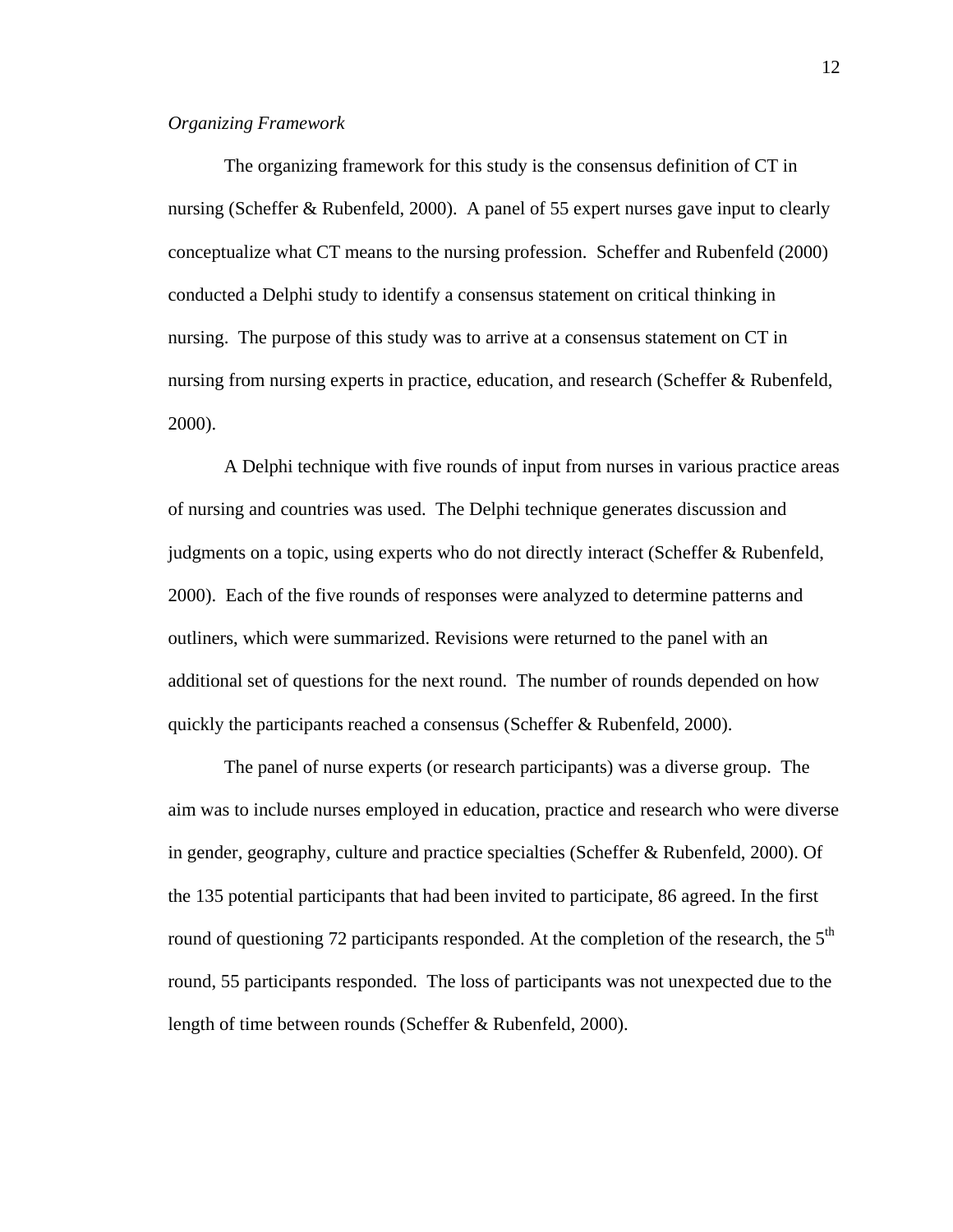The initial question for round one was: "What skills and habits of the mind are at the core of critical thinking for nurses in any setting: practice, education or research" (p. 356). Once the responses were categorized, Round 2 was initiated. The goal for round 2 was to continue to consolidate data. The focus for round 3 was to continue to refine the data. In round 4, the researchers wanted to move toward closure (Scheffer & Rubenfeld, 2000).

The first objective for round 4 was to arrive at a consensus on label names for the "habits of the mind" and "skills" of CT in nursing. The second objective was to arrive at a complete list of adjectives for the "habits of the mind" and "skills" lists. The third objective was to move toward consensus on definitions of habits of the minds and skills of CT in nursing. The fourth objective was to move toward consensus of the sub skills. The fifth objective was to get suggestions on the format for the consensus statement on CT in nursing. After the data from round 4 were analyzed it was decided that round 5 would achieve closure unless the participants chose to continue to study the sub skills (Scheffer & Rubenfeld, 2000). The final definitions and the qualities in each category are as follows:

Critical thinking in nursing is an essential component of professional accountability and quality nursing care. Critical thinkers in nursing exhibit these habits of the mind: confidence, contextual perspective, creativity, flexibility, inquisitiveness, intellectual integrity, intuition, open-mindedness, perseverance, and reflection. Critical thinkers in nursing practice the cognitive skills of analyzing, applying standards, discriminating, information seeking, logical reasoning, predicting, and transforming knowledge (Scheffer & Rubenfleld, 2000, p. 357).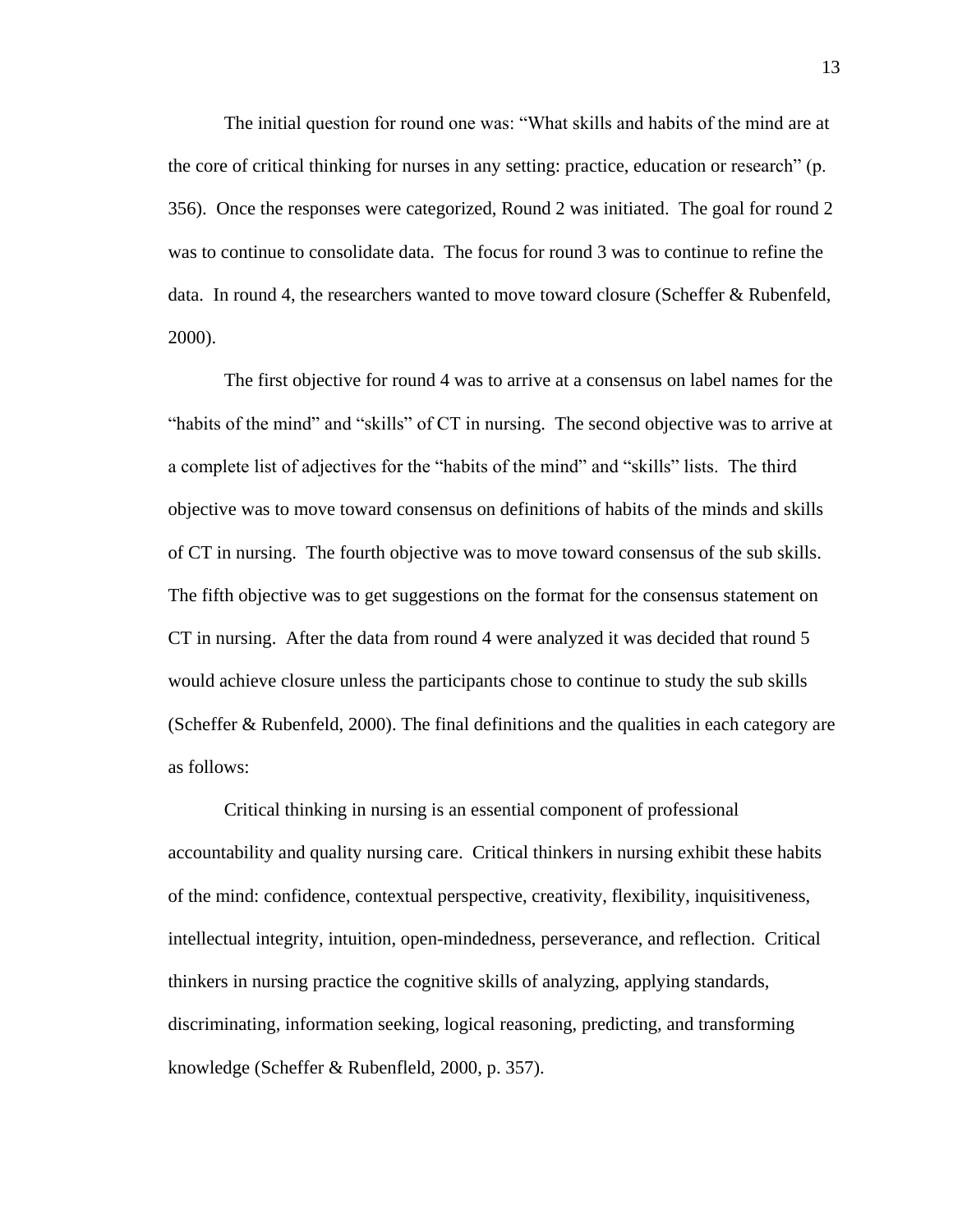The following were determined to be habits of the mind and skills of CT:

- 1. Confidence- Assurance of one's reasoning abilities
- 2. Contextual perspective- Considerate of the whole situation, including relationships, background and environment, relevant to some happening
- 3. Creativity- Intellectual inventiveness used to generate, discover or restructure ideas, imagining alternatives
- 4. Flexibility- Capacity to adapt, accommodate, modify or change thoughts, ideas, and behaviors
- 5. Inquisitiveness- An eagerness to know by seeking knowledge and understanding through observation and thoughtful questioning in order to explore possibilities and alternatives
- 6. Intellectual integrity- Seeking the truth through sincere, honest processes, even if the results are contrary to ones assumptions and beliefs
- 7. Intuition- Insightful sense of knowing without conscious use of reason
- 8. Open-mindedness- A viewpoint characterized by being receptive to divergent views and sensitive to one's biases
- 9. Perseverance- Pursuit of a course with determination to overcome obstacles
- 10. Reflection-Contemplation upon a subject, especially ones assumptions and thinking for the purposes of deeper understanding and self-evaluation (p. 358).

Skills of CT were defined as follows:

1. Analyzing: separating or breaking a whole into parts to discover their nature, function and relationships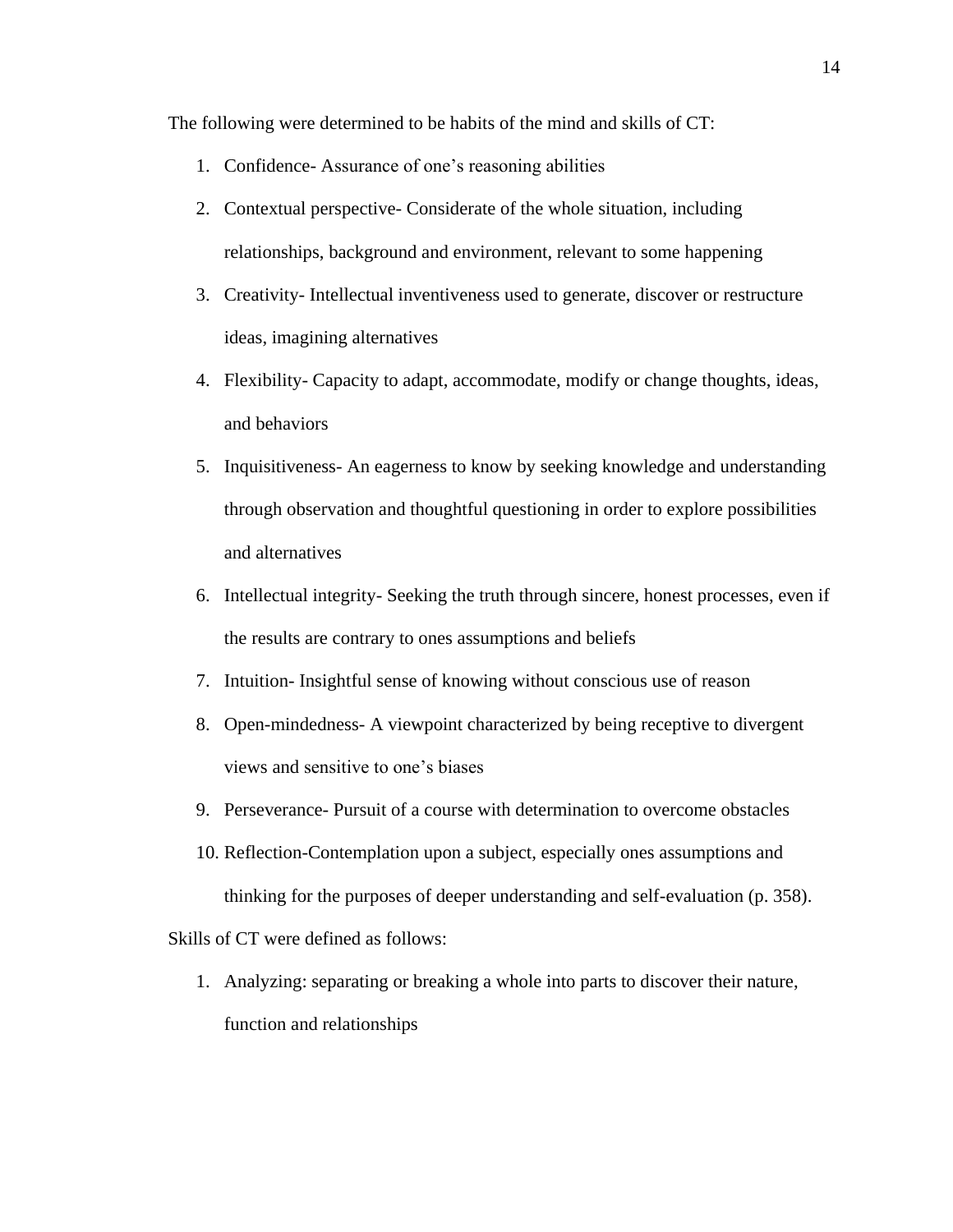- 2. Applying standards: judging according to established personal, professional or social rules or criteria
- 3. Discriminating: recognizing differences and similarities among things or situations and distinguishing carefully as to category or rank
- 4. Information seeking: searching for evidence, facts or knowledge by identifying relevant sources and gathering objective, subjective, historical and current data from those sources
- 5. Logical reasoning: drawing inferences or conclusions that are supported in or justified by evidence
- 6. Predicting: envisioning a plan and its consequences (Scheffer & Rubenfeld, 2000, p. 358).

The Delphi study provided a valid consensus statement from a diverse group of nurse experts to define CT in nursing. Results provided descriptions of affective and cognitive components of CT in nursing through the defined habits of the mind and skills of critical thinkers in nursing. An outcome of Scheffer and Rubenfeld's (2000) study was that nursing faculty and students now have a common language regarding CT in nursing. This should help faculty to streamline terminology when trying to explain why and how CT is so important to nursing and safe practice.

#### *Models for Critical Thinking*

Ferrario (2003) noted a difference in the way new nurses and experienced nurses processed information for triage and treatment decision-making in the emergency room setting and decided to investigate the issue. The author stated that clinical knowledge develops when detailed analyses and probability assessments are replaced with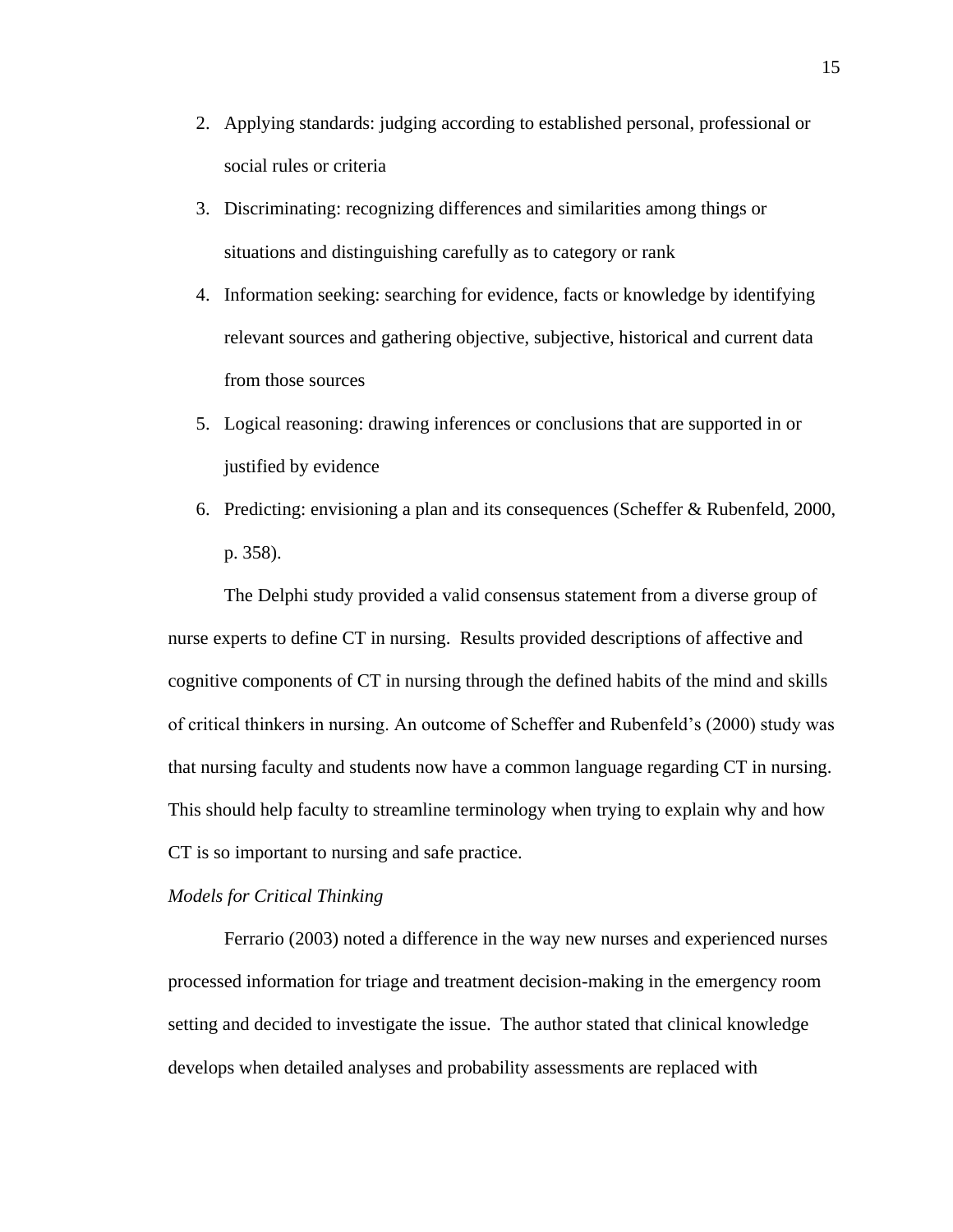representations similar to previous experiences, evaluation of associations and exemplars and attributions of causality.

The organizing framework for Ferrario's Study was Tversky and Kahneman's (1980, 1982, 1983,1985 as cited in) Representativeness Heuristics Model. The model describes mental representations stored in long-term memory which have been developed from textbook signs and symptoms, and applied in clinical practica where opportunities to transfer knowledge are reinforced. The more cues or signs and symptoms a patient gives, the more complex the diagnostic reasoning process.

There are four types of Representativeness Heuristics. First, Perceived Modal Frequency is the frequency which nurse's base decisions on past encounters with signs and symptoms. Second, Essential Similarity indicates that the patient's problem is assessed by relating to a previous case judged similarly. Third, Subset Variability refers to the idea that a patient is assessed similarly to ones with the same issues in the past, but subjective probabilities are based on nurses' perceptions of past patients. Fourth, Causal Systems is defined as patients' problems perceived as a composite or networks of causeand-effect relations between etiologic factors and diagnostic categories (Ferrario, 2003, p. 41).

The investigator sent out 620 surveys with an overall response rate of 35%. The survey was a 16-item measure which included four clinical situations for each type of heuristic and demonstrated an internal consistency reliability coefficient (Kuder-Richardson 20) of .82. Nurses with 5 or more years experience in the ER were placed into the experienced group, while nurses with less than 5 years experience were defined as the less-experienced group.

16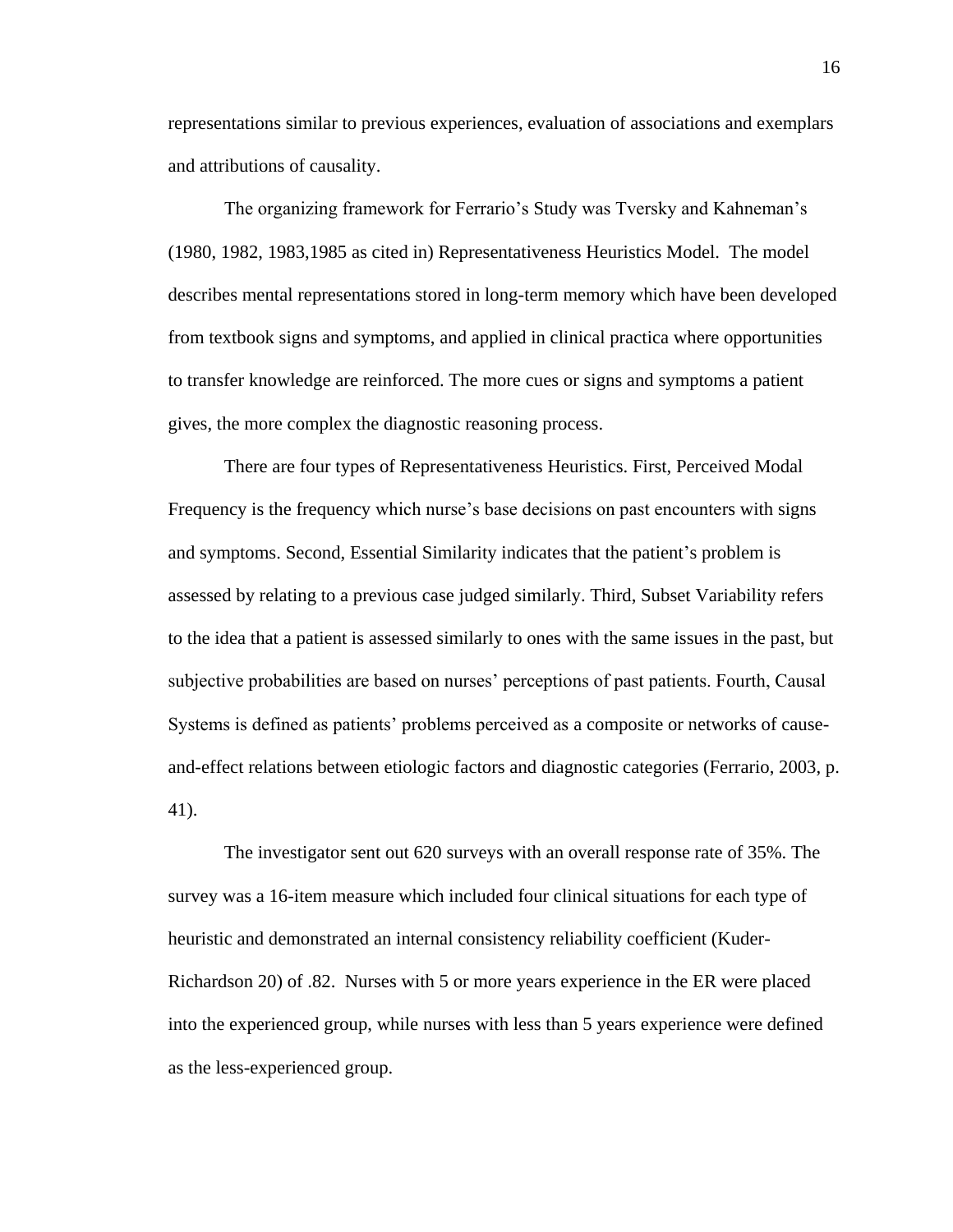Results showed that both experienced and less-experienced nurses used all four types of representativeness heuristics; however representations based on integrated clinical experience were used less than a third of the time (Ferrario, 2003). It was found that experienced emergency nurses used the Type 4 heuristic, causal systems, more than less experienced nurses ( $N = 3.98$ ,  $p = 0.046$ ). However, advanced heuristic thinking was only used by both sets of nurses one-third of the time over all. The data indicated that complex and reflective reasoning strategies were not used most of the time (Ferrario, 2003).

Ferrario (2003) indicated that in order to keep pace with growing cognitive demands, educators need to promote diagnostic reasoning earlier in nursing education. Retaining opportunities for teacher-student dialogue and group discussions about case studies is critical for promoting diagnostic reasoning. Providing complex questioning also will help students develop advanced heuristic skills (Ferrario, 2003).

In conclusion, Ferrario (2003) believed that nursing heuristics can be subjective and error laden due to job stressors. This leads to the need to have evidence-based protocols, policies and clinical procedures implemented to help guide the nurses' judgments, regardless of experience.

Tanner (2006) stated that clinical nursing judgments are often related to the nursing model of practice. This is a linear thought process based on assessment, nursing diagnosis, planning and implementing interventions, then evaluation of the effectiveness of the interventions. This model fails to demonstrate the complexity of clinical judgment and the many factors that influence it (Tanner, 2006). To develop a better model for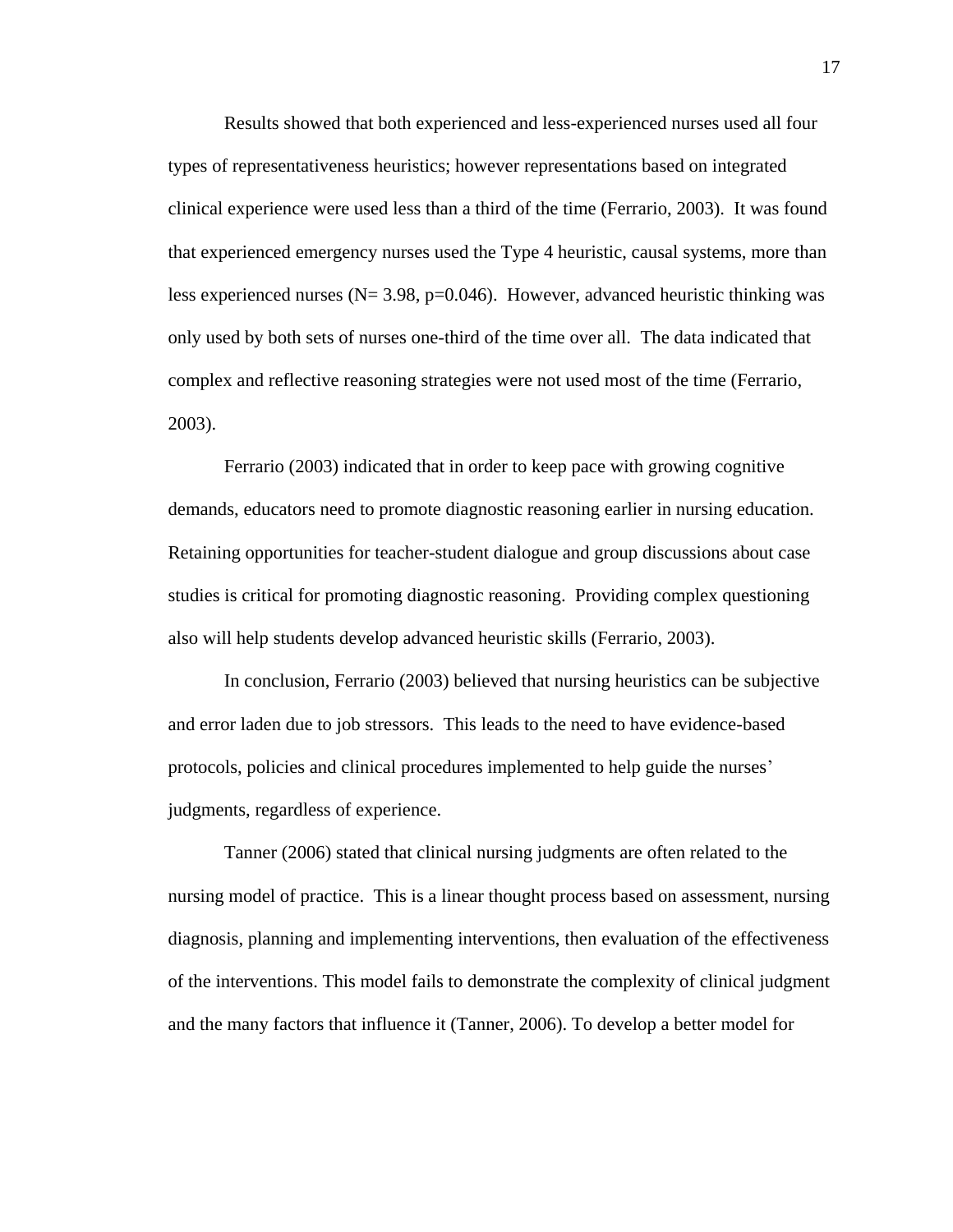practice, Tanner (2006) reviewed nearly 200 studies for consistent themes in developing clinical judgment. The author drew five conclusions:

- 1. Clinical judgments are more influenced by what nurses bring to the situation than objective data about the situation at hand.
- 2. Sound clinical judgment rests to some degree on knowing the patient and typical pattern of responses.
- 3. Clinical judgments are influenced by the context in which the situation occurs and the culture of the nursing care unit.
- 4. Nurses use a variety of reasoning patterns alone or in combination.
- 5. Reflection on practice is often triggered by a breakdown in clinical judgment and is critical for the development of clinical knowledge and improvement in clinical reasoning (Tanner, 2006, p. 204).

The term "clinical judgment" means an interpretation or conclusion about a patient's needs, concerns, or health problems and the decision to take action (or not), use or modify standard approaches or improvise new ones as deemed appropriate by the patient's response (Tanner, 2006). "Clinical reasoning" refers to the processes by which the nurses and other members of the health care team make decisions (Tanner, 2006). It was pointed out that good clinical judgment in nursing requires flexibility, an understanding of pathophysiology and anatomy, along with the ability to individualize care to the ill patient and family needs, then advocate for what is right for that patient while managing up to five patients.

Based on the five conclusions, Tanner (2006) developed the Model of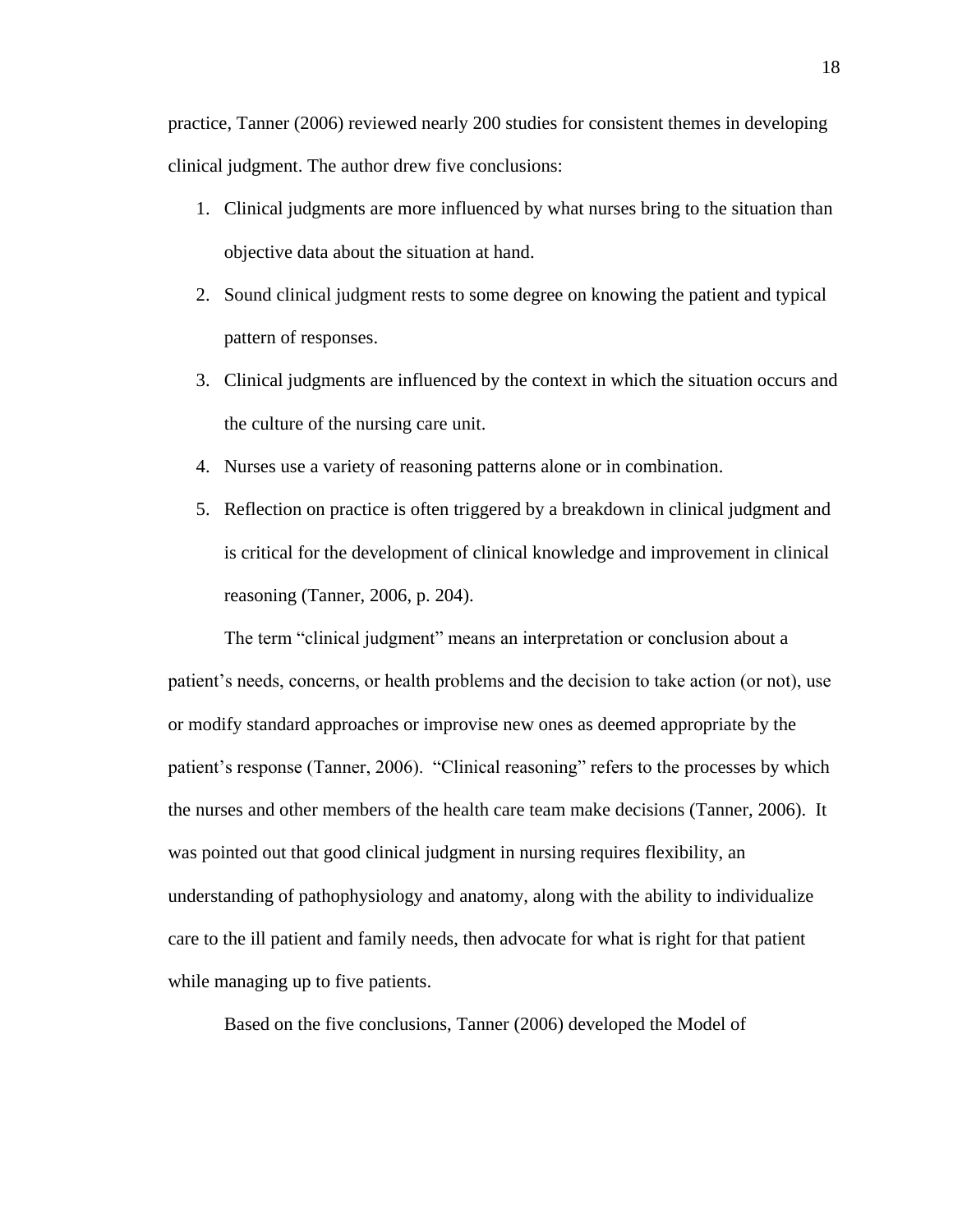Clinical Judgment which includes four key concepts: Noticing, Interpreting, Responding, and Reflecting. Noticing is a function of the nurses' expectations of the situation, whether or not made explicit. The expectations stem from the nurses' background, expectations of patient care, initial grasp of concepts, relationships. Interpreting and responding are based on the noticing. The nurse uses analytic, intuitive and narrative reasoning patterns in order to decide which course of action is most appropriate to take. Reflection is done in two ways: through reflection-in-action or reflection-on-action. Reflection-in-action is assessing the patient while implementing an intervention in order to achieve the desired responses, Reflection-on-action refers to what was learned based on the clinical problem being dealt with, whether or not it was correctly handled (Tanner, 2006).

The educational implications for using this model include a description of how nurses think when engaged in complex, undetermined clinical situations that require judgment. Applying this model to teaching would include simulating scenarios and reflecting on the decisions made and what could have been improved upon. Thinking like a nurse as described by this model is a form of engaged moral reasoning. Educators must help students engage with patients and act on a responsible vision for excellent care of those patients (Tanner, 2006).

Lasater (2007) states clinical judgment is viewed as an essential skill for every nurse and distinguishes professional nurses from nurses in a purely technical role. With recent advances in high-fidelity simulation, an ideal arena for developing clinical judgment exists (Lasater, 2007). The conceptual model for Lasater's (2007) research was Tanner's (2006) Clinical Judgment Model. The purposes of this study were to: (a)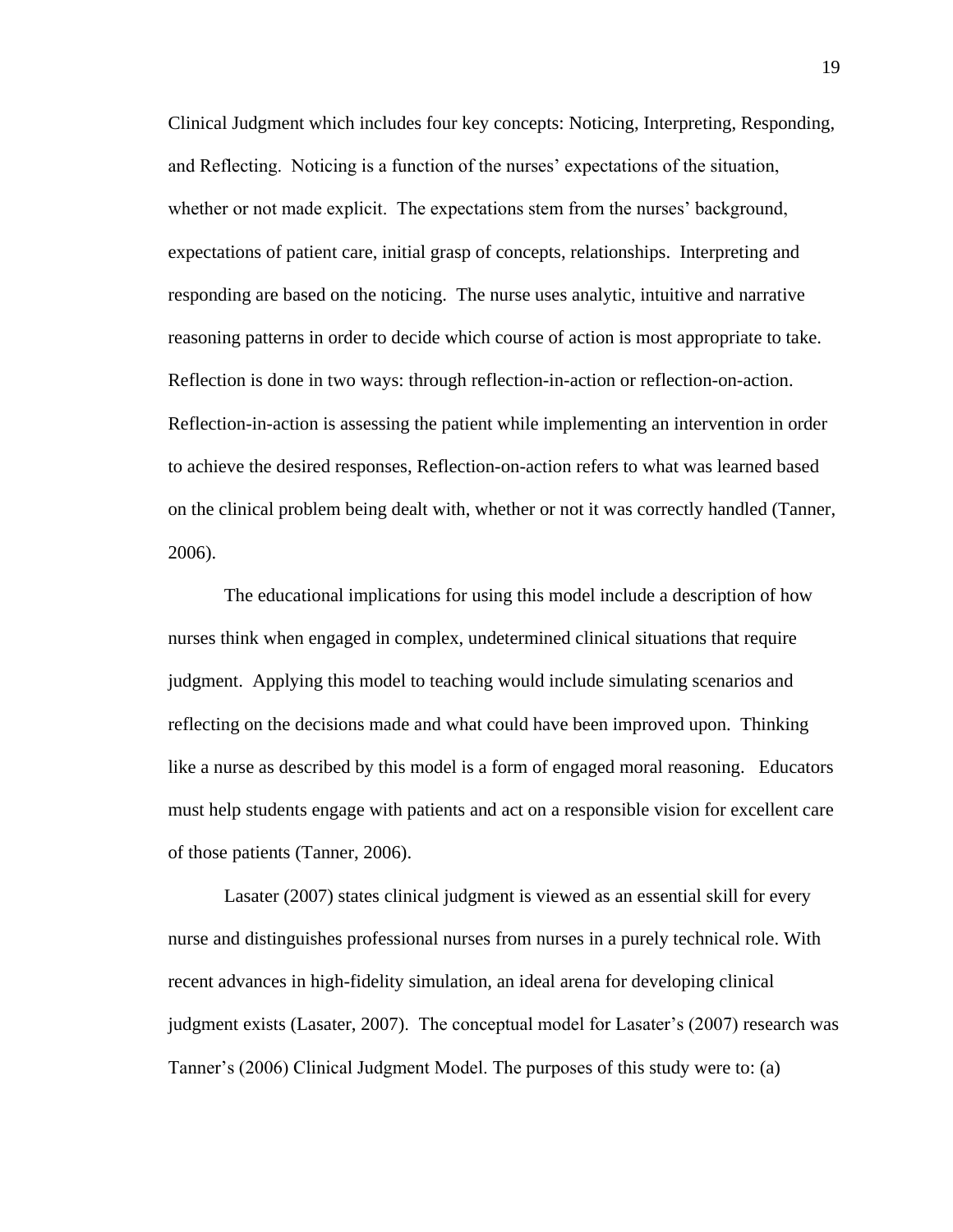describe students' responses to simulated scenarios within the framework of Tanner's (2006) Clinical Judgment Model, (b) develop a rubric that describes levels of performance in clinical judgment, and (c) pilot test the rubric in scoring students' performance (Lasater, 2007, p. 496).

The study participants were third-term juniors in an adult medical-surgical clinical rotation from a 4 year baccalaureate nursing program. Students  $(N=48)$  were observed in a laboratory, a hospital-like room containing a computerized human patient simulator, one of two mornings per week in lieu of the clinical practicum for 7 weeks (Lasater, 2007).

The method used for this study was qualitative. Observation-revision-review was repeated weekly for 3 weeks until the rubric was developed and a pilot test could be done to score student performances during weeks 4 and 5 (Lasater, 2007). Weeks 6 and 7 allowed for continued observation and further refinement of the rubric (Lasater, 2007). A total of 53 observations were completed and video taped for further analysis. After the observations, a focus group with eight of the students was conducted.

Tanner's (2006) Clinical Judgment Model provided the basis for development of the Lasater Clinical Judgment Rubric (LCJR). The model contains four phases: (a) Noticing, (b) Interpreting, (c) Responding, and (d) Reflecting. Each of the four phases were further described by two or three dimensions which defines that phase. A total of 11 dimensions were formulated with developmental descriptors at each of the four levels. The developmental descriptors are exemplary, accomplished, developing, and beginning (Lasater, 2007).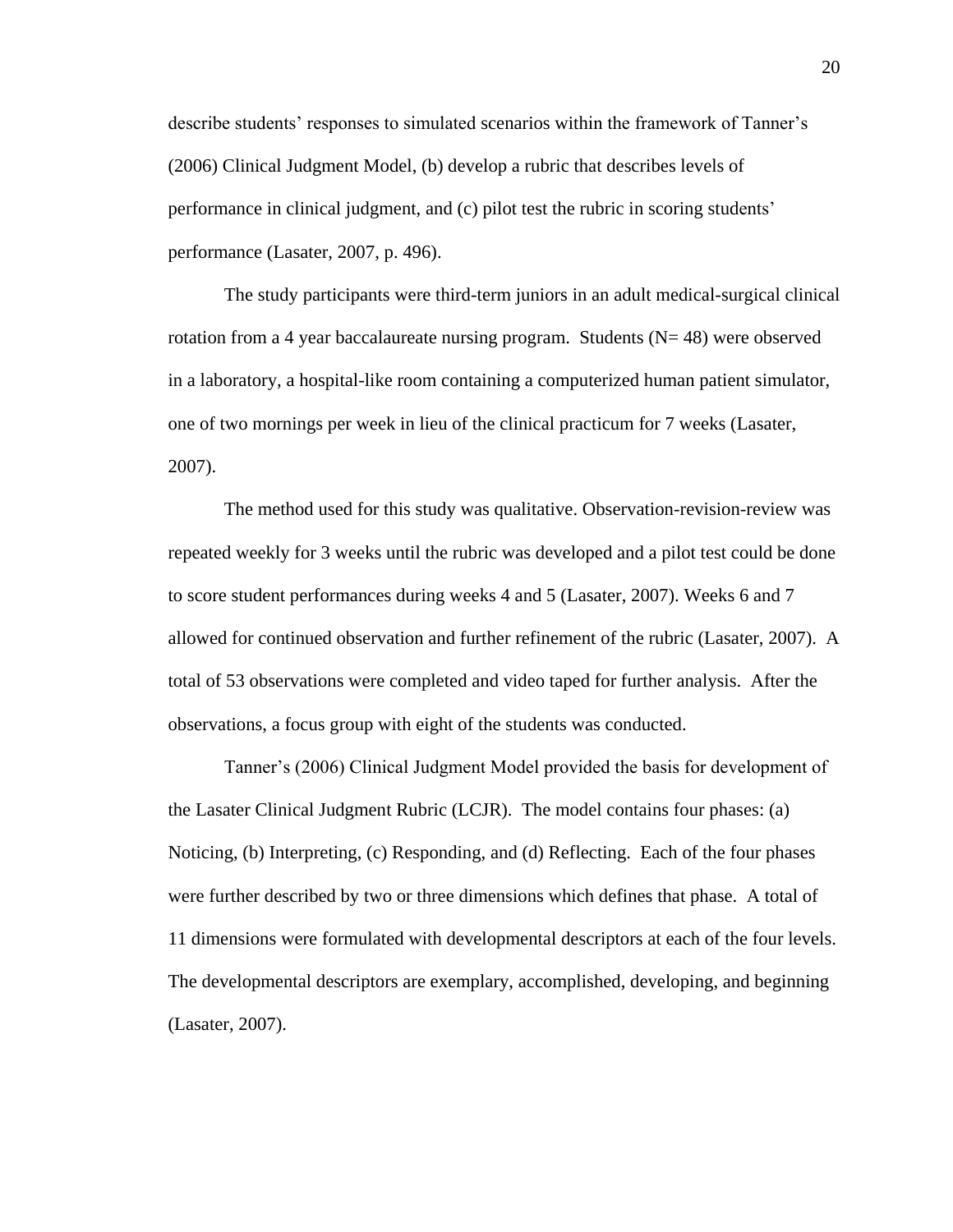Themes from the focus group discussions were: (a) strengths and limitations of high-fidelity simulation, (b) paradoxical nature of simulation (i.e. provoking anxious and stupid feeling, yet increasing awareness), (c) an intense desire for more feedback about performances, (d) importance of students' connection to others, and (e) general recommendations for improved facilitation (Lasater, 2007, p. 499).

The highest value of simulations identified by the student group was forcing students to think about what the patients needed, using the data, and expanding options for possible responses. Students also commented on the need for more definitive feedback, including what the patient outcomes could be if the judgments exercised were followed in reality as well as what might have been done differently (Lasater, 2007). Many of the participants discussed the value of debriefing sessions after the simulation. The discussions were a time to reflect on the situation and hear others' ideas and priorities adding to the students' knowledge base (Lasater, 2007).

Overall, the LCJR defines what is meant by noticing, interpreting and responding and reflecting with 11 dimensions. This assessment tool can be used to provide a basis for identifying students' gaps in understanding and obtaining feedback for simulation facilitation. The author concluded that although clinical judgment is clearly related to practical experience, which high-fidelity simulation provides for students in addition to clinical practica, students can better learn when clear about expectations, and receiving direct feedback about performance. The LCJR offers performance expectations, and language for feedback and assessment of students' clinical judgment development (Lasater, 2007).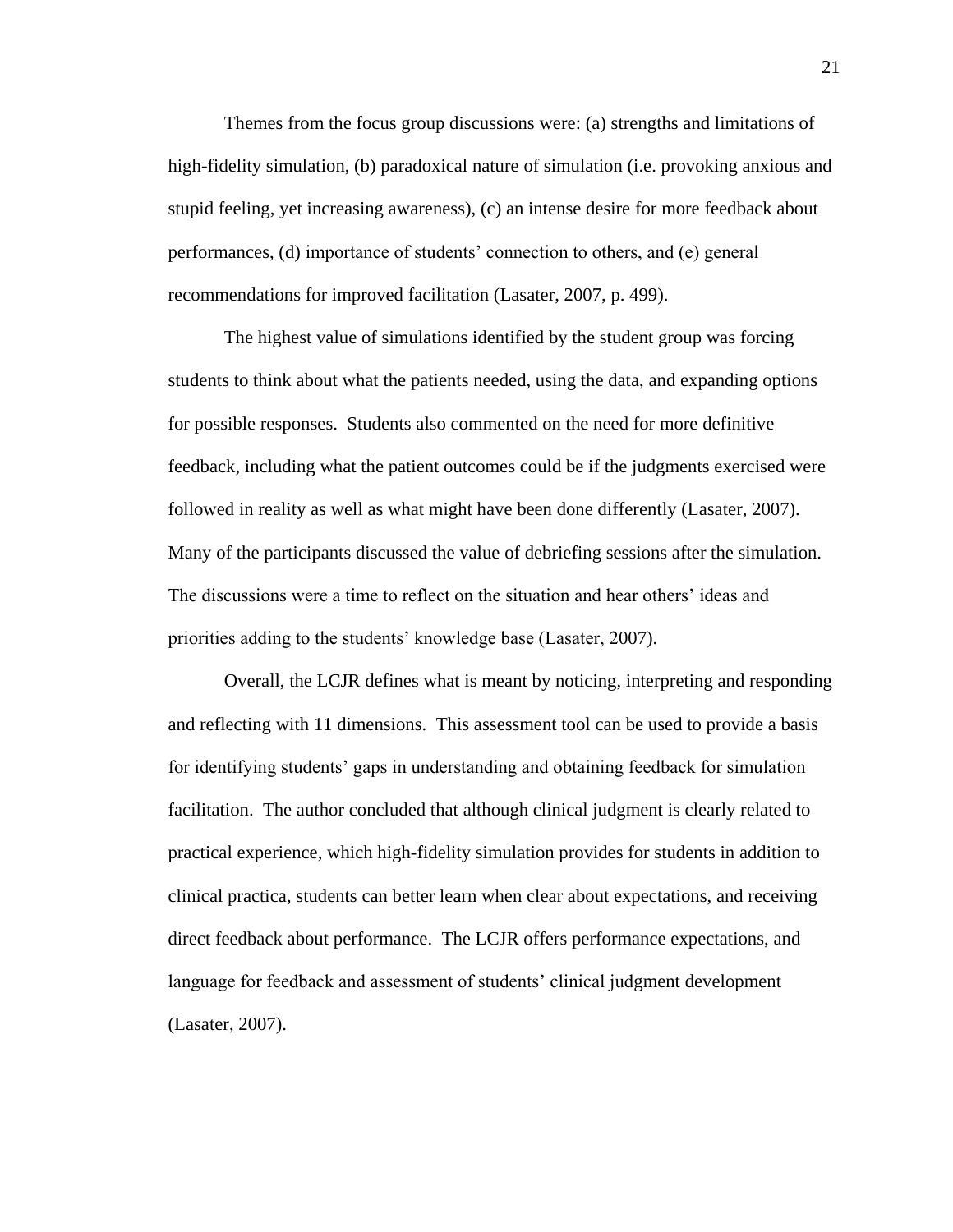# *Faculty Perceptions of Teaching CT*

According to Shell (2001), educators are being challenged to teach critical thinking (CT) skills to nursing students. Shell (2001) believed that CT is not being realized in student outcomes and that the traditional lecturer role is not conducive for teaching critical thinking skills. Consequently, CT skills are lacking in many new graduates. Other barriers faculty encounter included time constraints, class size, pressures to conduct research, and lack of perceived benefits by students. The purpose of this descriptive study was to elicit nurse educators' perceptions of barriers that impede the implementation of critical thinking teaching strategies (Shell, 2001).

The population consisted of all nurse educators who currently teach in BSN programs in Tennessee. The participants varied in rank, teaching status, and educational background. Nurse educators ( $N = 262$ ) participated in the study, and 175 (67%) of the surveys completed were usable. The nurse educators surveyed were full-time (90%), while 10% were part-time or adjunct nurse educators. Thirty-seven percent of the fulltime educators were tenured, one third were on a tenure tract and one third not on a tenure tract. Over 80% of the educators were over 40 years old.

Shell (2001) developed a questionnaire called the Survey of Perceived Barriers to Teaching Critical Thinking by BSN Faculty. The three parts of the questionnaire were as follows: Part 1 requested demographic information about the faculty. Part 2 consisted of closed-ended statements regarding barriers that educators may face when implementing critical thinking teaching strategies. Participants ranked barriers on a 5-point Linkert scale ranging from  $1 =$  "strongly agree" to  $5 =$  "strongly disagree." Subscales for Part 2 were as follows: (a) Self-Efficiency, (b) Institutional Barriers, (c) Time constraint, (d)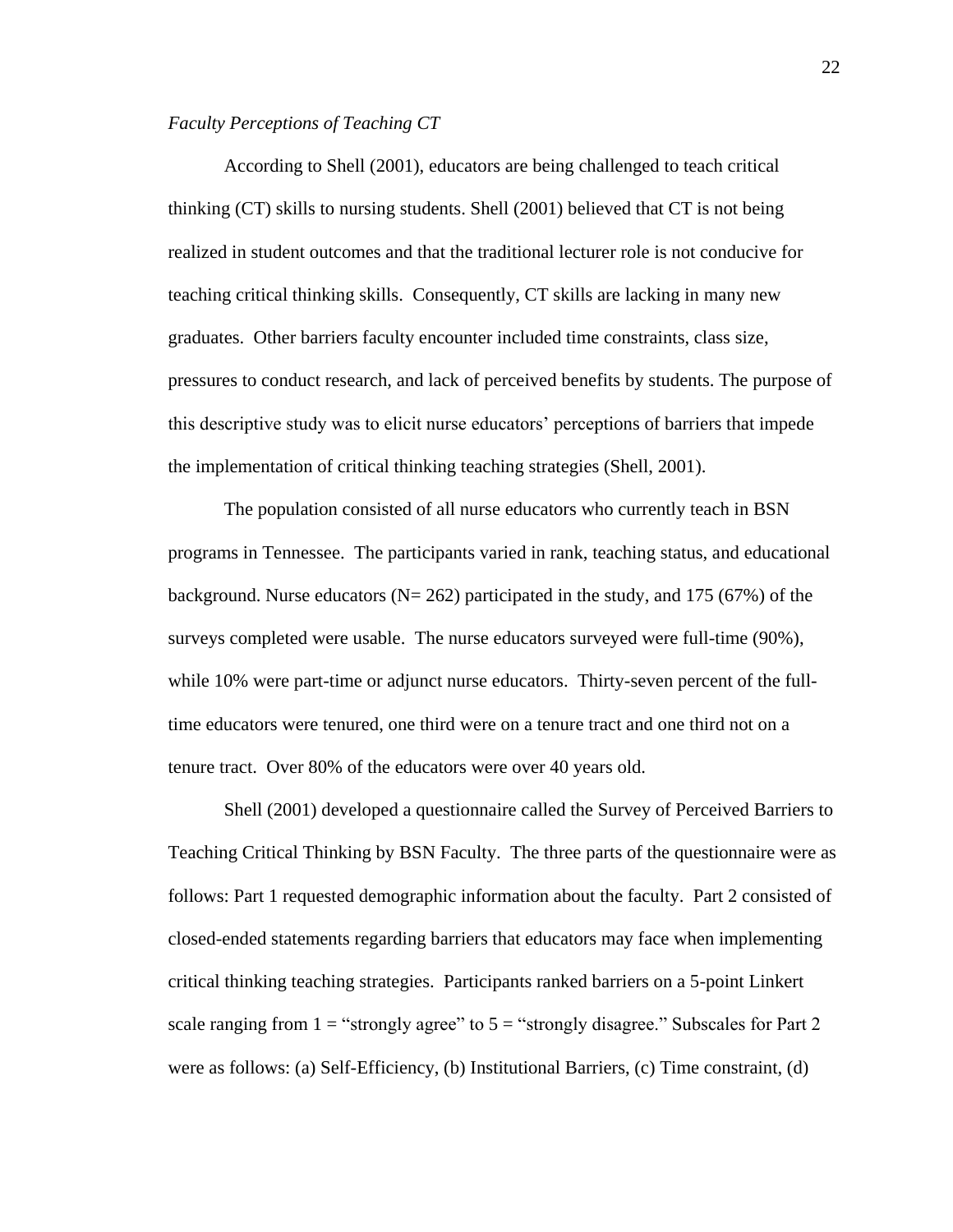Importance of Critical Thinking, (e) Student characteristics, (f) Faculty Resistance, (g) Content Coverage, and (h) Lack of knowledge. Part 3 asked respondents to rate to what extent the listed barriers interfere with the ability to implement critical thinking teaching strategies (major factor, minor factor, or not a factor). Twenty items on the survey asked respondents to rate the perceived barriers (Shell, 2001).

The findings for Shell's (2001) parts 2 and 3 indicated the greatest barrier perceived by faculty to teach CT was "student characteristics." This included "lack of student motivation," "student resistance to active learning," "students' expectations of a lecture format," and "concerns of getting a good grade versus learning" (p. 288). The mean value for parts 2 and 3 was M=60.28. Findings were consistent with other reports on student resistance to innovative teaching methods as stated in the literature review. The researcher noted that nurse educators may be fearful of negative student evaluations, and concerned about the effectiveness of teaching methods that differ from student expectations (Shell, 2001).

The second highest perceived barrier to teaching critical thinking was "time constraints" (M=58.16). Constraints included "insufficient time to learn new teaching methods," "lack of time for preparing and planning critical thinking activities," and "inadequate time in class." Many faculty stated that research demands compete with teaching responsibilities for time and effort. This finding is consistent with the literature reviewed by the researcher (Shell, 2001).

The third highest perceived barrier was "content coverage" (M=51.09). The amount of factual information is overwhelming to students and teachers. Therefore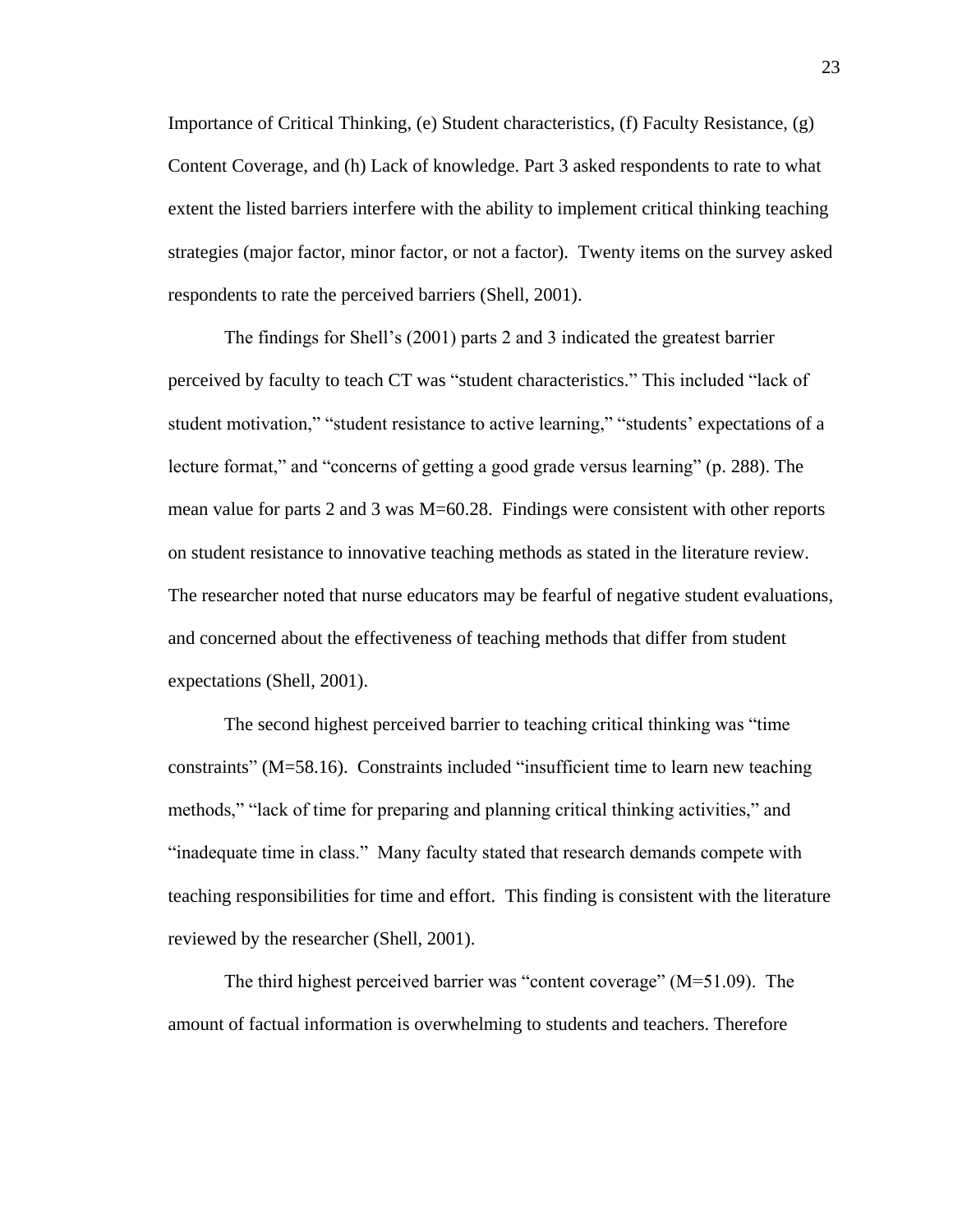distinguishing the need to know information from the nice to know content is a challenge for nursing educators (Shell, 2001).

The author concluded that nurse educators believed that critical thinking is an important objective in teaching, but there are several barriers to overcome to teach CT effectively. While confidant of teaching techniques, faculty believed there is a need for more education on teaching critical thinking. Nurse educators were open to innovative teaching strategies, but due to time constraints found strategies difficult to incorporate into their current formats (Shell, 2001).

Walthew (2004) explored the perceptions of critical thinking held by nurse educators in a large nursing school in New Zealand. The hope was that a clear understanding of the concept would help nurse educators facilitate the development of critical thinking (CT) in students. Walthew (2004) noted that a number of definitions of CT were borrowed from philosophy and education.

The author used a descriptive, interpretive approach. Twelve nurse educators (66%) of a possible 18 participated in the study. The participants all had a minimum of 10 years teaching experience. The data were collected through individual, semistructured interviews approximately 1 hour in length, all conducted by the same researcher. The interviews were tape recorded, transcribed and analyzed. The following four questions were asked in the interviews:

- 1. In your own words, can you tell me what you understand by the concept of critical thinking?
- 2. What is it about this piece of work that leads you to think the student is thinking critically?

24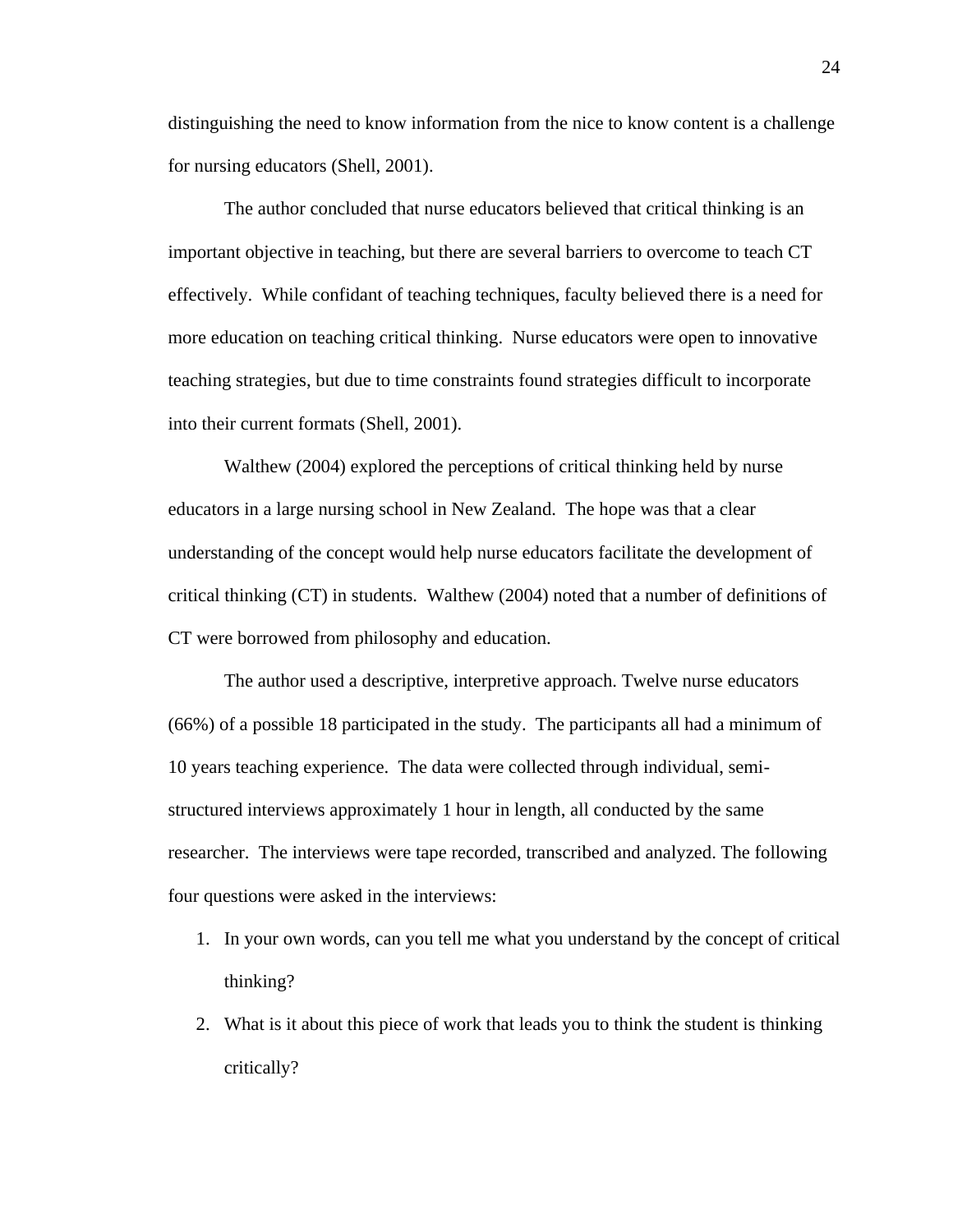3. What did you observe the student in the clinical area that made you think he or she was thinking critically? (Walthew, 2004, p. 409).

Four themes emerged from the interviews with the educators. The first theme was "information gathering, linking theory to practice, and problem solving." One of the interviewees discussed the ability to link theory to practice as a process that develops as students' knowledge increases with experience. When discussing problem solving, many of the nurse educators considered the nursing process to be closely related to critical thinking. However, some disagreed with this position and considered the nursing process to inhibit critical thinking by stifling creativity due to the linear-type thinking it encourages (Walthew, 2004).

The second theme noted by researchers was "attitudes and dispositions of the learners." Nurse educators reported that being curious and open to a situation is a key trait in thinking critically. The educators noted that for some this seems to be an innate character trait, rather than a skill developed over time (Walthew, 2004).

The third theme nurse educators discussed was "intuition and subjective knowing related to CT" (Walthew, 2004). Walthew (2004) linked the perceptions of CT views to views more typically held by feminist writers. While many educators mentioned intuitive knowledge as a component of CT, it was noted it needs to be examined for reliability (Walthew, 2004). Many of the nurse educators gave testimony to the fact there is a subjective component in all thinking that is influenced by personal knowledge and affects clinical decision making. The researcher found this idea to be in contrast to the traditional view of CT, where it is suggested that reality can only be accurately represented by being impartial, consistent, and non-arbitrary (Walthew, 2004).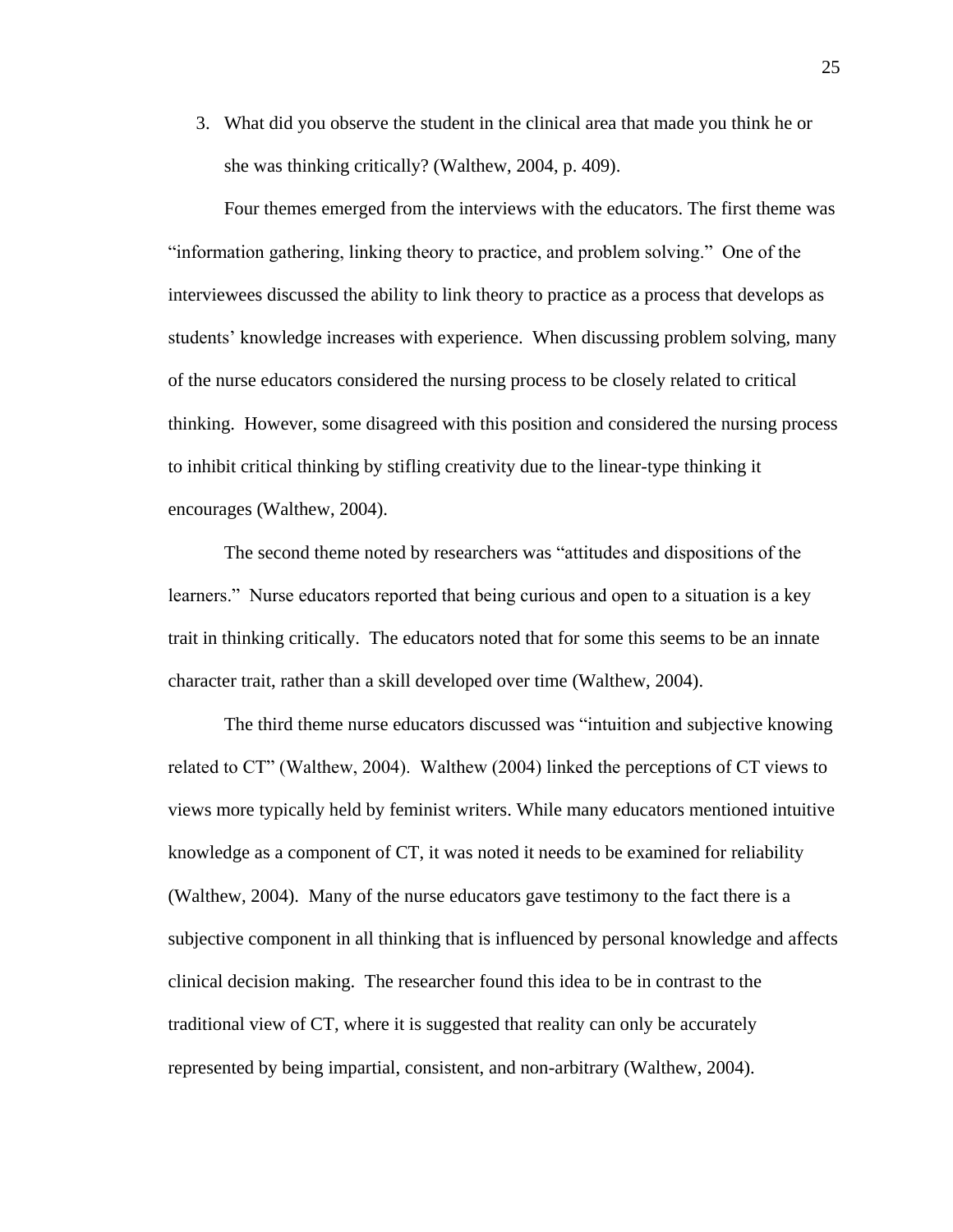"Contextual knowing and connecting" was the fourth theme discussed by nurse educators. Several of the participants emphasized the importance of hearing the other's voice in order to be a good critical thinker (Walthew, 2004). This means truly hearing what the other person is saying and determining needs based on this.

Walthew (2004) concluded that nurse educators in this study provided a clear, rich description of conceptions of critical thinking. CT is considered a complex process that included rational, logical thinking, reflective of traditional theories of critical thinking. Nurse educators emphasized listening to other peoples' points of view, empathizing and sensing as key traits of CT. Although the nurse educators who participated developed conceptions of critical thinking through experiences, the experiences tend to be common to all nurses (Walthew, 2004).

Chabeli and Muller (2004) believed that in spite of the use of several teaching, assessment and evaluation methods by nurse educators in clinical nursing education, student nurses still demonstrate a lack of reflective thinking in practice. This is evidenced by lack of an inquiring mind and an inability to be reflexive as well as to adapt changes for the benefit of the patient. The research question was the following: "How can reflective thinking of learners in the clinical nursing setting be facilitated?" (p. 58). The primary objective was to describe perceptions of nurse educators in regard to how reflective thinking can be facilitated in clinical nursing education (Chabeli & Muller, 2004).

The research design was qualitative, exploratory and descriptive. Twelve nurse educators with 10 or more years experience in clinical teaching were selected to participate in the study. A focused group interview, about 3 hours in length, centered

26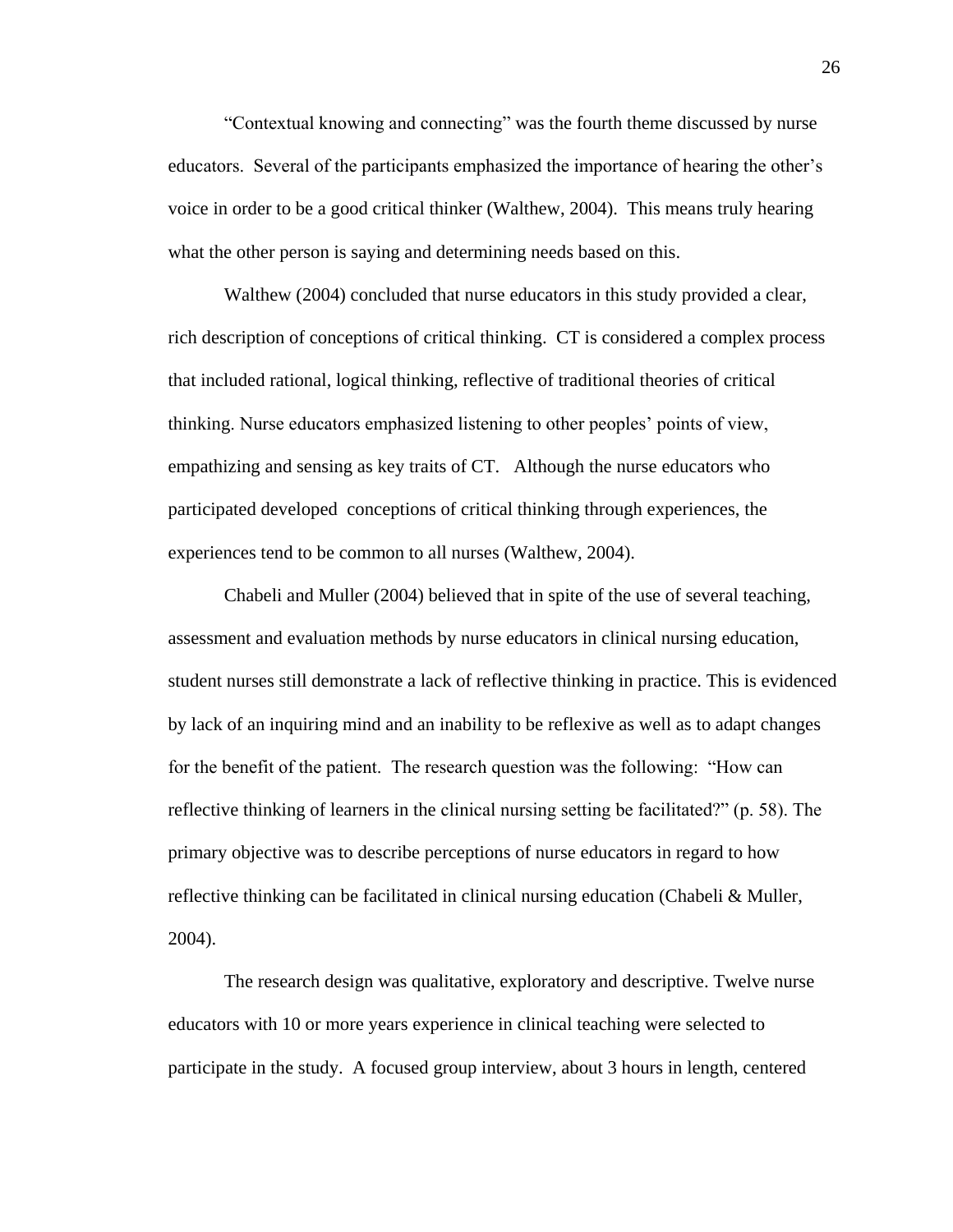around the question: "How can reflective thinking of learners be facilitated in clinical nursing education in accordance with the three phases of reflective thinking as influenced by the hierarchical cognitive and affective thinking skills?" (Chabeli & Muller, 2004, p. 60). The three phases of reflective thinking are: (a) how awareness and disequilibrium are influenced by knowledge, receptivity, comprehension, and responsiveness, (b) how the interactive constructing process is influenced by analysis, values, synthesis and organizational thinking skills and could be facilitated, and (c) how consolidation of knowledge and skills for rational clinical decision-making and problem solving are influenced by evaluation and how internalization of thinking skills could be facilitated (Chabeli & Muller, 2004).

After analyzing the group interview, the researchers found that the main theme was "empowering learners to use reflective thinking skills" (Chabeli & Muller, 2004). Categories consisted of three phases. The main focus of phase 1 was awareness and disequilibrium. Subcategories of phase one were: (a) knowledge and receptivity, and (b) comprehension and response. The educators discussed possible strategies for promoting skills in learners. Questioning, lecture demonstration, observations, brain storming, field trips, simulations were mentioned as ways of promoting these skills. Evaluating for knowledge and receptivity includes direct observation and self-assessment.

Comprehension and response evaluation includes students using a poster presentation, workbook, and observations of performance with checklist and rating scales (Chabeli & Muller, 2004).

Phase 2 focuses on the interactive constructing process. This phase was divided into two subcategories: (a) analysis and valuing, and (b) synthesis and organization.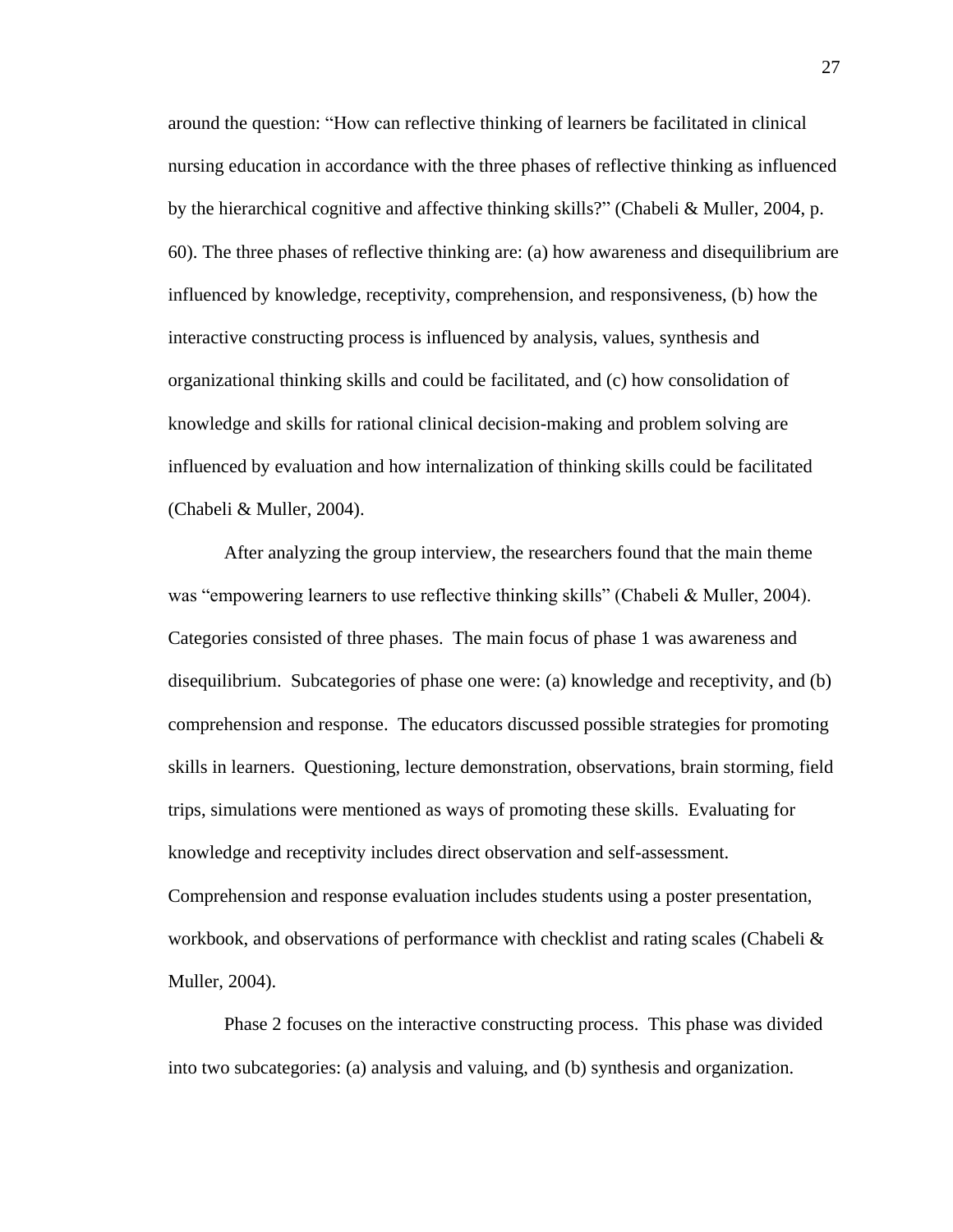Teaching strategies discussed by educators to promote skills included reflective journal writing, nursing process/case studies, peer tutoring, and concept mapping. The educators discussed peer assessment and portfolio assessment, as well as reflective tutorials as assessment methods (Chabeli & Muller, 2004).

Consolidation for rational decision-making and problem solving were the focus of Phase 3. Under this category the two sub-categories are evaluation and internalization. Teaching strategies discussed by educators to promote skills in students included clinical conference, values clarification, research/ community outreach projects and self-directed learning contracts. To evaluate the learning of this skill, research presentations, rounding on students on units, and comprehensive task performance assessments were strategies used by this group of educators (Chabeli & Muller, 2004).

Reflective thinking is viewed as a usable educational tool is a widely recognized as an effective and creative vehicle for promoting lifelong learning and to improve practice. The finding regarding nurse educators' perceptions on facilitating reflective thinking in clinical nursing revealed many teaching techniques, assessment, and evaluation methods with supportive attitudes that can facilitate this skill. The authors concluded that clinical nursing education is a dynamic, constantly changing, real-life environment where learners are able to combine the theoretical component with practice (Chabeli & Muller, 2004).

The rapid growth of knowledge and technology related to health and illness demands that nurses solve problems and make crucial decisions in clinical situations (Twibell, Ryan, & Hermiz, 2005). Currently, critical thinking skills are an expected outcome of nursing education programs. Nursing is a practice profession, and it is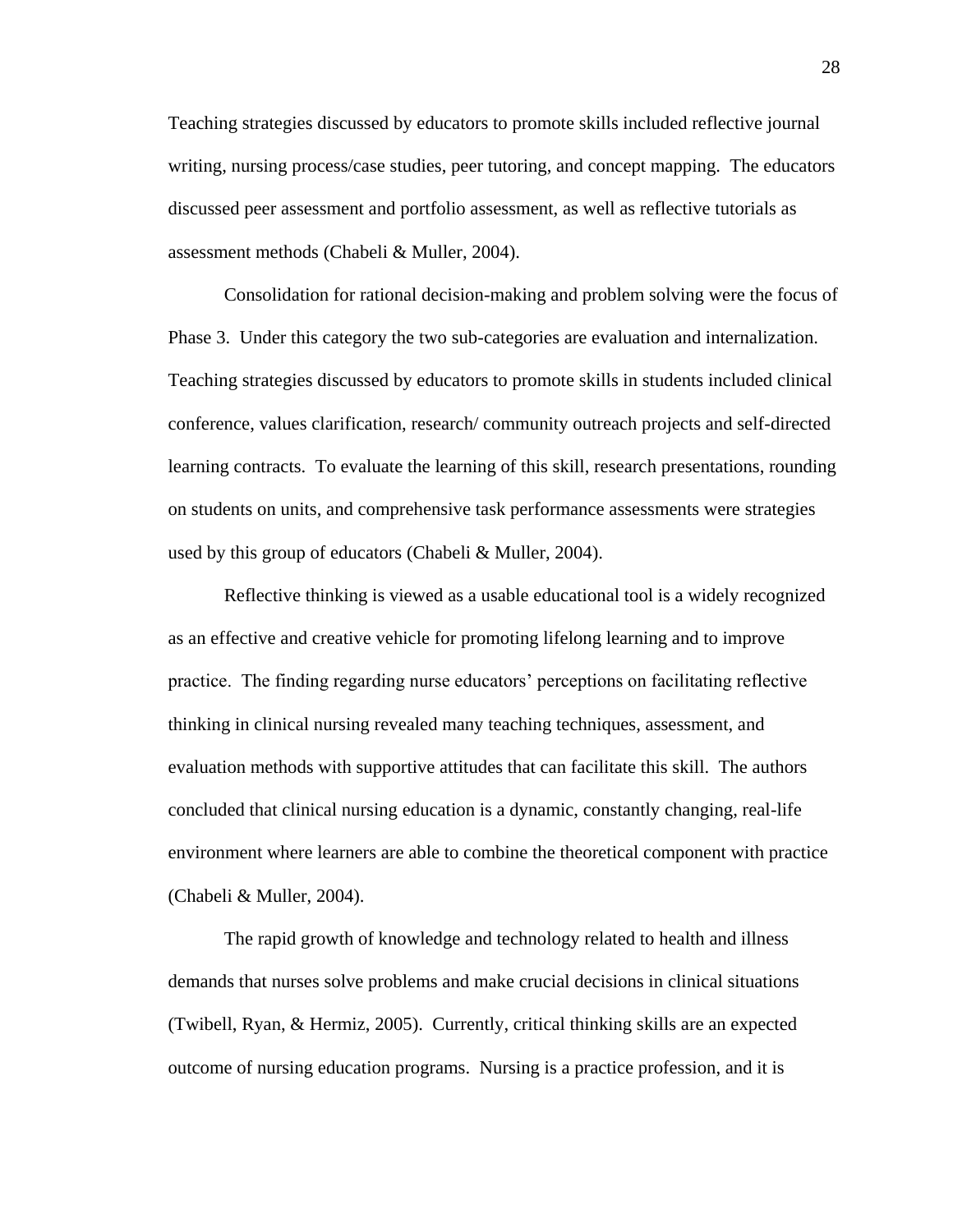important for faculty to know the cognitive process characteristics of expert nurses and to role model critical thinking (CT) in clinical settings. The purpose of this descriptive case study was to explore the perceptions of nursing faculty teaching CT skills to baccalaureate student nurses in clinical settings (Twibell et al., 2005).

Six clinical nursing instructors who supervised junior and senior level nursing students in clinical experiences participated in the study. The instructors were interviewed individually three times during 1 semester, at 2 week intervals. Specific questions were asked regarding how students performed in clinical situations and what the instructor said or did to support students in critical thinking. The interview sessions were audiotape, transcribed. The interviewing researcher kept a reflective journal to ensure rigor in the study (Twibell et al., 2005).

The authors used a modified version of the developmental research sequence (DRS) devised by Spradley (1979) to analyze data. This approach systematically examines a person's experiences and meanings from verbal descriptions. For analysis, first the cover terms were determined, and then semantic relationships between the terms were identified, followed by a taxonomic analysis. From the DRS analysis, five domains emerged. The cover terms that developed were as follows: (a) putting it all together, (b) strategies to promote critical thinking, (c) role of clinical instructors, (d) beneficial characteristics of instructors, and (e) rewards for critical thinking (Twibell et al., 2005).

"Putting it all together" and "strategies to promote critical thinking" were the domains that had the strongest consensus among participants. The respondents indicated the domain "Putting it all together" meant synthesizing various elements into an integrated whole. This domain is divided into the categories of terms that define what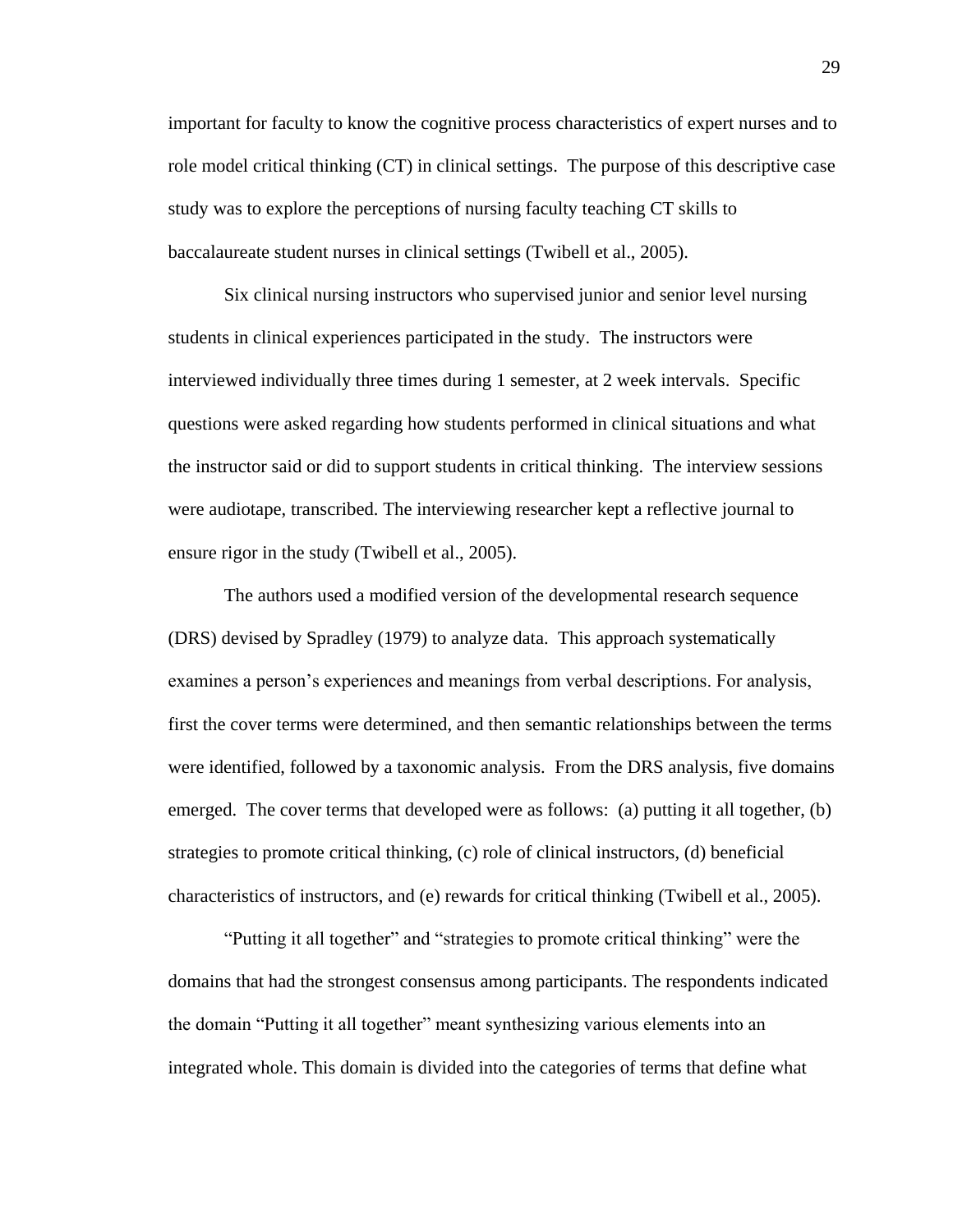putting it all together means. Terms and phrases that are discussed by participants included information seeking, reflecting on experiences, assigning meaning, problem solving, predicting, planning, and application to novel contexts. The second domain, "strategies to promote critical thinking," indicated that the instructor was an important factor in shaping students' ability to think critically. The participants identified four specific strategies to promote critical thinking in students that included questioning: written products, clinical conferences, and student journals (Twibell et al., 2005).

The researchers concluded that clinical faculty identified indicators of critical thinking. Additionally, the respondents agreed on four main strategies for teaching critical thinking in clinical settings, with questioning being the most used method. The authors concluded that critical thinking in nursing might be different than in other disciplines because of clinical processes, affective dimension of nursing practice, and the nature of nursing knowledge. The best approach for faculty to use is a variety of strategies to facilitate development of critical thinking skills in nursing practice (Twibell et al., 2005).

The nature of the relationship among nursing education, clinical practice, and critical thinking is unclear. The purpose of this study was: (a) to determine the critical thinking skills of nurse faculty, (b) to examine the relationship between epistemological position and critical thinking, and (c) establish a benchmark of performance for CT skills in nursing students (Zygmont & Moore Schaefer, 2006).

A randomized national sample of 300 full-time nurse faculty from the National League for Nursing member schools was targeted. All types of nursing education programs (excluding doctorate) were included. Five packets were sent to the director or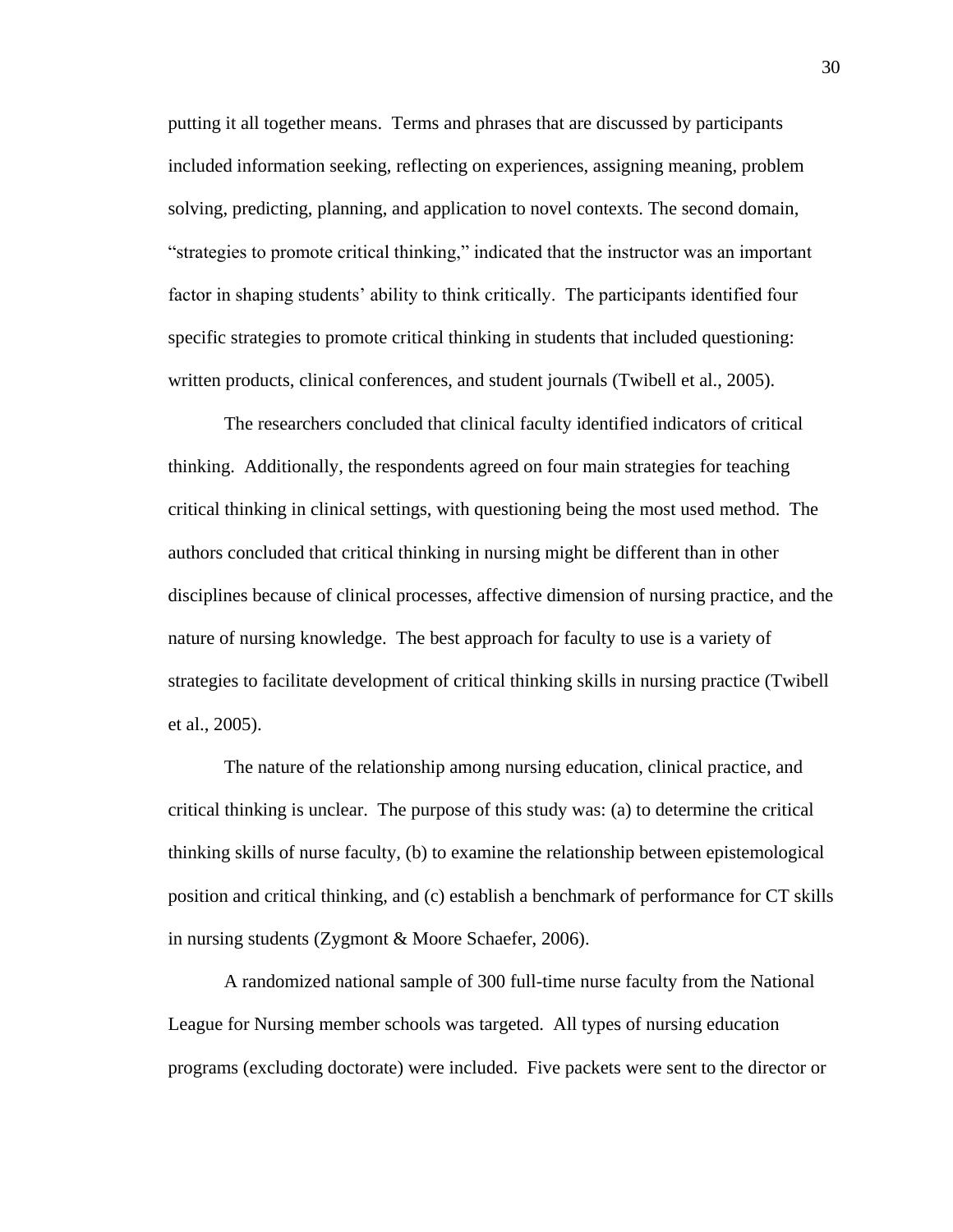chair of a randomly selected sample of 60 schools of nursing. Each packet included the California Critical Thinking Skills Test (CCTST), the Learning Environment Preferences (LEP), and a demographic questionnaire. Thirty- seven faculty completed and returned the packets. Faculty could be contacted for an interview. The majority (78.4%) of the faculty reported having no formal or informal education in CT, 18.9% reported attending some educational program on the topic (Zygmont & Moore Schaefer, 2006). Two groups of college students (unknown how many, what level and from where) scores on the CCTST were compared with the faculty scores.

CCTST was used to measure the critical thinking (CT) skills of the faculty because it is based on a nationally accepted interdisciplinary definition of CT that includes analysis, inference, evaluation, and inductive and deductive reasoning. It is a 34 item multiple-choice instrument. The Learning Environment Preference (LEP) assesses learning environment preference, indicating epistemological position. Twelve 60-minute interviews were conducted with faculty who offered to provide a clinical or classroom example of a student's use of CT (Zygmont & Moore Schaefer, 2006).

The CCTST findings suggested most faculty are considerably more skilled at CT than the typical senior in a 4-year college; 70% achieved a total score of greater than 19. However, there was some variability in the CT ability of faculty. The LEP results indicated that no faculty viewed knowledge as absolute or dualistic, but no faculty achieved Position 5, which was indicative of advanced CT skills (Zygmont & Moore Schaefer, 2006).

The mean scores between faculty and students were similar, leading the researchers to believe: (a) CT is a process that occurs over time and may begin in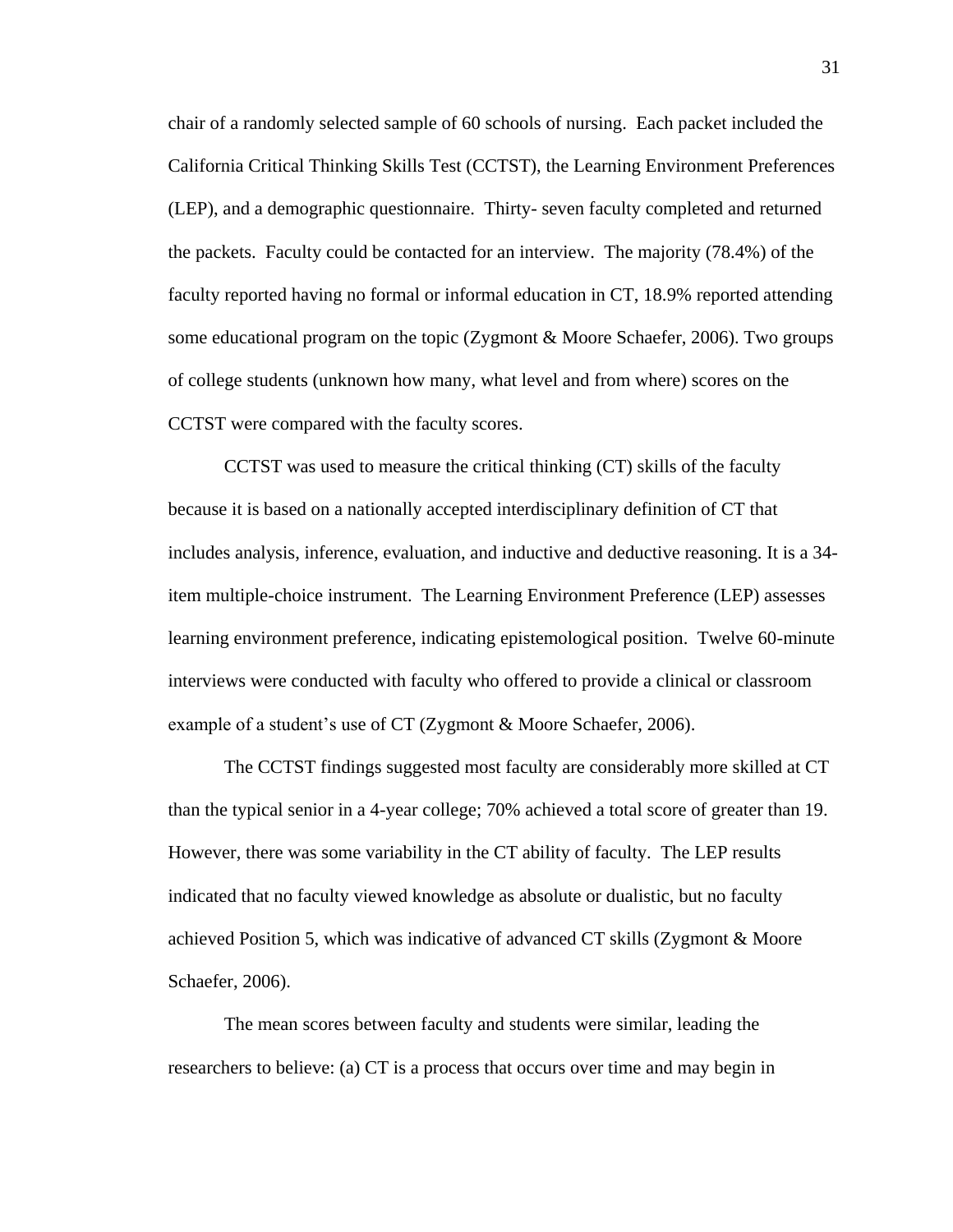undergraduate education and, (b) there may be a relationship between the ability of nurse faculty to engage in CT and the ability of the learner to learn CT skills. Thus, students taught by faculty not skilled in CT may be at a disadvantage in developing the CT skills required in the work environment. Graduate nursing students may be a self-selected group, which could indicate the mean CCTST scores and the similarity to the nurse faculty mean score (Zygmont & Moore Schaefer, 2006, p. 266).

A specific benchmark for CT skills was not developed, but it was determined that CT skills may also be related to time and experience as well as education. Authors discussed the relationship between the ability of nurse faculty to engage in CT and the ability of the learner to learn CT skills (Zygmont & Moore Schaefer, 2006).

When examining the relationship between epistemological position and CT skills of faculty, the author found faculty seem to be in touch with critical thinking in the applied portion of the discipline, but not in the theoretical portion. The narrative inquiry of the study found that most faculty provided examples from a clinical setting (nine faculty) versus classroom (three faculty) of a student's use of CT (Zygmont & Moore Schaefer, 2006). Faculty indicated the role in helping students develop CT was described as "beyond giving information" and being "a guide to help them." The student-teacher relationship environment, where students can risk asking questions or issuing a challenge, had a key part to play in the development of CT skills (Zygmont & Moore Schaefer, 2006).

Recommendations were that the educator should place emphasis on how the learner understands and thinks about content, not on "covering it," reflecting on clinical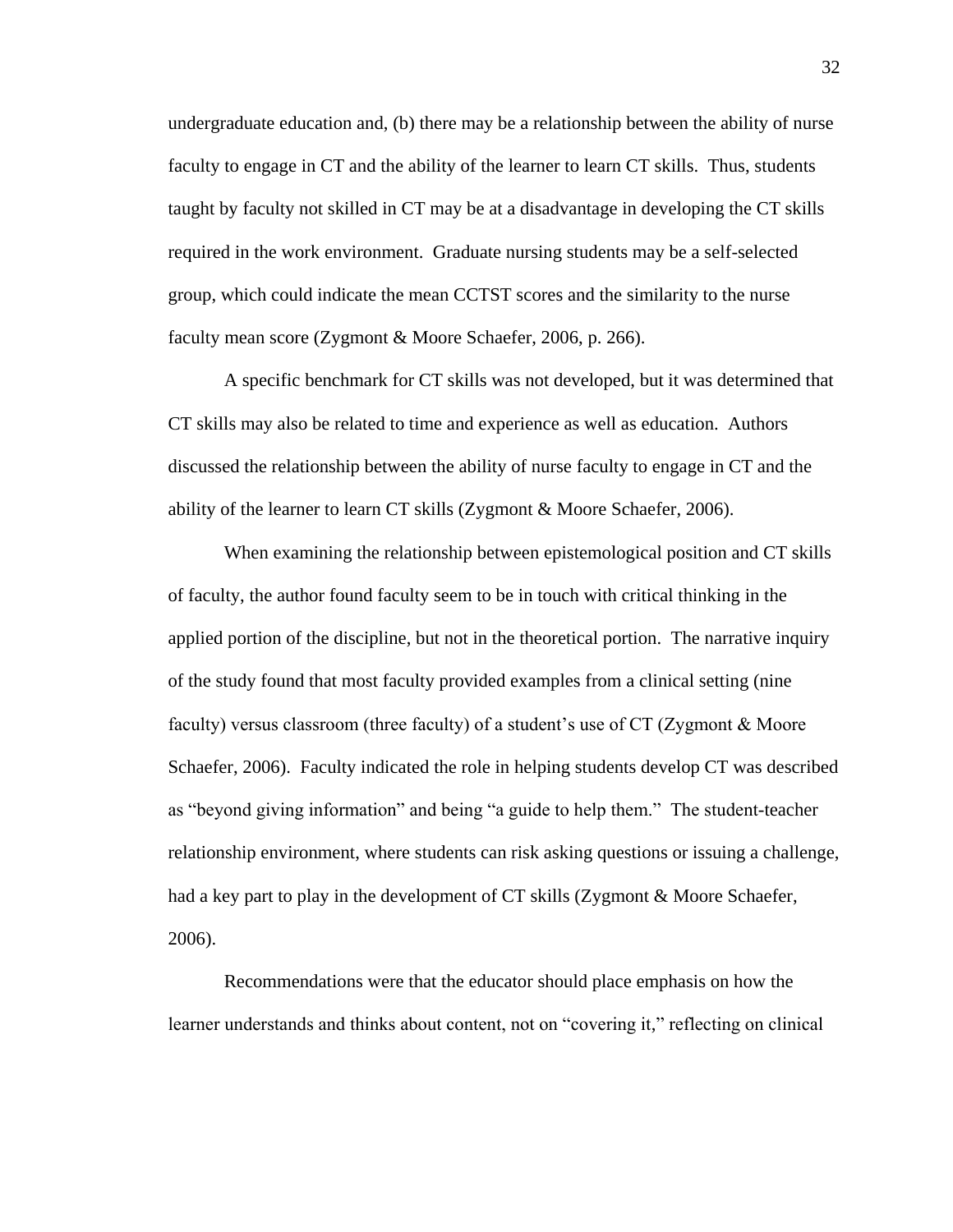experiences and trying to recreate in the classroom, as well as incorporate active learning methods into the classroom environment (Zygmont & Moore Schaefer, 2006).

The literature presents a variety of concepts related to CT, such as critical decision making, critical analysis, critical awareness, critical reflection and clinical reasoning. The concepts are elements of the CT process. The purpose of Riddell's (2007) study was to develop an understanding of nurse educators' perceptions of critical thinking and how it can be assessed.

The faculty at The University of Western Ontario, in London, Ontario, Canada were interviewed with following three questions: (a) What is critical thinking? (b) How do you teach or encourage critical thinking in your students? (c) What indicators do you look for to determine that students are thinking critically? (Riddell, 2007, p. 123). Riddell (2007) was looking for faculty perceptions regarding the definition of critical thinking, how faculty teach or encourage CT and how is it evaluated in the classroom.

Responses to the question "What is CT?" centered on faculty agreeing that CT is more than problem solving, yet found it difficult to describe. Responses from question two, about teaching or encouraging CT, were reflected on the manner in which students are questioned or challenged such as through case studies, role playing, journaling, or Socratic questioning (Riddell, 2007, p. 123). The faculty expressed many different views about indicators that students were engaging in CT. Faculty agreed that students seldom iterate a "perspective transformation," but it is generally in what students are describing (Riddell, 2007).

The third research question, "What indicators do you look for to determine that students are thinking critically?" (p. 123) had varying answers from the faculty. Faculty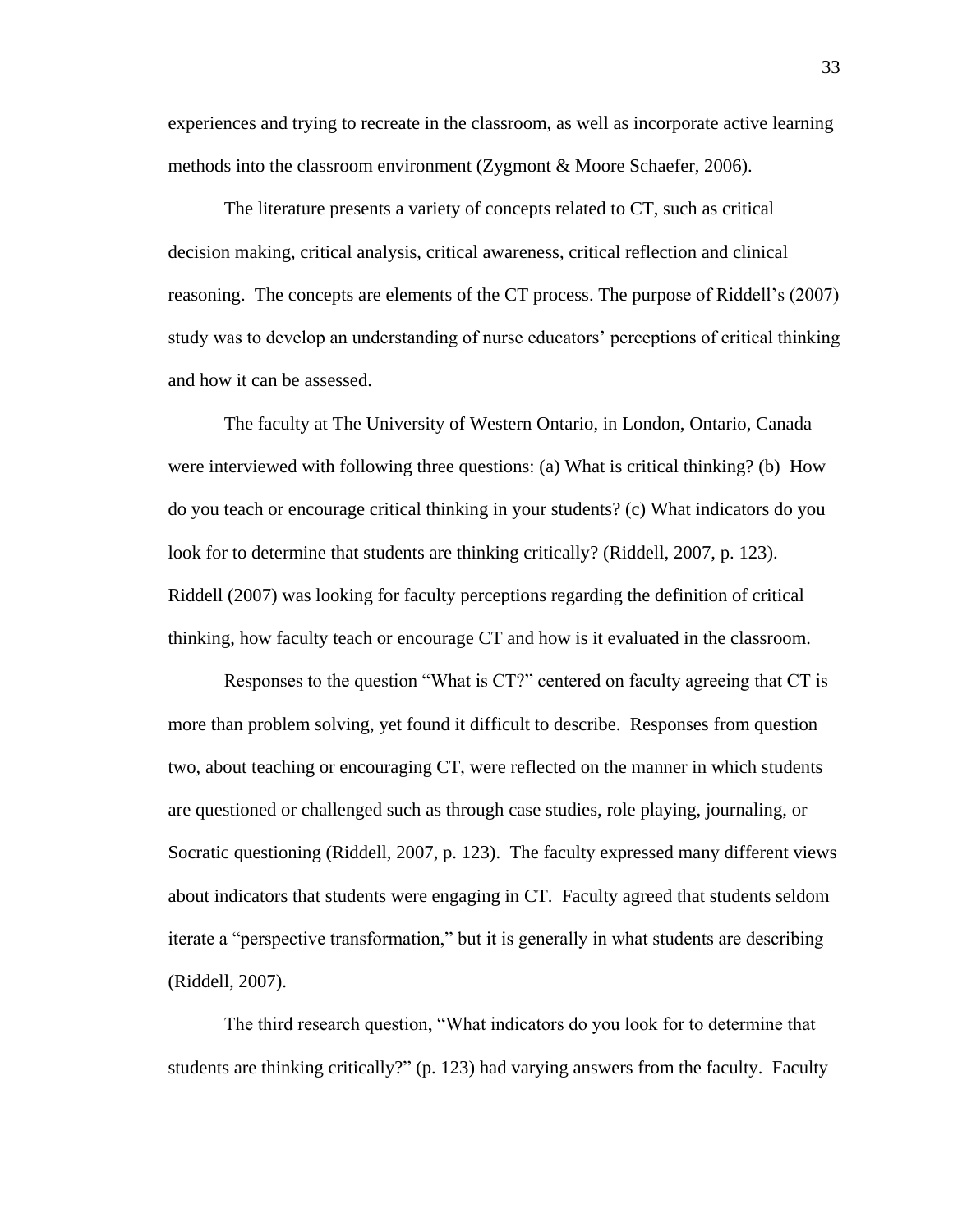believed that early in the nursing program students' responses were superficial, but in time students begin to describe and identify thought processes, identify the need for more information, generate alternative measures and realize more than one way to view a situation (Riddell, 2007).

Elements of CT include examining assumptions and reflective thought. In order to promote concepts of CT, educators must use reflective learning techniques. The author believed that nursing is not a linear process, but tends to be taught as if it were, using analytical reasoning to find singular answers to complex problems. The alternatives require reasoning and reflection to identify the evidence for ones beliefs and change ones thinking accordingly (Riddell, 2007).

#### *Measuring CT*

Kennison (2006) stated that critical thinking and reflection are inextricably linked in nursing practice. The purpose of this study was to establish interrater reliability for the Critical Thinking Scale (CTS). The CTS was developed as a teacher-accessible tool for evaluating the data of students' reflective writing related to practice experiences during the course of a nursing program (Kennison, 2006).

The sample included 57 senior BSN students between 1999 and 2002 who completed a written description of the thoughts, feelings and happenings regarding a significant practice experience. The students also completed the California Critical Thinking Skills Test (CCTST). Three trained teacher raters used the CTS independently to evaluate the students' reflective writings for evidence of CT (Kennison, 2006). Results from the two tests were compared and analyzed.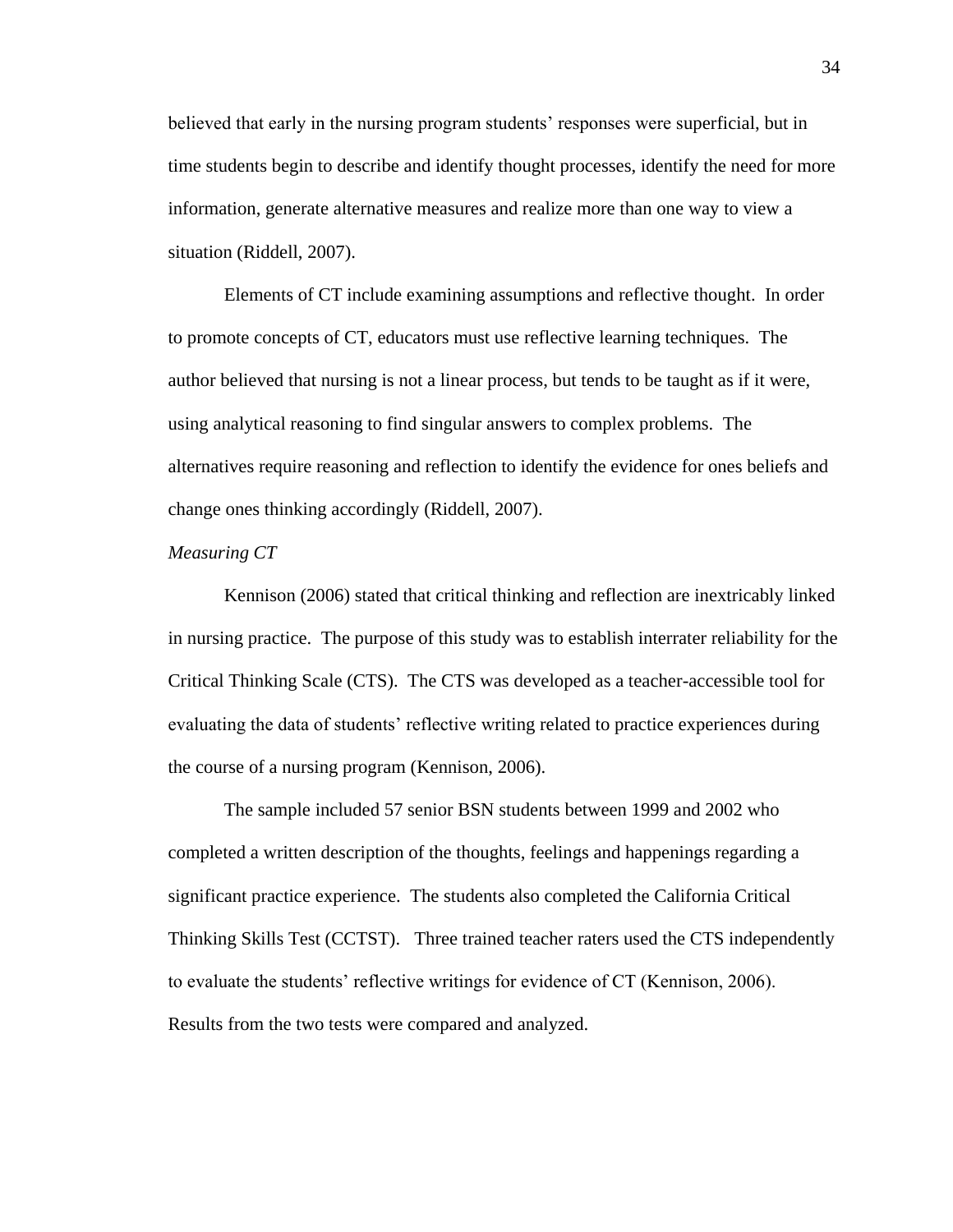The CTS has a Likert Scale based on seven critical thinking skills from the American Philosophical Association Delphi and Schaeffer and Rubenfeld's (2000) study: interpretation, analysis, inference, evaluation, explanation, and self-evaluation and reflection. Archival data (reflective writings) was used in a nonexperimental, descriptive, co relational design to explore the interrelationship between the variables of critical thinking (CT) and teacher ratings with the CTS (Kennison, 2006).

Results using a two-tailed Pearson product-moment correlation for the reliability on the 57 samples of reflective writings showed a statistically significant correlation (r  $= .407$  to  $r = .702$ ) between the three teacher raters. The results indicated that ongoing development is needed to improve the inter-rater reliability of the CTS (Kennison, 2006).

The relationship between total critical thinking based on the CCTST and mean teacher rating of BSN students' reflective writings with the CTS was evaluated using a one-tailed Pearson product-moment correlation. A significant positive relationship (r  $=$  .233, p  $\lt$  .05) was found. The author believed that an improved interrater reliability may improve the correlation between the CCTST and the CTS (Kennison, 2006).

Kennison (2006) concluded that the CTS has the potential to serve as a valuable, accessible tool that will allow faculty to evaluate CT along the course of a nursing program. However, faculty need to be trained to use the tool in order to give a fair and consistent evaluation of critical thinking in reflective.

Kautz, Kuiper, Pesut, and Williams (2006) stated that as more health systems become computerized, the need for using standardized nursing language will become mandatory in order to standardize care and aid nurses in decision-making. Teaching students nursing language and how use it consistently in settings needs to be a goal of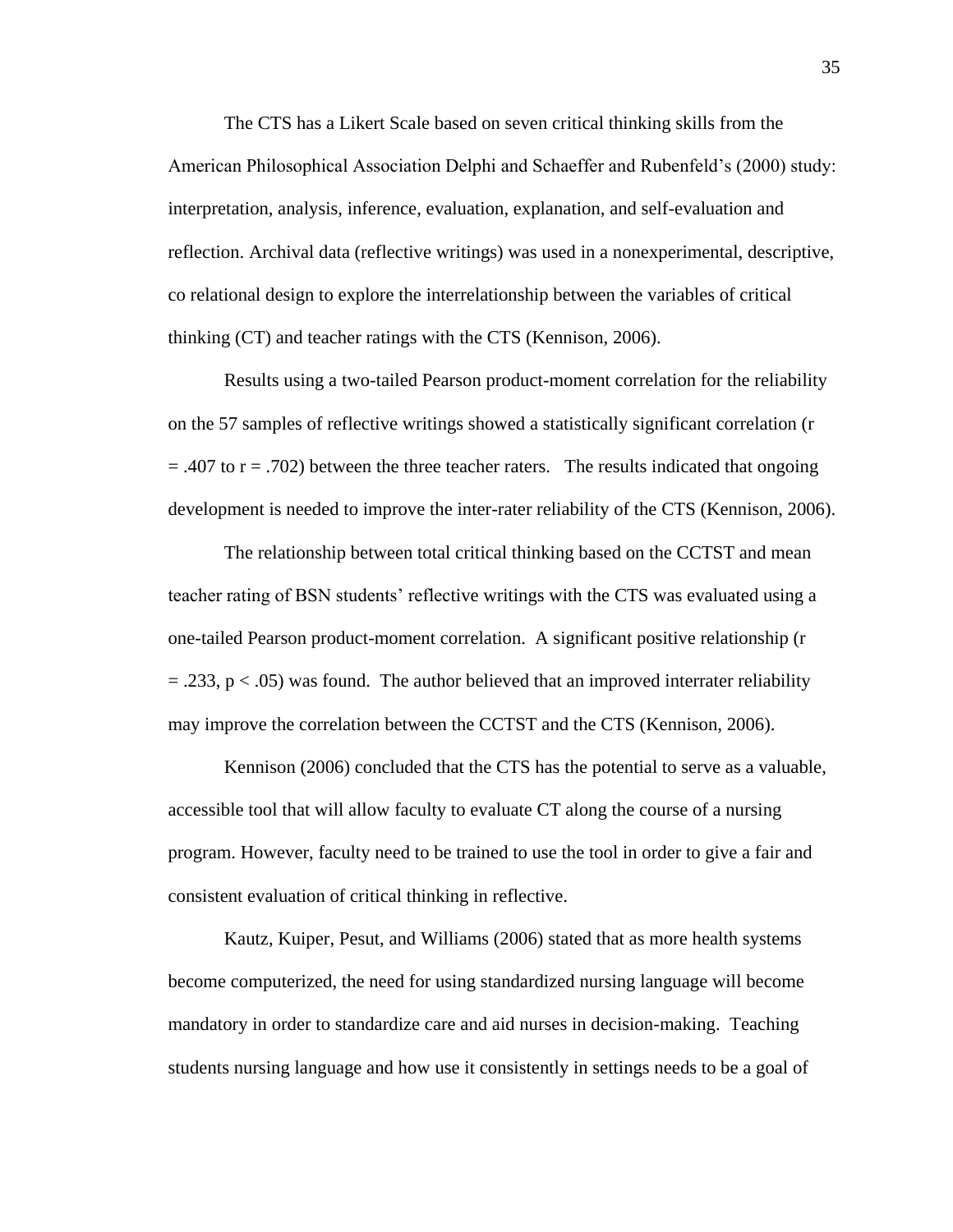clinical educators. The author evaluated students' use of standardized nursing languages with the Outcome-Present State-Test (OPT) model of clinical reasoning. The goal of this study was to analyze the degree to which standardized nursing language was used by baccalaureate nursing students completing Outcome-Present State-Test Model worksheet in a clinical practicum (Kautz, et al., 2006).

NANDA (nursing diagnosis), NIC (nursing interventions classification) and NOC (nursing sensitive outcomes) or NNN were developed at the Center for Nursing Classification at the University of Iowa as a tool for developing relationships between and among nursing diagnoses, interventions, and outcomes. The OPT Model of Clinical Reasoning is the type of worksheets students use to put the clinical picture of patients together. The worksheets included the Frame (problem), Outcome State, Present State, Cue Logic, Testing, Client-in-Context Story, Key Issue, and Nursing Judgments, and Decision Making or Interventions. In this context, clinical reasoning is defined as reflective, concurrent, creative, critical thinking processes embedded in practice (Kautz et al., 2006, p. 130).

This research was conducted at a midsized southeastern school of nursing. The clinical settings for the medical-surgical practicum include a Level 1 trauma center and a nonprofit tertiary care hospital. The students were in a junior year medical-surgical rotation (10 weeks). The 10 students chosen reflected the same demographic characteristics as the whole student group of 23 (Kautz et al., 2006). The data were derived from a sample of students who participated in a previous educational research project (Kautz et al., 2006). The aim of that project was to evaluate the effects of the OPT clinical reasoning model on the thinking processes of undergraduate nursing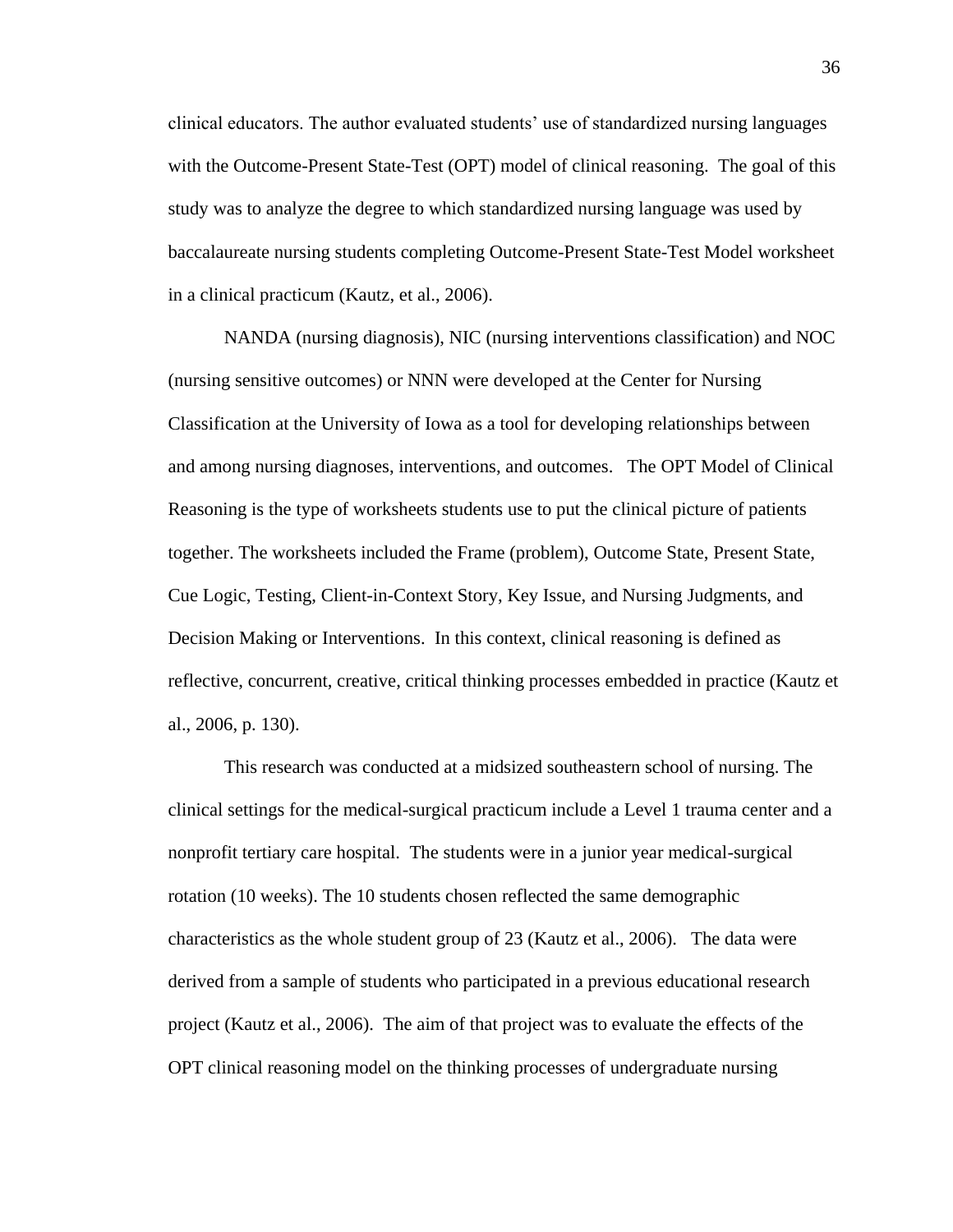students on acute care units with clients who had multiple health problems (Kautz et al., 2006). A retrospective descriptive evaluation of OPT Model worksheets was done to analyze the extent to which student used NNN language.

The findings indicated that 92% of the time students stated the priority keystone problem in the appropriate NANDA format. But NOC outcomes were only used 22% of the time, not always in the standardized language. Interventions using the NIC language, corresponding to the NANDA diagnosis occurred 61% of the time. NNN language was not used consistently by students in completing the OPT model worksheets in the clinical area (Kautz et al., 2006).

Kautz et al. (2006) concluded that inconsistent use of NNN language by practicing nurses, students and clinical instructors creates confusion and impedes the development and adaptation of standardized language among professional nurses. The researchers believed that disconnect in values and beliefs among the academic and clinical practice settings about the value of standardized language which influences clinical thinking and reasoning needs attention. Kautz et al. (2006) recommended that faculty use NNN and the OPT Model to help students to differentiate between patient needs, prioritize care and make more complex patient care decisions.

*Methods of Teaching CT*

Murphy (2004) believed that nurses must possess high-level reasoning skills to deal with complex patient care and the ill-defined problems encountered in the practice setting. Murphy (2004) explored the effects of focused reflection and articulation through the use of journal writing and post-conferences to promote clinical reasoning. Clinical reasoning was defined as the practitioner's ability to assess patient problems or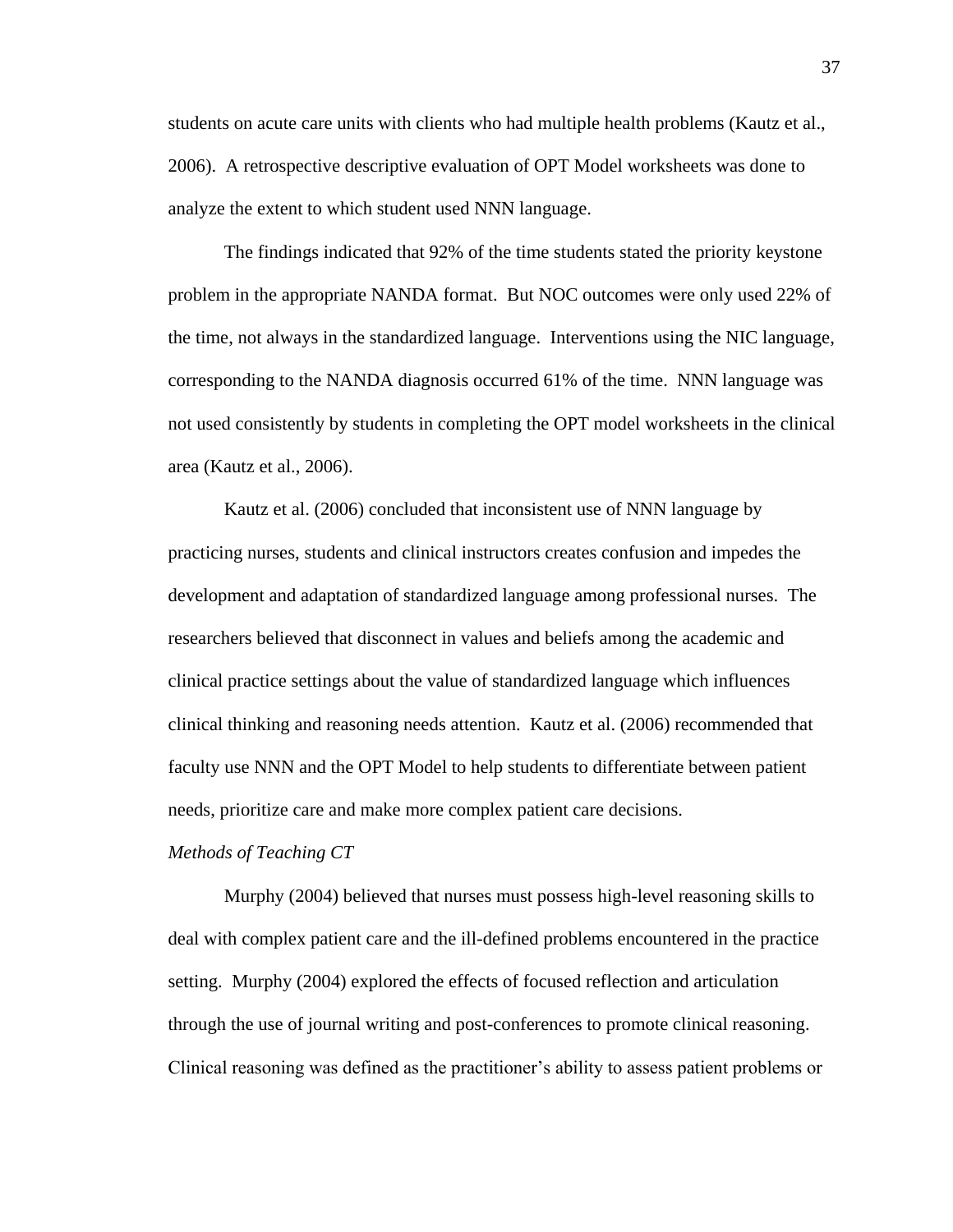needs and analyze data to identify and frame problems' within the context of the individual patients' environment. Clinical reasoning (CR) refers not only to the what and why of care, but also to how to provide care. CR develops and expands over the course of a professional's career, following a novice-to-expert path (Murphy, 2004).

Three propositions were developed for this study. The first was that the use of focused reflection will promote the development of clinical reasoning. Murphy (2004) contended that research indicated reflection enhances learning by reducing error rates, correlates with self-regulation, and positively affects learning. The second proposition was that written or verbal articulation of thoughts will facilitate the development of clinical reasoning. Using both written and verbal articulation provided a comfortable means of articulation for both introverts and the extroverts in clinical groups (Murphy, 2004). Proposition three stated that reflection and articulation that are focused on connecting new experiences to existing knowledge will enhance the development of clinical reasoning (Murphy 2004).

The primary objective of Murphy's (2004) study was to determine whether the use of focused reflection and articulation would enhance the development of clinical reasoning. The sample for this study consisted of four clinical cohorts of first-semester students and instructors in a community college nursing program. The researcher trained two of the cohorts and the instructors in the use of focused reflection and articulation; the other groups did not receive the training.

To rate students' written patient assessments, clinical instructors used the researcher-developed Assessment and Analysis Instrument (AAI). This tool was used at midterm and at the end of the semester to evaluate students' assessment and analytical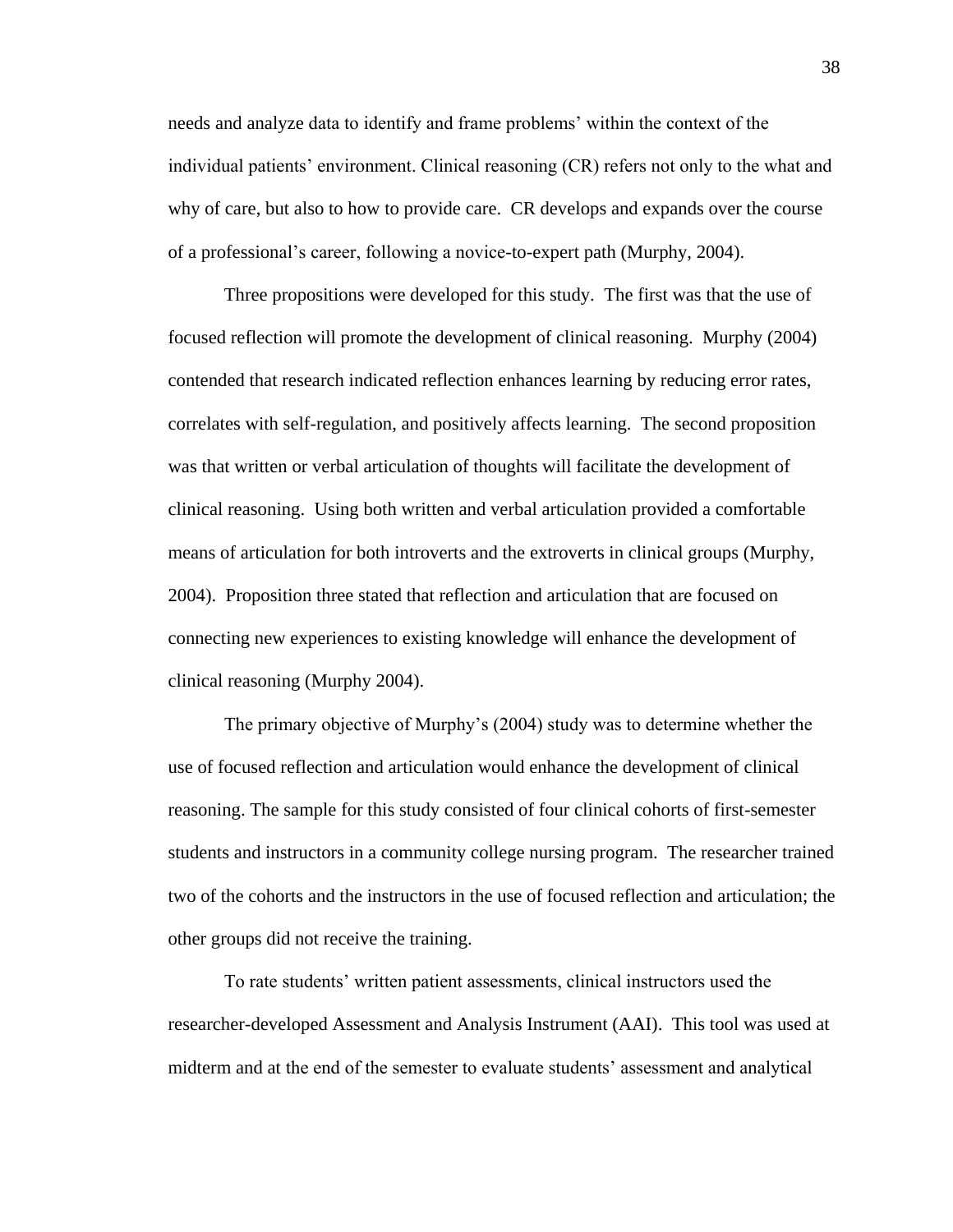ability. The second measure of clinical reasoning ability, domain-specific knowledge, was determined by using a unit exam test. Each item on the test was scored using a 5 point Linkert scale. To measure the student self-report of frequency and perceived effectiveness in the clinical setting the researcher used the Focused Reflection and Articulation Inventory (ARI) (Murphy 2004).

Research question 1 was:

The first research question was, "Is there a difference in clinical reasoning as measured by: ability to assess and analyze patient data, and domain-specific knowledge of assessments between nursing students who received explicit instruction in treatment methods, and student who did not receive instruction in treatment methods? (Murphy, 2004, p. 40). The results indicated there were no significant differences between the groups on the composite scores of clinical reasoning, however a significant difference (29%) was found between the two groups on the practice measure of clinical reasoning.

Interviews of the individuals who scored high and low clinical reasoners were conducted in order to answer question 2: "In what ways did students with high clinical reasoning scores and student with low clinical reasoning scores differ in relation to: (a) the use of focused reflection and articulation, and (b) perception of how the use of focused reflection and articulation affected learning?" (Murphy, 2004, p. 2). The findings showed that lower level clinical reasoners are more task and skill focused. Along with quality of reflection, the high level clinical reasoners indicated that reflection was self-initiated (68%). High reasoners were more enthusiastic and intrinsically motivated to think through the problem and explain it (Murphy, 2004). Murphy (2004) concluded that the innovative strategy of having faculty use expertise to focus, guide and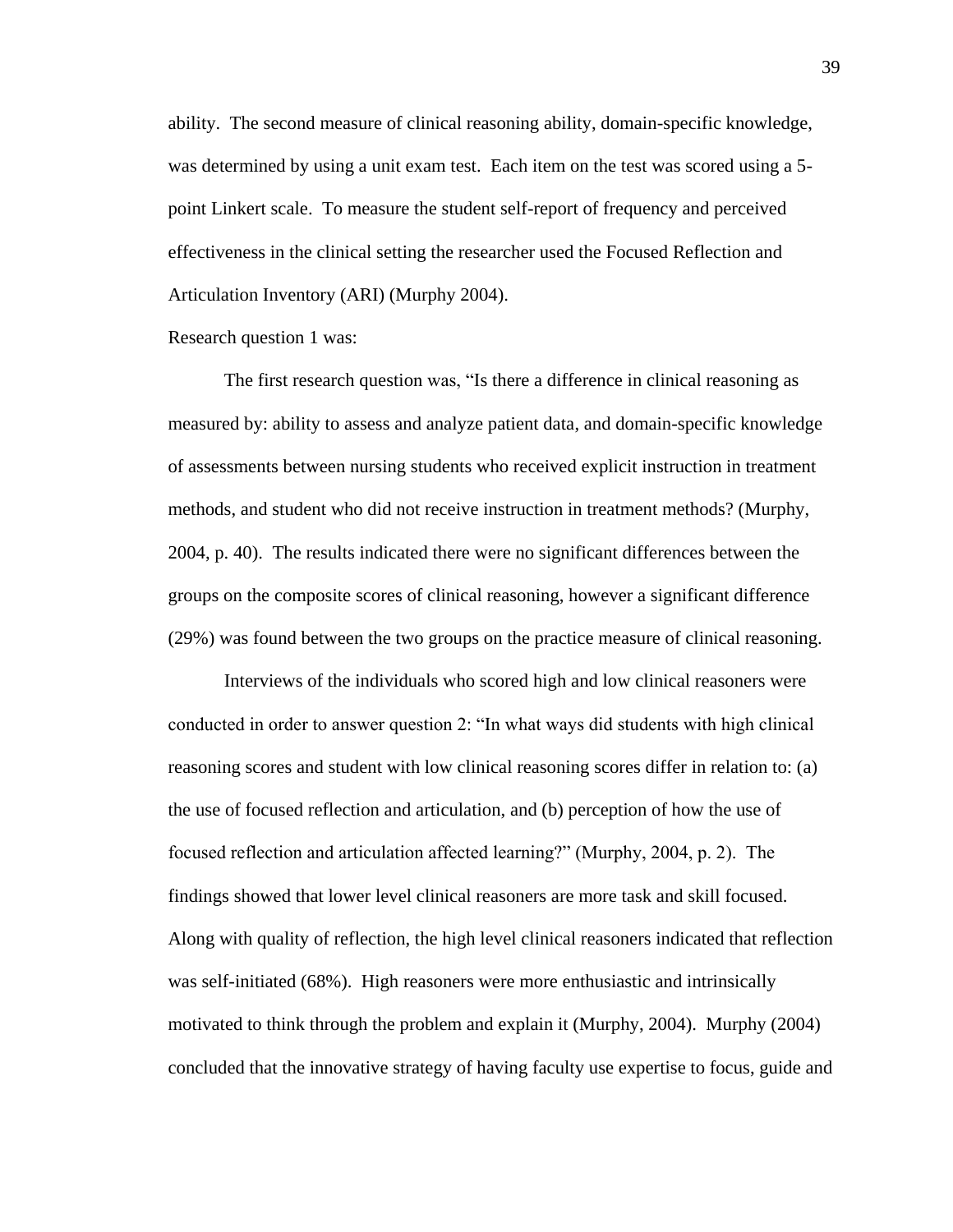direct students to attend to salient points in the practice setting positively affected student outcomes.

Wilgis and McConnell (2008) stated that novice graduate nurses (GNs) have minimal clinical decision-making and critical thinking experience. Concept mapping is an effective teaching strategy for developing critical thinking and clinical decisionmaking skills. The purpose of this study was to determine whether concept mapping improved critical thinking skills in GNs during a hospital orientation (Wilgis  $\&$ McConnell, 2008). The framework for this study was based on Benners' (1984) Novice to Expert Theory to aid in identifying and incorporating appropriate critical thinking elements from orientation objectives (Wilgis & McConnell, 2008).

This study took place in a Northeastern Florida hospital with the consent of 14 GN nurses attending orientation. The Graduate Nurses (GN's) were asked to map out a patients main health problem, key assessment findings, appropriate nursing diagnoses, and interventions at the beginning and then at the end of an orientation program. Only 1 of the 14 had graduated from a baccalaureate nursing program. Of the orientees, 79% had not taken the licensing exam yet, and 21% had NCLEX passed. The participants stated that 50% had been a caregiver, and 36% had past experience as a patient care technician (Wilgis & McConnell, 2008). The researcher assured all participants that involvement in this study would not affect employment status (Wilgis & McConnell, 2008).

The concept maps were evaluated based on an instrument developed by Schuster (2002). The evaluation tool has the essential elements to assess nurses' critical thinking and patient care planning skills based on the six American Nurses Association (ANA)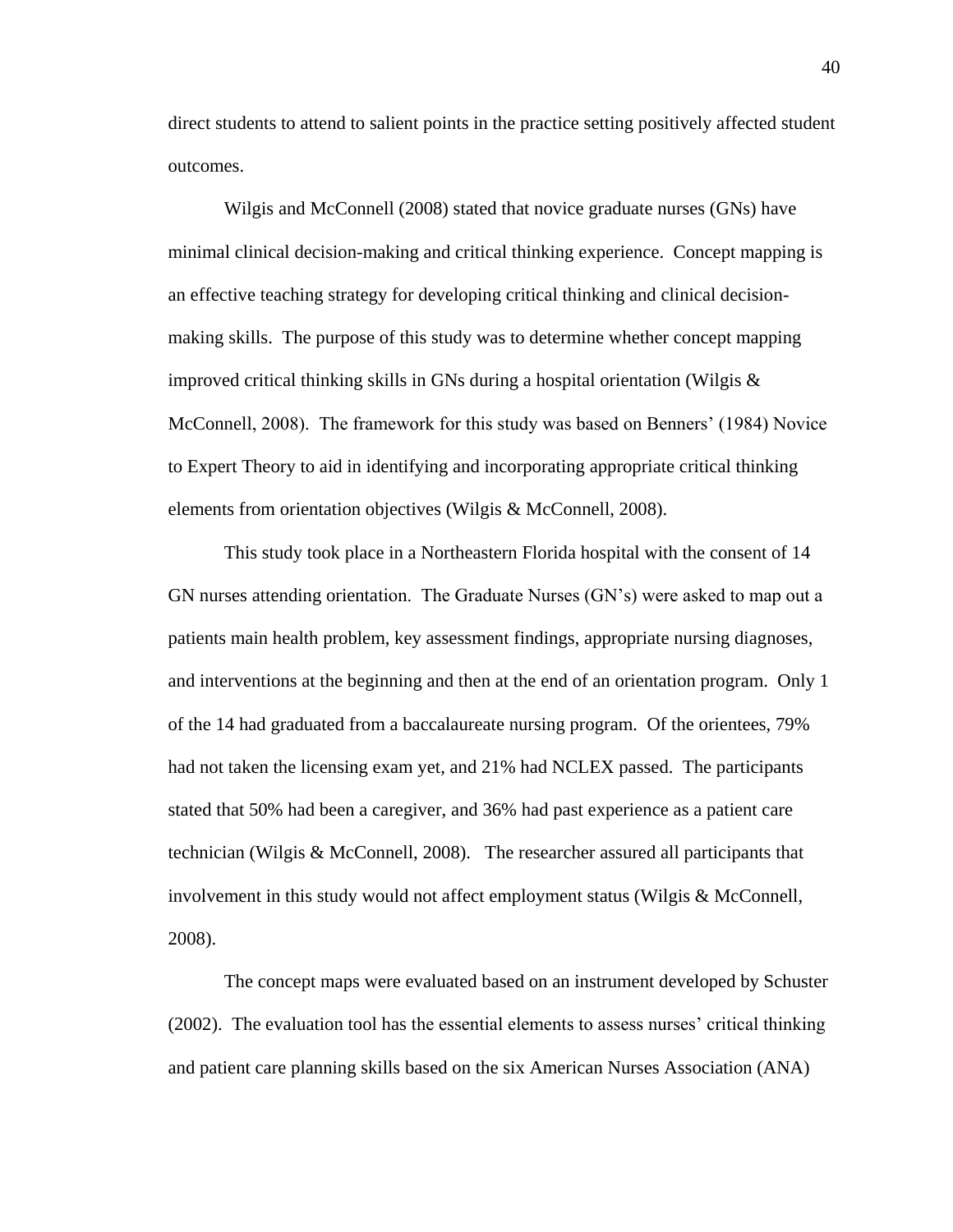standards of nursing care practice. The ANA standards includes collection of health data, analysis of data to determining nursing diagnosis, identification of expected patient outcomes, development of a patients' plan of care, implementation of nursing interventions, and evaluation of patient progress toward outcomes (Wilgis & McConnell, 2008). Points are awarded for achievement of nursing care standards related to the specific case study and content of the overall map. Schuster (2002) reported that this tool is reliable  $(r= 0.07$  or higher) if the same faculty who taught the course graded the maps (Wilgis & McConnell, 2008).

The pre-and post-concept maps were tallied and showed an overall increase in total score of 33 points (Wilgis & McConnell, 2008). The composite scores for criteria related to linkages of data with interventions showed substantial improvement in GNs' ability to identify the main health problem and indicate appropriate treatments and interventions on the post-concept map. Post-concept maps were more logical, more complex and arranged in an appropriate hierarchical order (Wilgis & McConnell, 2008). On both pre- and post-concept maps, most of the participants had difficulty with including important medications and correctly labeling the nursing diagnoses. Participants' individual scores were evaluated to determine areas of weakness for reeducation. Ten of the 14 GNs scored higher on the post-concept map, 2 obtained a lower score, and 2 had the same score as the pre-concept map.

The GN's comments from evaluation forms were categorized and summarized. The results indicated that 10 of the 14 participants believed that concept mapping assisted in linking knowledge together, improving prioritization, organization of patient care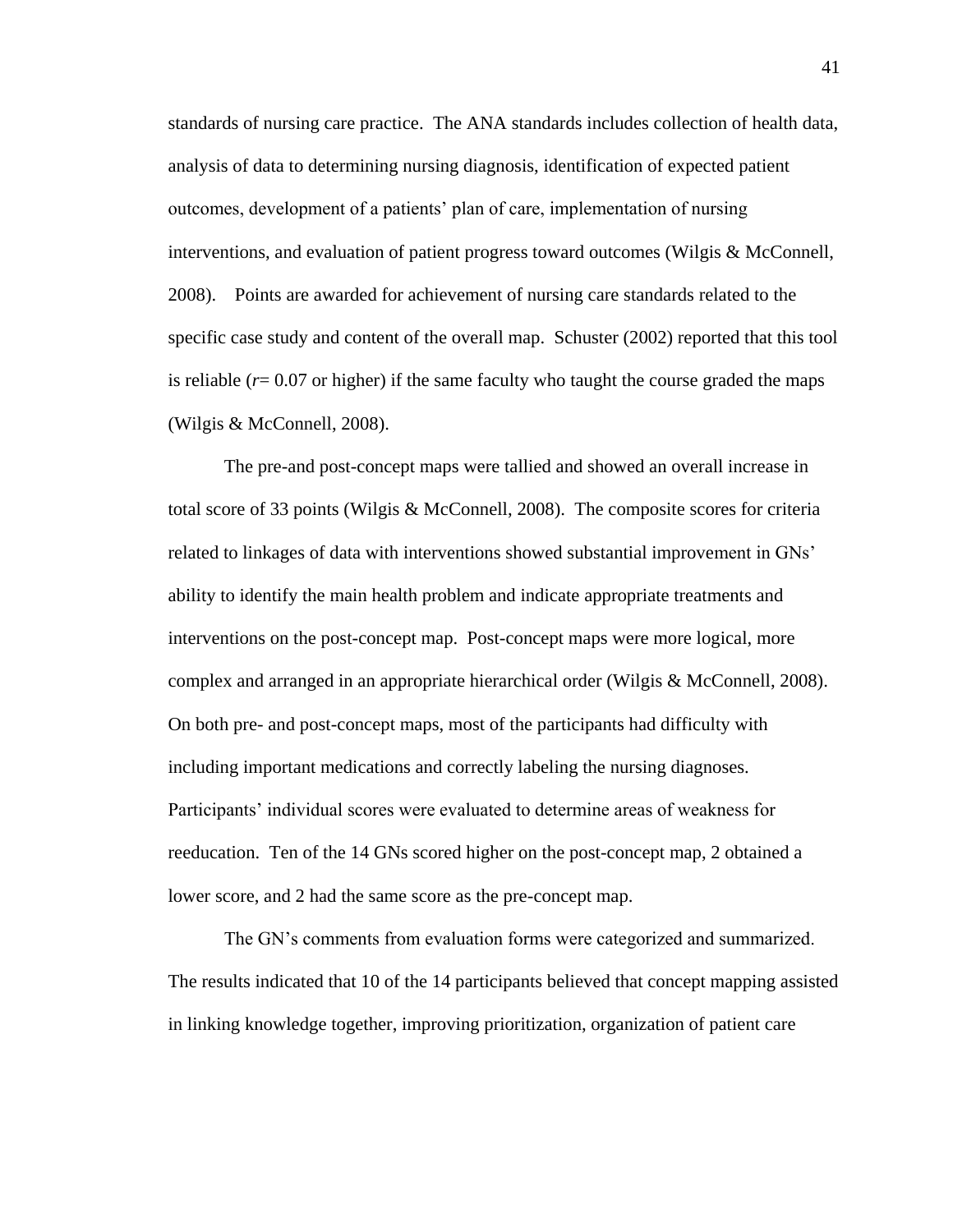planning and improving critical thinking. Two participants believed that concept mapping was not helpful or too confusing (Wilgis & McConnell, 2008).

Wilgis & McConnell (2008) found that incorporating concept mapping into a GN's orientation process can be valuable in accelerating GNs' ability to synthesize and prioritize information, formulate appropriate care plans, and make judicious decisions about critical clinical situations. Teaching the basic idea of concept mapping in orientation and preceptor courses could prepare both new graduates and preceptors for using this alternative way of promoting critical thinking (Wilgis & McConnell, 2008). Concept mapping is an inexpensive strategy that can easily be included in GN orientation programs.

### *Evaluating CT*

Bowles (2000) believed that critical thinking and clinical judgment are necessary to make rigorous inquires to care for patients. The purpose of Bowles' (2000) correlational study was to evaluate the relationship of critical thinking (CT) to clinical judgment in baccalaureate nursing students at the completion of the program. A critical thinker was defined as:

Habitually inquisitive, well informed, trustful of reason, open-minded, flexible, fair minded in evaluation, honest in facing personal biases, prudent in making personal judgments, willing to reconsider, clear about issues, orderly in complex matters, diligent in seeking relevant information, reasonable in the selection of criteria, and persistent in seeking results that are as precise as the subject and circumstances of inquiry (American Philosophical Association, 1990, p. 3).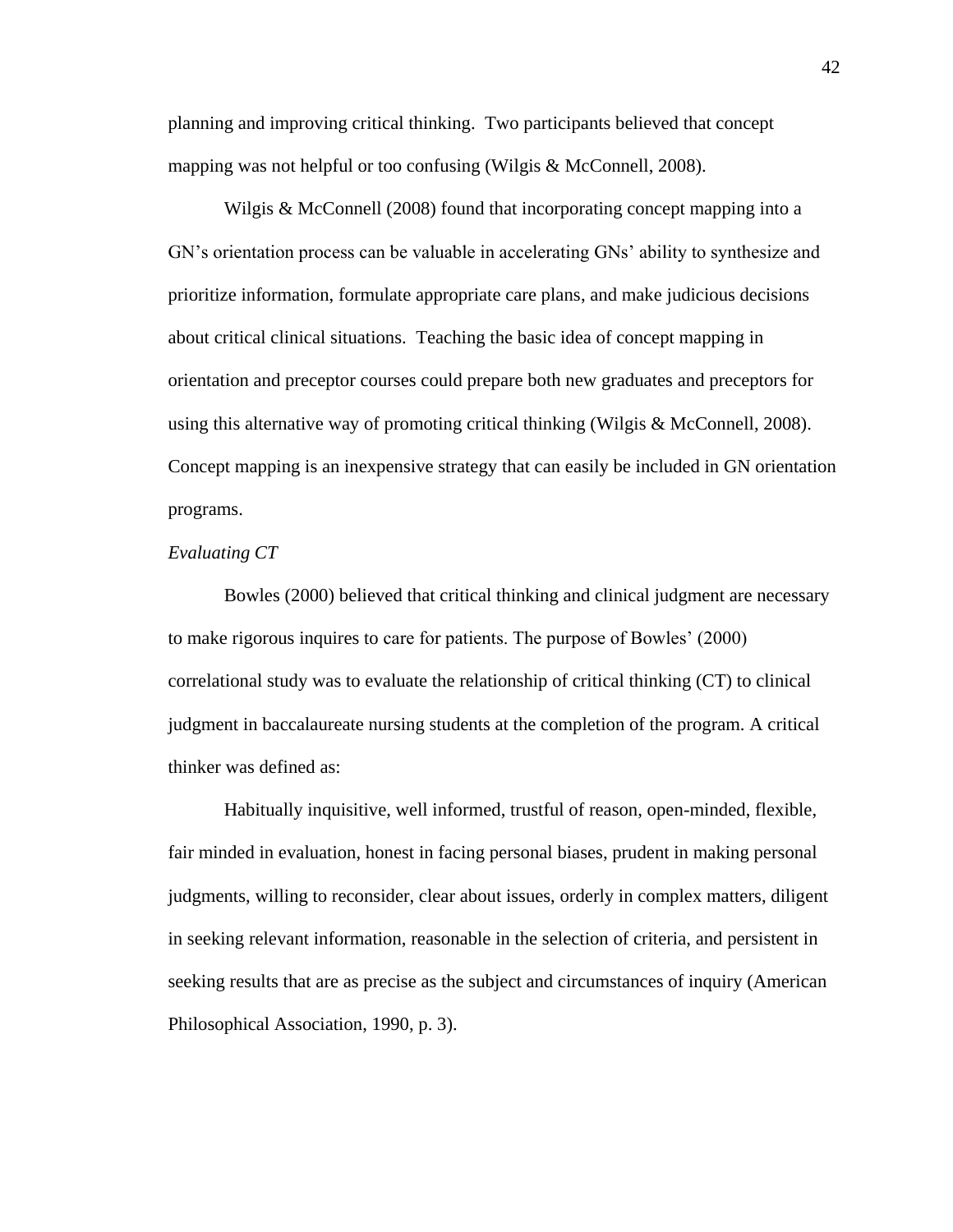Bowles (2000) used the definition for clinical judgment based on Tanner (1993) . Clinical judgment was defined by Tanner (1993) as the following: (a) decisions regarding what to observe in the patient situation; (b) inferential decisions, deriving meaning from data observed; and (c) decisions regarding actions that should be taken, which will be of optimal benefit to the patient (Bowles, 2000, p. 373).

Bowles (2000) distributed 126 packets with the California Critical Thinking Skills Test (CCTST) and The Clinical Decision-Making in Nursing Scale (CDMNS). The author determined Sixty-eight packets were returned, 65 of which were determined usable. The California Critical Thinking Skills Test (CCTST) and The Clinical Decision-Making in Nursing Scale (CDMNS) were employed to assess critical thinking and clinical judgment. The CCTST evaluates the attributes of a critical thinker while the CNMNS assesses clinical judgment. The total score possible on the CCTST was 34 and the samples ranged in score from 8 to 27. Findings of the two tests were analyzed to determine a relationship. The results indicated that there was a significant positive relationship between these two variables  $(r=.21, p=<.05)$  (Bowles, 2000).

The author indicated that the findings confirmed the results from previous research that demonstrated a relationship between critical thinking and clinical judgment abilities. Bowles (2000) concluded that the graduates of the nursing programs study do possess CT and clinical judgment skills at graduation. The researcher recommended a need for educational research to determine how CT and clinical judgment skills are acquired in nursing.

Stewart and Dempsey (2005) contended that rational-linear problem-solving activity historically used in the nursing process in many instances is no longer sufficient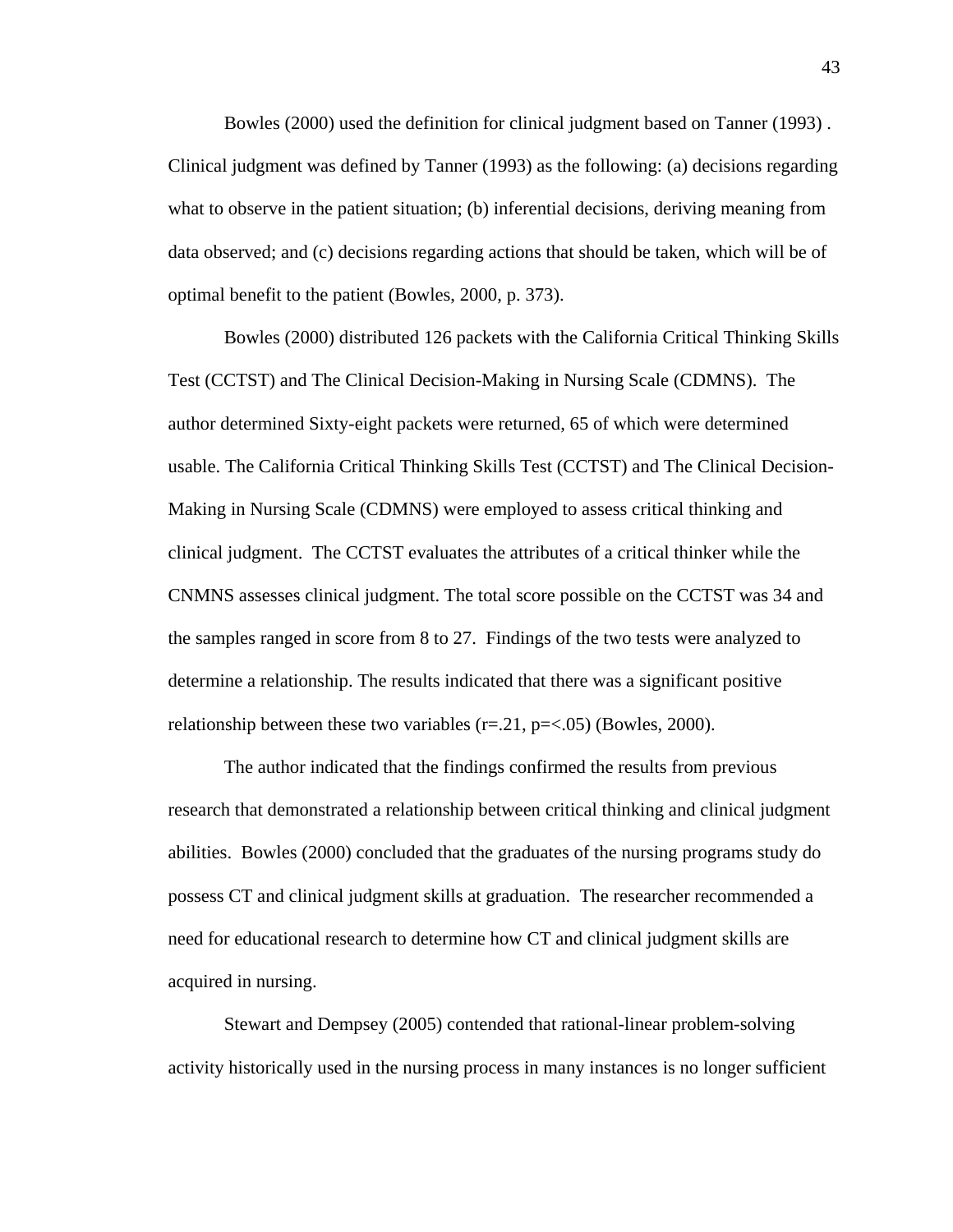because it fails to address the affective dimension inherent in critical thinking. Stewart and Dempsey (2005) followed Sophomore nursing students to the Senior semester to determine if and how critical thinking dispositions changed over the course of the nursing program.

The sample for this longitudinal study began with 55 students at the Sophomore II level, dropped to 49 at the Junior I level, then to 36 at the Senior I level, and ended with 34 (62%) Senior level II students. The students were assessed at five intervals as students progressed through the nursing program in the Midwestern United States.

The first research question was: "Is there a significant change in the critical thinking dispositions of baccalaureate nursing students as they progress from the sophomore level to the senior level?" (Stewart & Dempsey, 2005, p. 82).

The California Critical Thinking Disposition Inventory (CCTDI) was used to measure overall critical thinking disposition as the students progressed through the curriculum. This test measured seven aspects of CT dispositions (truth seeking, openmindedness, analyticity, systematically, self-confidence, inquisitiveness, and maturity). The results indicated a significant difference in sophomore, junior, and senior students among five of the observations on the total CCTDI score. Truth seeking and maturity subscales did not warrant a difference between the students levels (Stewart & Dempsey, 2005).

The second question was "Are there significant correlations between critical thinking dispositions on the Educational Resources, Inc (ERI) RN Assessment scores, and GPA?" (Stewart & Dempsey, 2005, p. 82). The ERI RN Assessment and the students GPA were used to evaluate this question. The ERI RN test simulates the NCLEX-RN,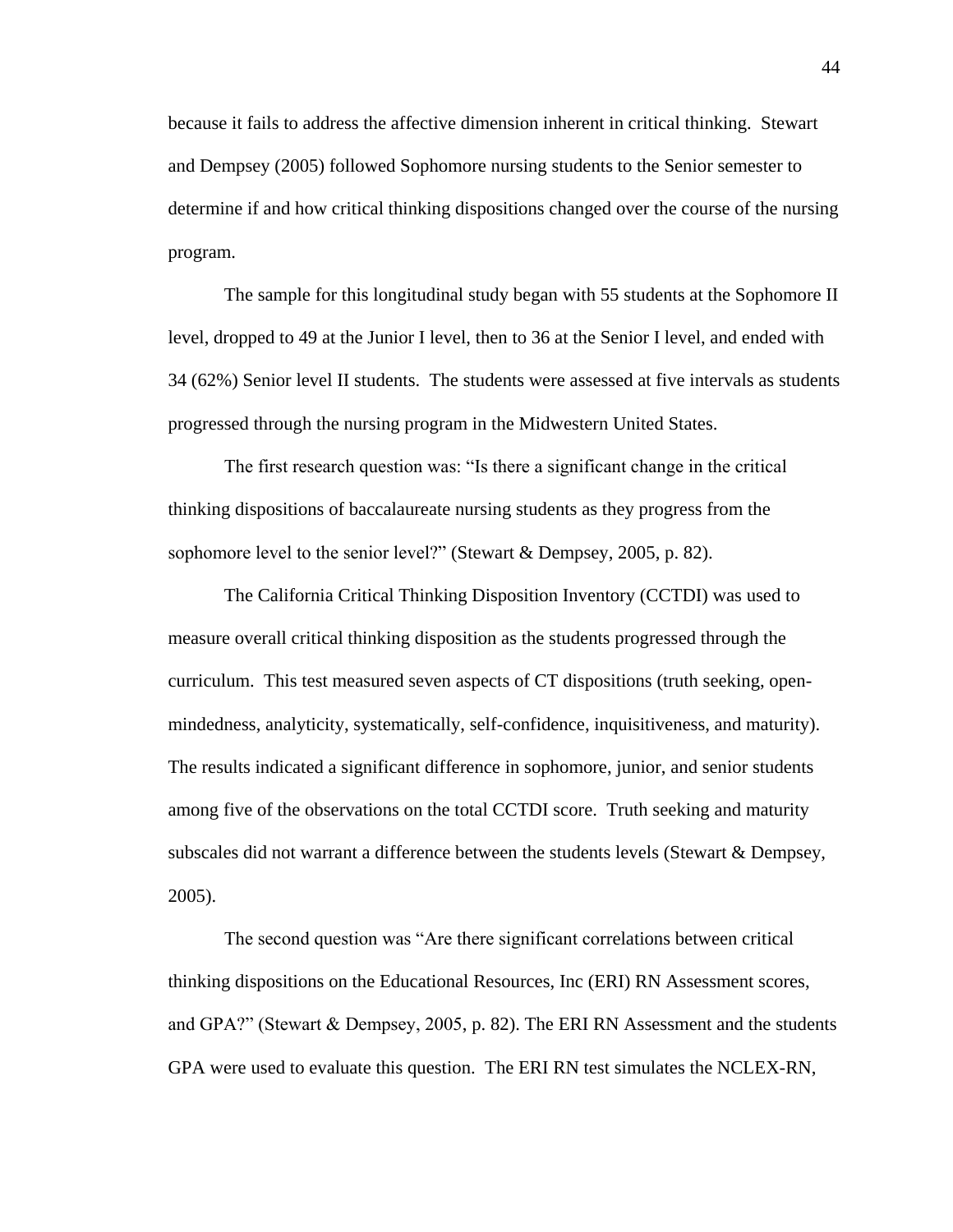with a total of 32 subscales. Five of the subscales relate to Critical thinking  $(CT1=$ prioritizing and discriminating, CT2= inferential reasoning, CT3=main idea and predicting outcomes, CT4= application and knowledge, CT5= evaluating predicted outcomes). One finding indicated at the senior level, the confidence subscale scores were negatively correlated with GPA ( $r=-$ . 51,  $p=$ . 001), whereas at the sophomore ( $r=.28$ ,  $p=0.044$ ) and junior (r=.39, p=.001) levels a positive correlation was found (Stewart & Dempsey, 2005).

The third question was "Is there a difference in critical thinking dispositions between those students who passed the NCLEX-RN and those who did not?" (Stewart  $\&$ Dempsey, 2005, p. 83). This was addressed by evaluating the NCLEX-RN results of the students who passed the test and students who did not. The researchers found no significant differences in critical thinking dispositions (evaluated from the CCTDI) and pass/fail rates taking the NCLEX-RN. The researchers found that the ERI RN Assessment scores did not correlate with any CCTDI subscale scores or GPA. It was further noted that the ERI RN Assessment and the NCLEX-RN evaluates minimal knowledge for safe practice and does not reflect a propensity toward critical thinking (Stewart & Dempsey, 2005).

Stewart and Dempsey (2005) concluded that CT dispositions did change from sophomore to senior semester but did not reflect the NCLEX scores. It is recommended that a discipline –specific outcome measurement should be developed that would more adequately reflect changes in nursing students' critical thinking abilities and dispositions. It is suggested that the NCLEX-RN may need to be revised to better assess critical thinking.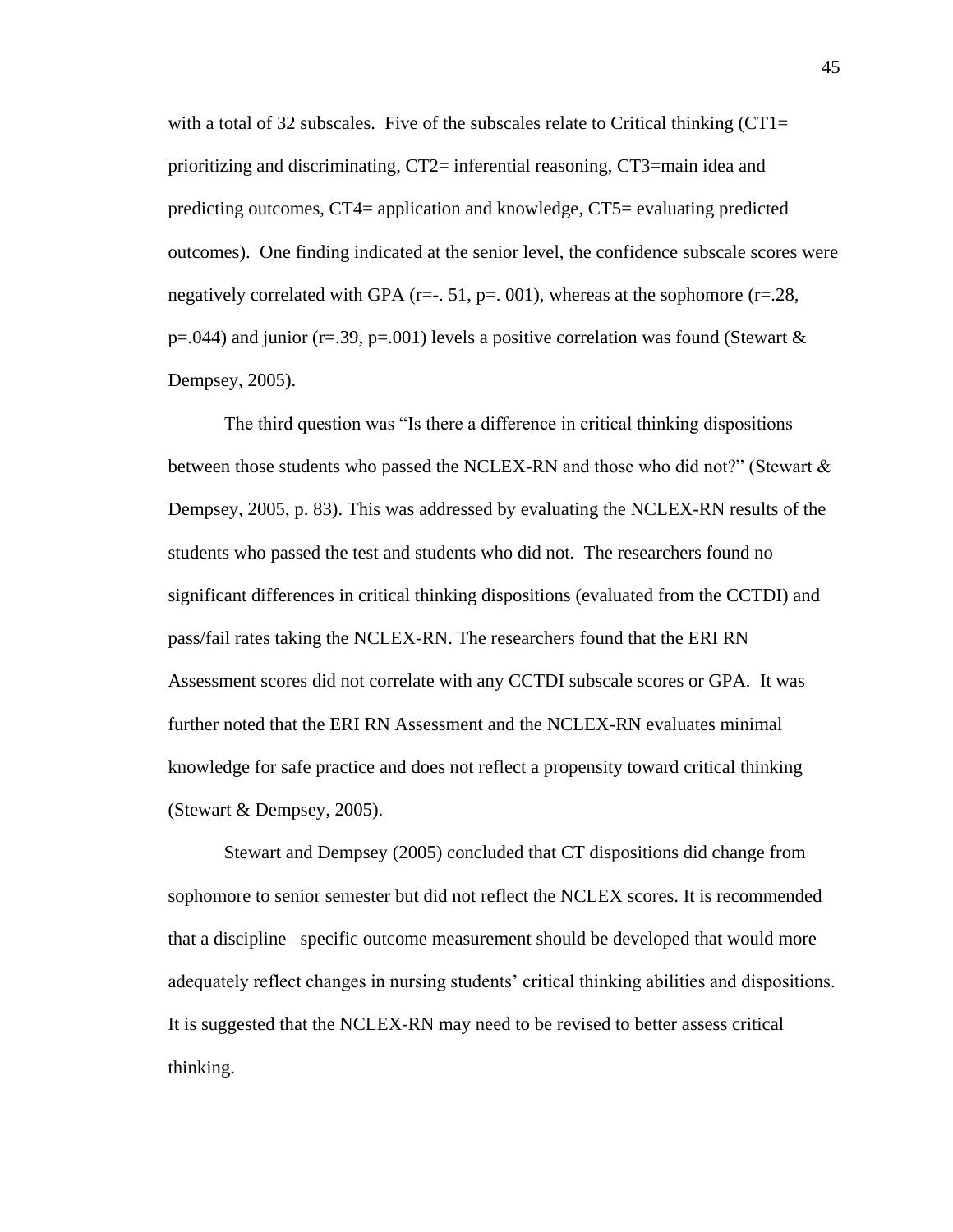#### *Summary of Literature Review*

While teaching for CT has come to the forefront of nursing education, it has been difficult for educators to define, evaluate and teach for critical thinking. It is evident that researchers are actively and diligently working on what Critical Thinking means to the nursing profession and how to incorporate teaching CT into nursing curricula. Scheffer and Rubenfeld's (2000) study was significant as it gave nursing a definition of critical thinking based on a consensus of nursing experts.

Ferrario (2003) found that evidence-based protocols, policies and clinical procedures need to be implemented to help guide the nurses' judgments regardless of experience. Tanner (2006) used the term "Clinical Judgment" and based on five conclusions, developed a model for practice which includes four key concepts related to critical thinking: Noticing, Interpreting, Responding, and Reflecting. Lasater's (2007) study used Tanner's (2006) Clinical Judgment Model to develop a rubric that describes levels of performance in clinical judgment.

Walthew (2004), Chabeli and Muller (2004), Twibell et al. (2005), Zygmont and Moore Schaefer (2006), and Riddell (2007) reported faculty perceptions of CT and various ways to promote CT in students. Chabeli and Muller (2004) concluded that clinical nursing education is a dynamic, constantly changing, real-life environment where learners are able to incorporate the theoretical component with practice. Twibell et al. (2005) concluded that it is good for faculty to use is a variety of strategies to facilitate development of critical thinking skills in nursing practice. If the faculty is not able to use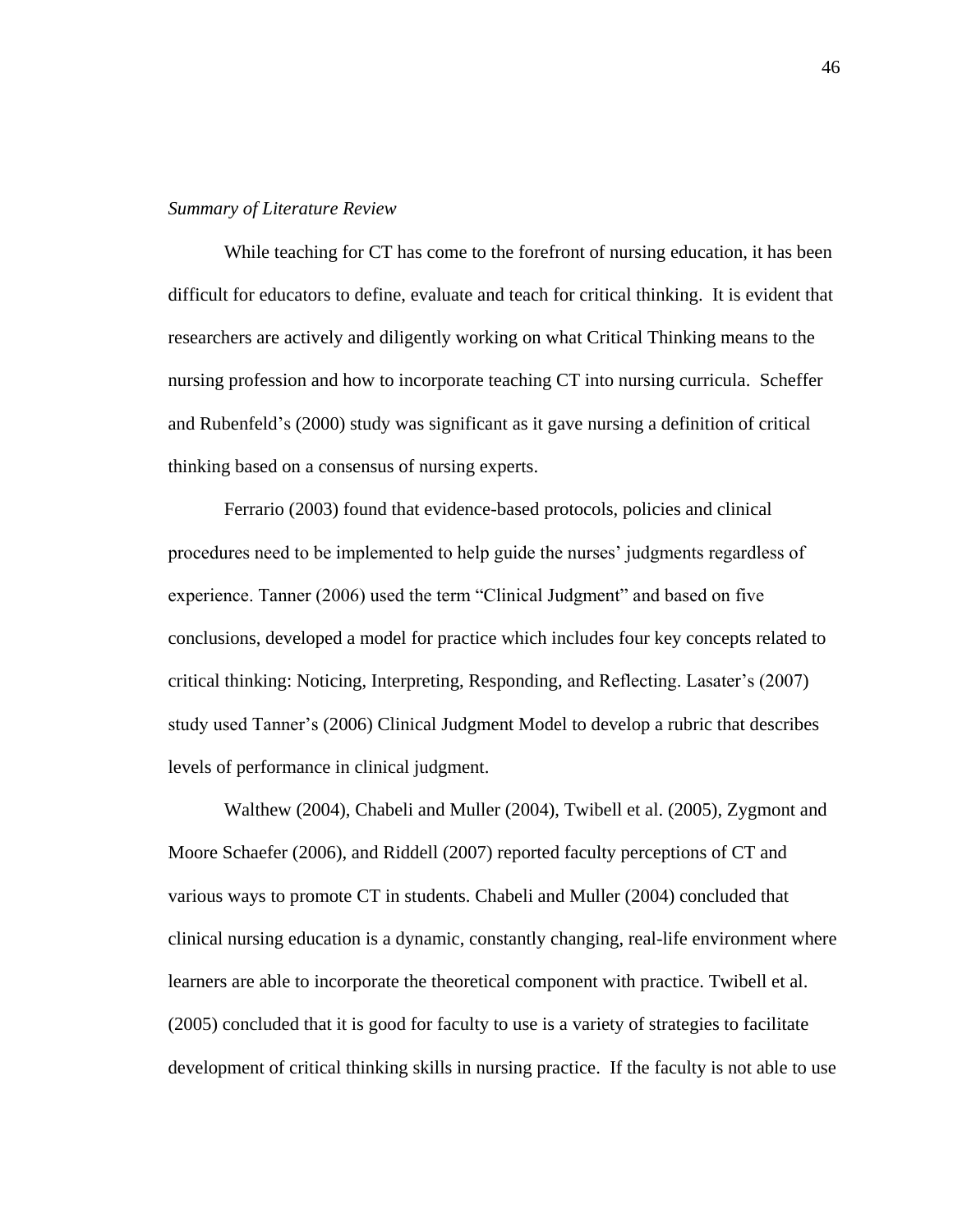CT skills, then likely the students will not learn the skill (Zygmont & Moore Schaefer, 2006). Riddell (2007) believed that nursing is not a linear process, but tends to be taught as if it were. Riddell (2007) suggests that reasoning and reflection need to be taught to identify beliefs and then to change thinking accordingly.

Students' perceptions of CT have been evaluated in studies by Kennison (2006) and Kautz et al. (2006). Kennison (2006)'s Critical Thinking Scale is a tool that allows nurse educators a tool to evaluate CT along the course of a nursing program. Kautz et al. (2006) found that as more health systems become computerized, the need for using standardized language will become mandatory in order to aid nurses in decision making. Kautz et al. (2006) found faculty members who use the NNN and the OPT models may find that students are better at differentiating between patients' needs, and priority care and can make more complex patient care decisions.

Researchers such as Bowles (2000), Murphy (2004), Stewart and Dempsey (2005), and Wilgis and McConnell (2008) provided evidence based teaching strategies based on faculty perceptions of CT, that help develop students' critical thinking ability. Bowles (2000) found that graduates of nursing programs do possess CT and clinical judgment skills at graduation. While educators believed that CT is an important objective in teaching, there were several barriers to overcome to teach CT effectively. Murphy (2004) found that focused reflection and articulation through journaling enhanced clinical reasoning. Stewart and Dempsey (2005) found that rational-linear problem solving activity is no longer sufficient because it fails to address the affective dimension inherent in critical thinking. Wilgis and McConnell's (2008) research found that concept mapping is an effective teaching method to develop critical thinking and clinical decision making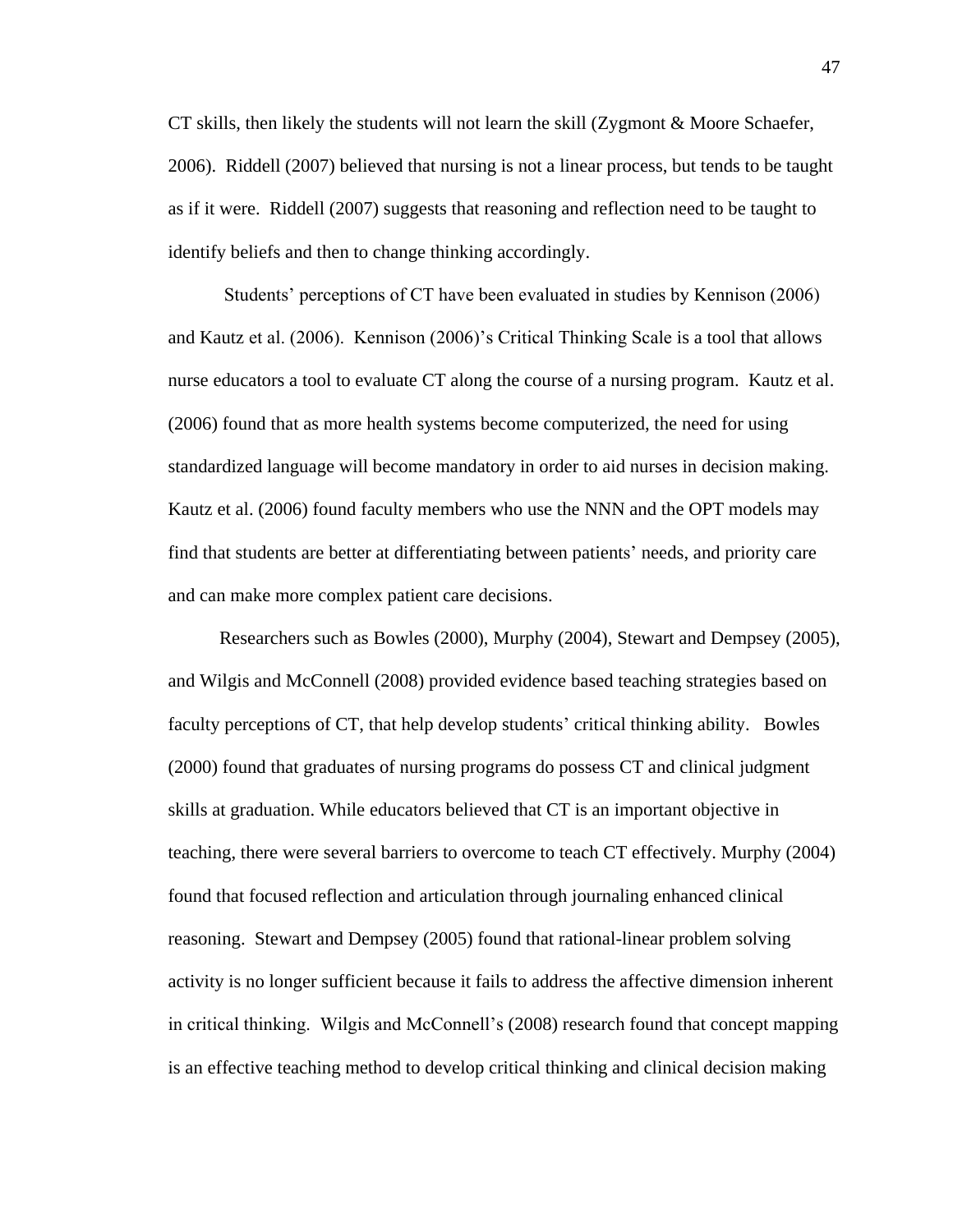skills. Concept mapping accelerates the students ability to synthesize and prioritize information, formulate care plans and make judicious decisions about critical clinical situations (Wilgis & McConnell, 2008).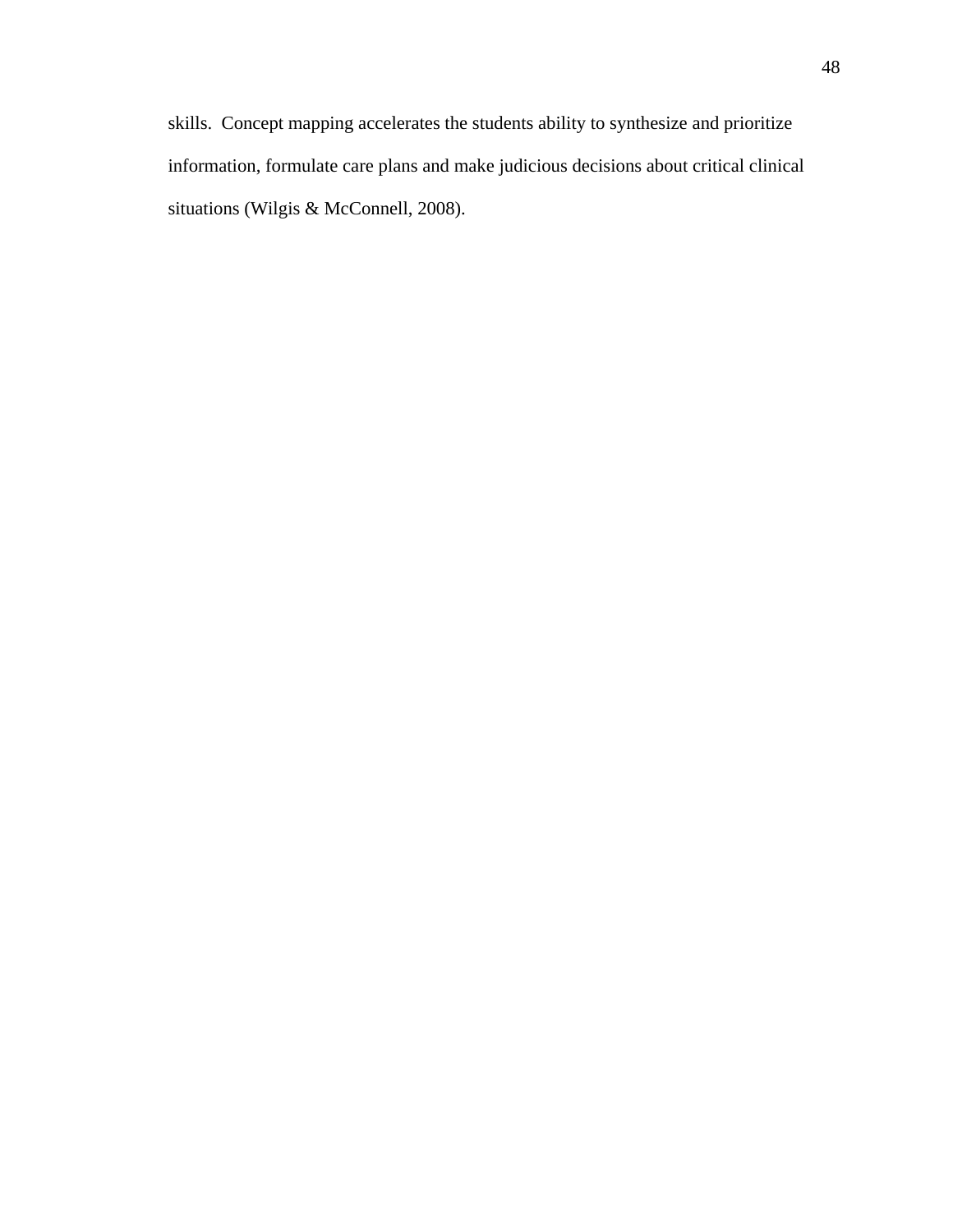# Chapter Three

# *Methodology and Procedures*

## *Introduction*

Critical thinking is a key element of nursing and is an expected outcome for nursing education (Scheffer & Rubenfeld, 2000; Tanner, 2006 & 2008; Twibell et al., 2005). Nurse educators struggle with how to present critical thinking to students and assess it (Lasater, 2007). In the clinical setting, barriers can impede the implementation of critical thinking teaching strategies (Shell, 2001). The purpose of this study is to identify and describe barriers that nurse educators perceive when teaching critical thinking skills to baccalaureate students.

# *Research Question*

What barriers do faculty perceive in teaching critical thinking skills to baccalaureate students in the clinical setting?

## *Population, Sample, and Setting*

The population (N=40) will include clinical nursing faculty at Grand Valley State University's Kirkhoff School of Nursing and University of Detroit- Mercy's Aquinas Campus, all located in Grand Rapids, Michigan. A convenience sample of 20 clinical faculty from each school is anticipated for a total sample size of 40. The first 20 respondents from each school to respond to an invitation to participate in the study will be selected.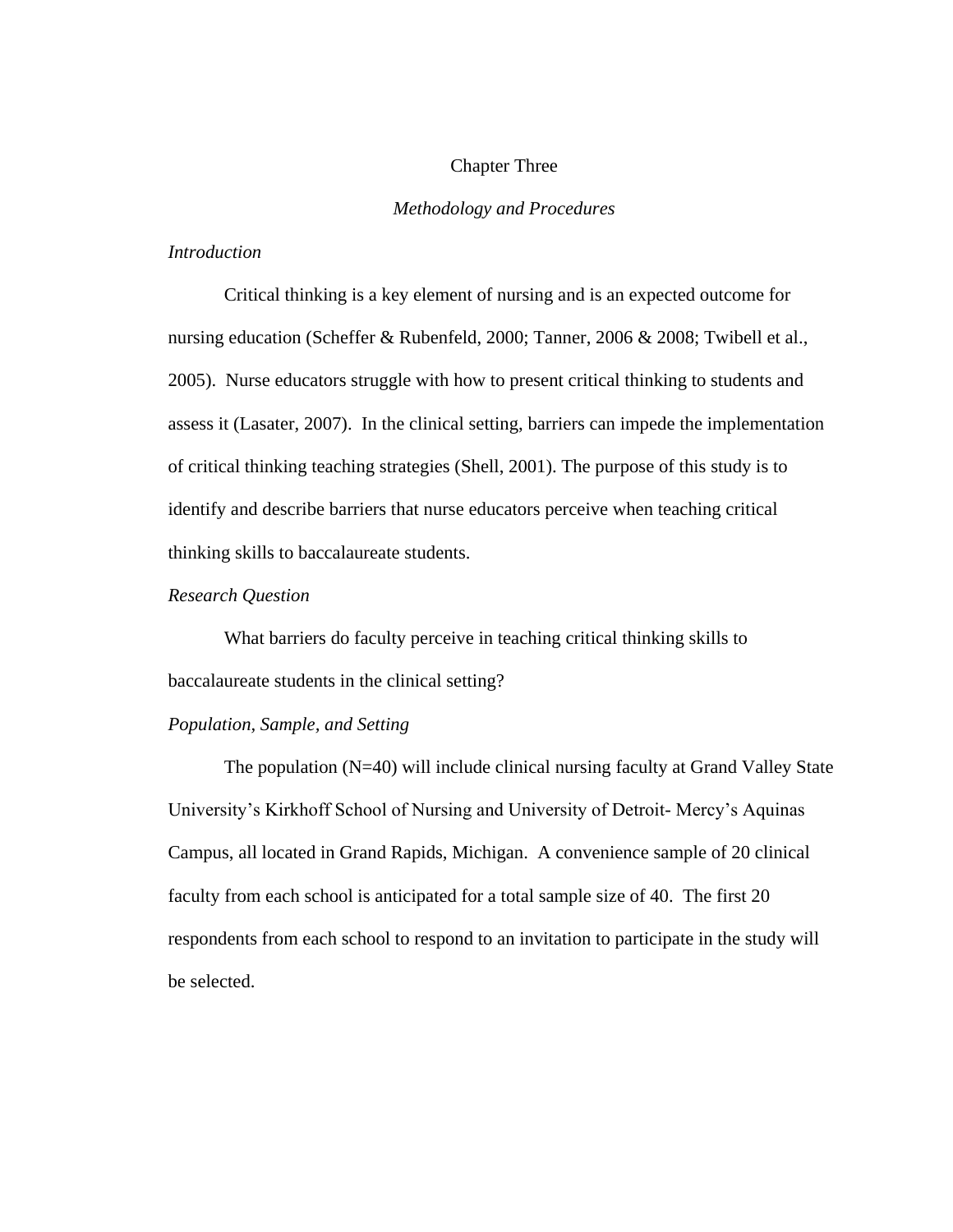The clinical nursing faculty may be full time or adjunct and must teach more than one section of the clinical rotation per year. The faculty must have taught in the clinical setting for 2 years or more.

#### *Protection of Human Subjects*

The study will be submitted for review and approval to the IRB at Ball State University, Grand Valley State University and University of Detroit-Mercy. The Deans of Nursing at the Schools of Nursing where clinical faculty will be invited and notified of the purpose and procedures of the study. All information identifying the participants will be confidential. Participant responses to the two part questionnaire and other identifying data will be kept in a locked file drawer, with only the principal researcher having access. After completion of the study, all identifying data will be destroyed. Participation is voluntary. A cover letter explaining the study, confidentiality procedures, and voluntary nature for participation will be provided to the participants. The benefit to participating in the study is gaining knowledge regarding barriers to promoting CT in the clinical setting.

#### *Procedures*

The Deans at each school will be contacted by phone to set up a time for a meeting to provide information about the data collection and to obtain permission. The phone listing for the Deans secretary is available in the respective college directories online. A list of clinical faculty and corresponding University addresses will be obtained from the Dean at each school. A cover letter, demographics sheet, and the 2-part questionnaire "Survey of Perceived Barriers to Teaching Critical Thinking in the Clinical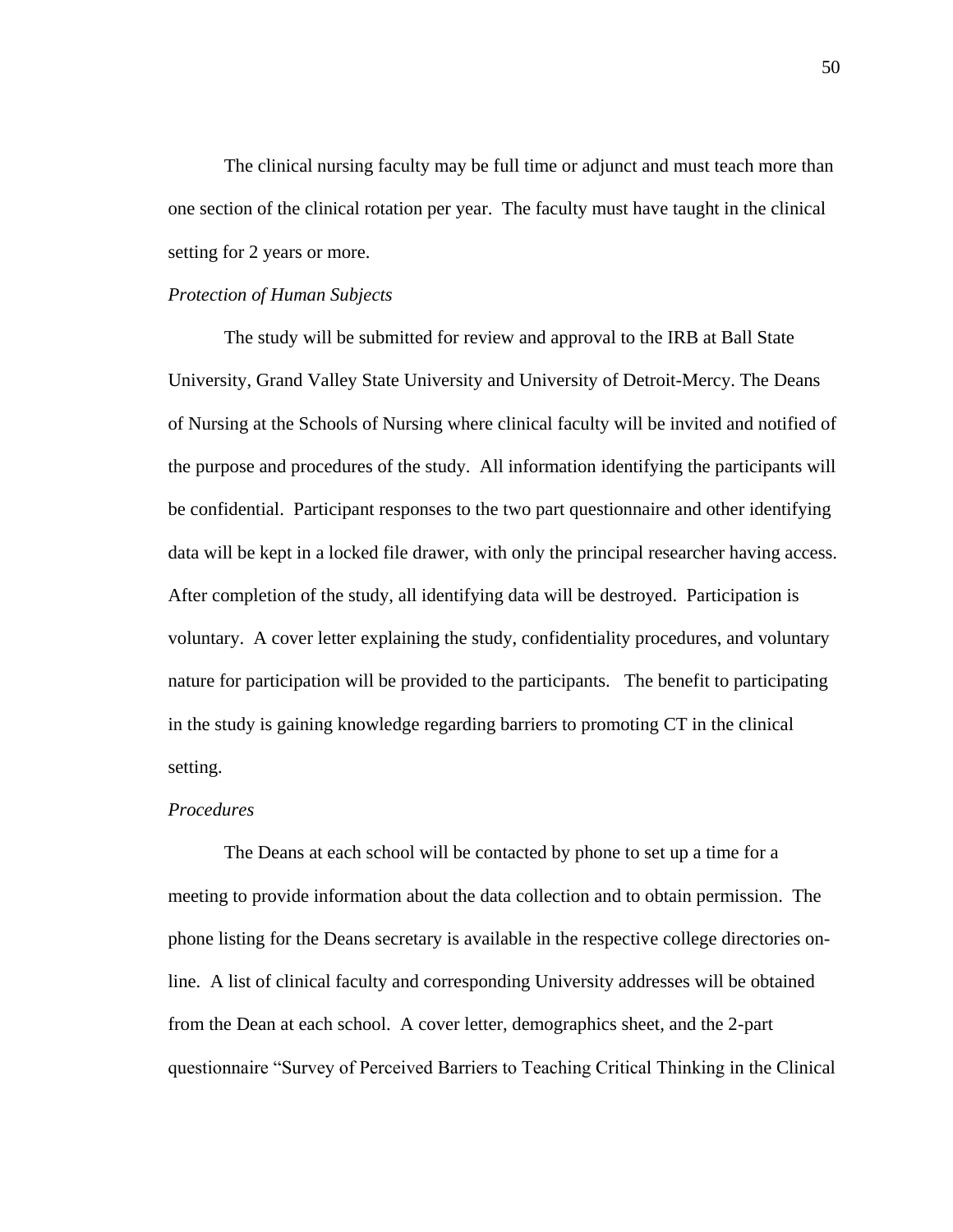Setting by BSN Faculty" will be mailed to each faculty member at the University. Faculty asked to participate in the study will be informed to complete the demographic sheet and survey, returning the questionnaires to the researcher by a stamped selfaddressed envelope.

#### *Methods of Measurement*

The demographic information the participants will be asked to complete includes school, clinical site location, number of years teaching nursing clinical, level of students taught, number of years practicing nursing.

The participants will also complete the 2 part Survey of Perceived Barriers to Teaching Critical Thinking in the Clinical Setting by BSN Faculty. The tool consists of a total of 50 questions. Questions 1-25 (part 1) are closed-ended statement regarding barriers that educators may face when implementing CT strategies. The respondents will select one of five responses on a Likert-type scale, ranging from 0 (strongly disagree) to 4 (strongly agree). A high mean score (i.e., 2- 4) indicates a moderate to high agreement with that item. Part 2 of the questionnaire asked respondents to rate to what extent the listed barriers interfere with the ability to implement CT teaching strategies. In questions 26-50, participants will be asked to what extent (major factor, minor factor or not a factor) each barrier impeded efforts to teach for critical thinking.

Eight subscales were constructed for the closed ended statements of the instrument: Self-Efficiency, Institutional Barriers, Time Constraints, Perceived Importance and Relevance of CT, Perceptions of Student Abilities and Resistance, Faculty Resistance, Perceived Need to Teach for Content Coverage, and lack of knowledge of the Concept of Critical Thinking (Shell, 2001).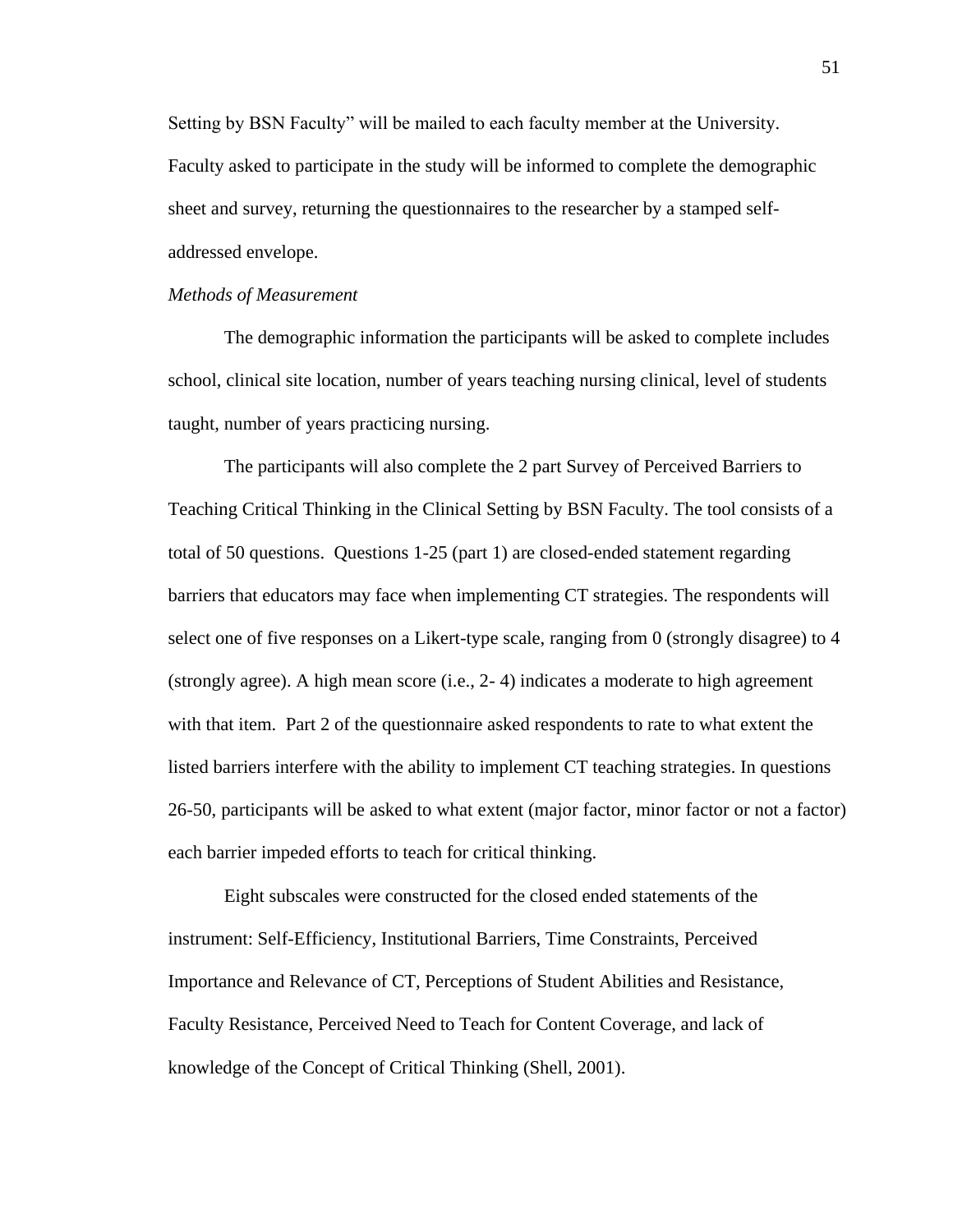The survey tool is a modified version of Shell's (2001) survey "Survey of Perceived Barriers to Teaching Critical Thinking by BSN faculty." The reliability of this tool using Cronbach's alpha for each of the eight subscales ranged from .51 to .81 (Shell, 2001). Content validity of the perceived barriers of teaching CT is based upon content from the literature of CT in nursing.

# *Research Design*

In order to examine the barriers to teaching critical thinking in the clinical setting an exploratory, descriptive design was used. A descriptive design identifies the phenomenon of interest and variables within the phenomenon, along with developing conceptual and operational definitions of variables, and describes variables in a study situation (Burns & Grove, 2005). In this study, clinical nursing instructors will be surveyed in an effort to identify and describe barriers to teaching critical thinking in the clinical setting.

#### *Data Analysis*

Descriptive statistics allow the researcher to organize data in ways that give meaning and incite (Burns & Grove, 2001, p. 734). Descriptive statistics including frequency distributions will be used to analyze the data from the Barriers to Teaching CT survey. The subscale and overall critical thinking barrier score will be converted and analyzed using a 0-100 scale.

#### *Summary*

This study will be conducted in attempt to determine the barriers clinical faculty perceive to teaching critical thinking in the clinical setting. Perceived barriers to be measured are Self-Efficiency, Institutional Barriers, Time Constraints, Perceived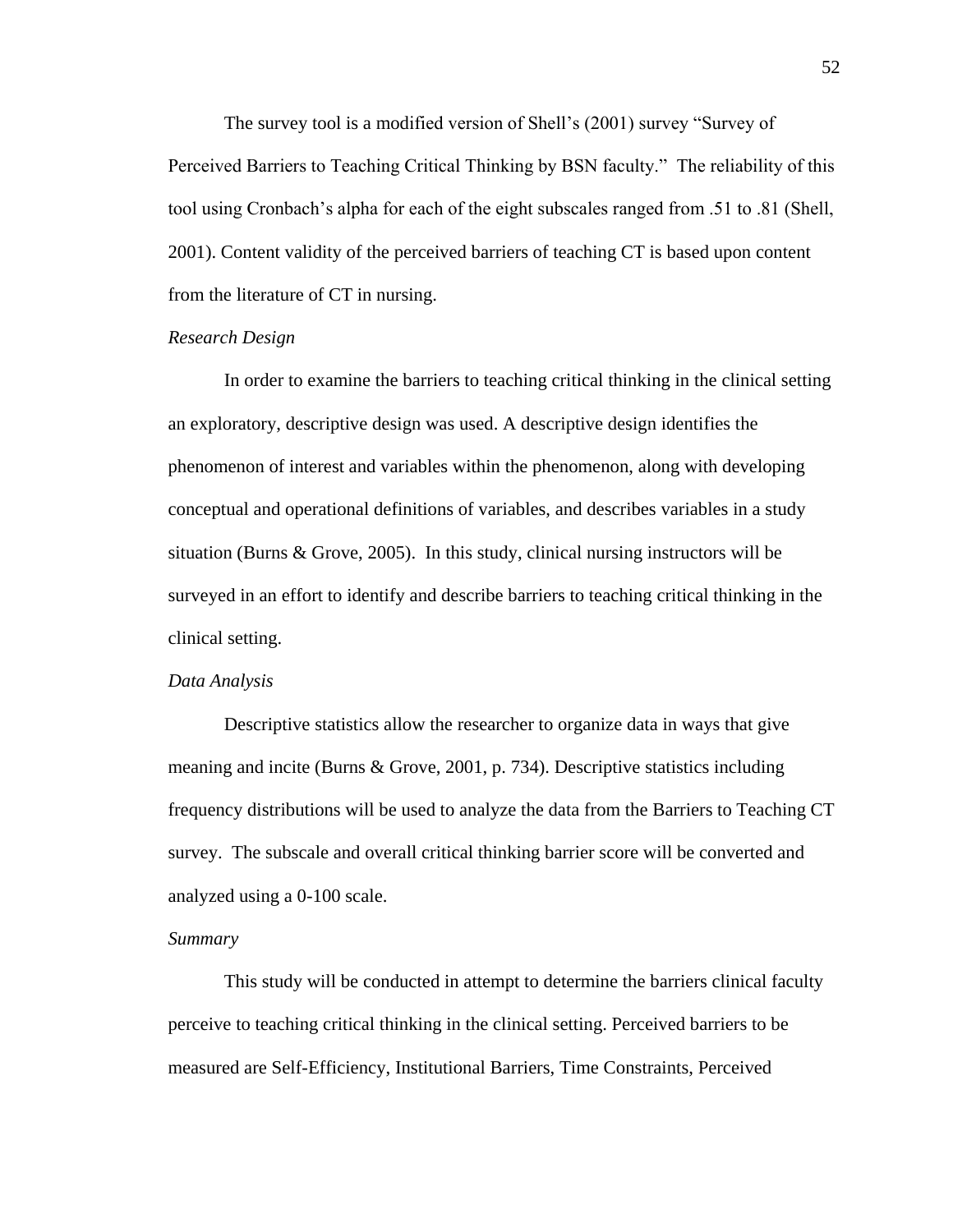Importance and Relevance of CT, Perceptions of Student Abilities and Resistance, Faculty Resistance, Perceived Need to Teach for Content Coverage, and Lack of knowledge of the Concept of Critical Thinking. An exploratory, descriptive design will be used for this study. An anticipated 40 clinical nursing faculty from Grand Valley State University and University of Detroit Mercy will be requested to participate. The questionnaire, Survey of Perceived Barriers to Teaching Critical Thinking in the Clinical Setting by BSN Faculty will be used to collect data. Descriptive statistics will be used to analyze data. This study will provide important incite about barriers faculty perceive in teaching CT in the clinical setting.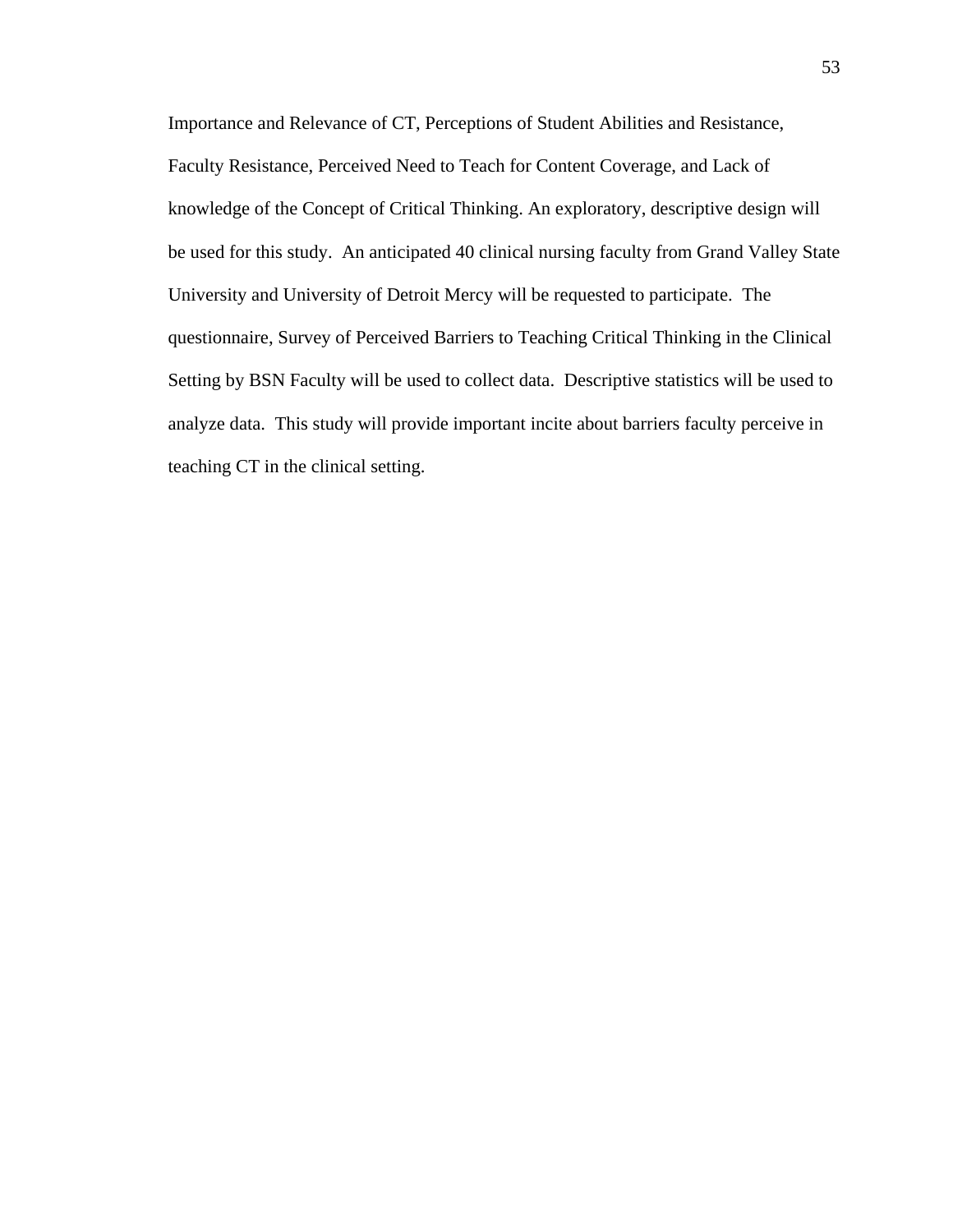#### References

- Alexander, J.G., McDaniel, G., & Baldwin, M.S. (2005). Chapter 7: If we teach them to fish: solving real nursing problems through problem-based learning. Annual Review of Nursing Education, 3. 109-126. Retrieved January 4, 2006 from ProQuest Nursing Journals.
- American Association of Colleges of Nursing. (2008). *The Essentials of Baccalaureate Education for Professional Education.* Washington, DC: Author. <http://www.aacn.nche.edu/Education/pdf/BaccEssentials08.pdf> American Nurses Association. (2000). *Scope and Standards of Practice for Nursing Professional Development.* Washington, DC: Author.
- American Heritage Dictionary of the English Language  $(4<sup>th</sup>$  ed.) (2006). Editors of the American Heritage Dictionaries.
- Banning, M. (2006). Nursing research: perspectives on critical thinking. *British Journal of Nursing, 15*(8). 458-461. Retrieved June 9, 2007 from ProQuest Nursing and Allied Health Source.
- Bowles, K. (2000). The relationship of critical-thinking skills and the clinical-judgment skills of Baccalaureate nursing students. *Journal of Nursing Education, 39*(8). 373-376. Retrieved January 4, 2006 from ProQuest Nursing Journals.
- Brunt, B.A. (2005). Critical thinking in nursing: an integrated review. *The Journal of Continuing Education in Nursing 36*(2). 60-66. Retrieved January 4, 2006 from ProQuest Nursing Journals.
- Burns, N., & Grove, S.K. (2005). *The Practice of Nursing Research: Conduct, Critique, and Utilization (5th ed.)*. St. Louis: Elsevier Saunders.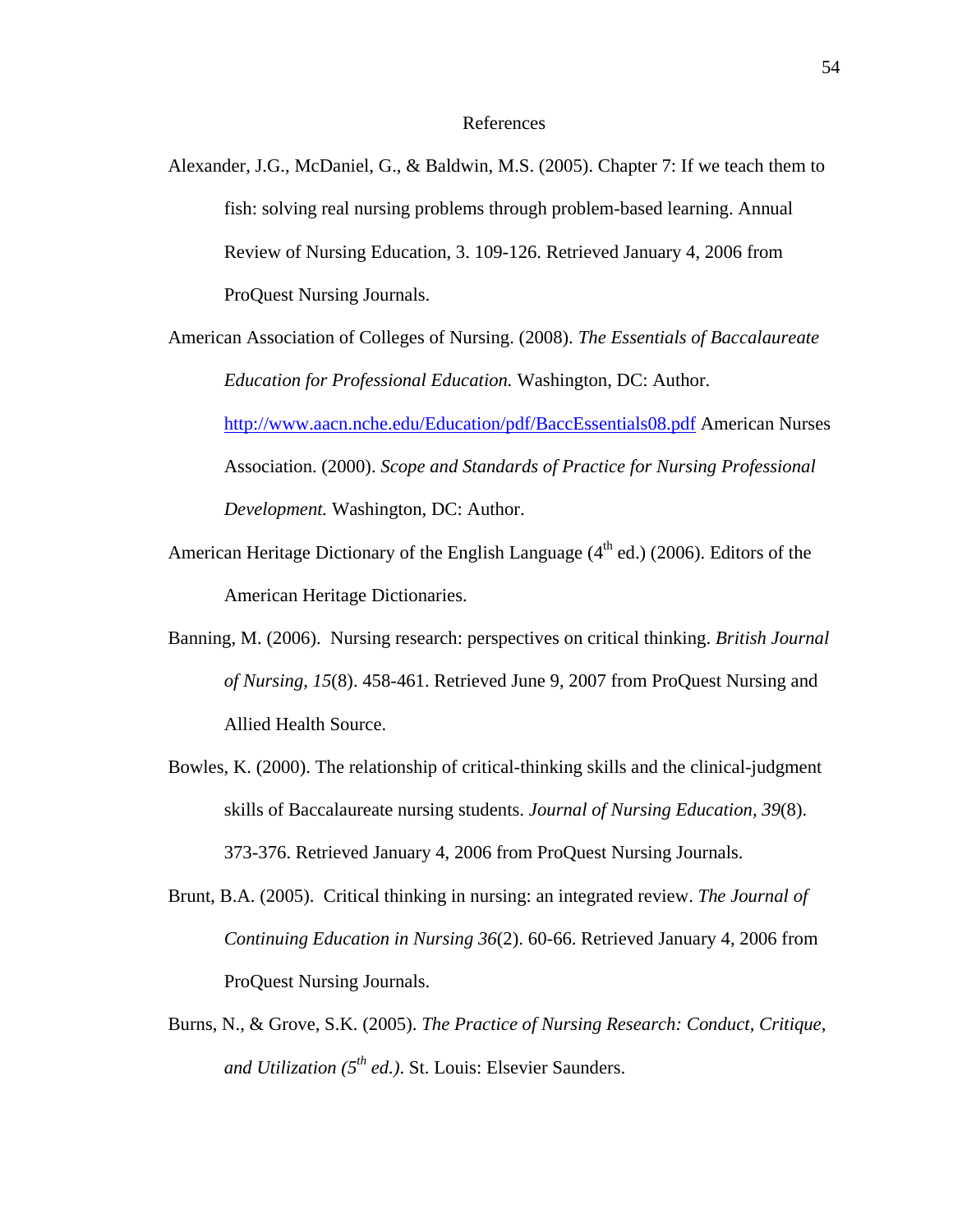- Burns, P., & Poster, E. (2008). Competency development in new registered nurse graduates: closing the gap between education and practice*. Journal of Continuing Education in nursing 39*(2). 67-74. Retrieved September 25, 2008 from ProQuest Nursing and Allied Health Source.
- Chabeli, M., & Muller, M. (2004). Nurse educators' perceptions on facilitating reflective thinking in clinical nursing education. *Health SA Gesonheid,* 9(1). 57-78. Retrieved June 9, 2007 from ProQuest Nursing and Allied Health Source.
- Del Bueno, D. (2005). A crisis in critical thinking. *Nursing Education Perspectives 26*(5)*. 278-283.* Retrieved January 4, 2006 from ProQuest Nursing Journals.
- Dix, G., & Hughs, S.J. (2004). Strategies to help students learn effectively. *Nursing Standard, 18*(32)*.* 31-42. Retrieved June 9, 2007 from ProQuest Nursing and Allied Health Source.
- Etheridge, S.A. (2007). *Learning to think like a nurse: stories from new nurse graduates.*  The Journal of Continuing Educated in Nursing, *38*(1). Retrieved June 2, 2007 from ProQuest Nursing and Allied Health Source.
- Ferrario, C. (2003). Experienced and less-experienced nurses' diagnostic reasoning: Implication for fostering students' critical thinking *International Journal of*  Nursing *Terminologies and Classifications, 14*(2)*.* 41. Retrieved January 8, 2006 from ProQuest Nursing Journals.
- Fesler-Birch, D.M. (2005). Critical thinking and patient outcomes: a review. *Nursing Outlook*, *53*. 59-65. Retrieved June 9, 2007 from ProQuest Nursing & Allied Health Source.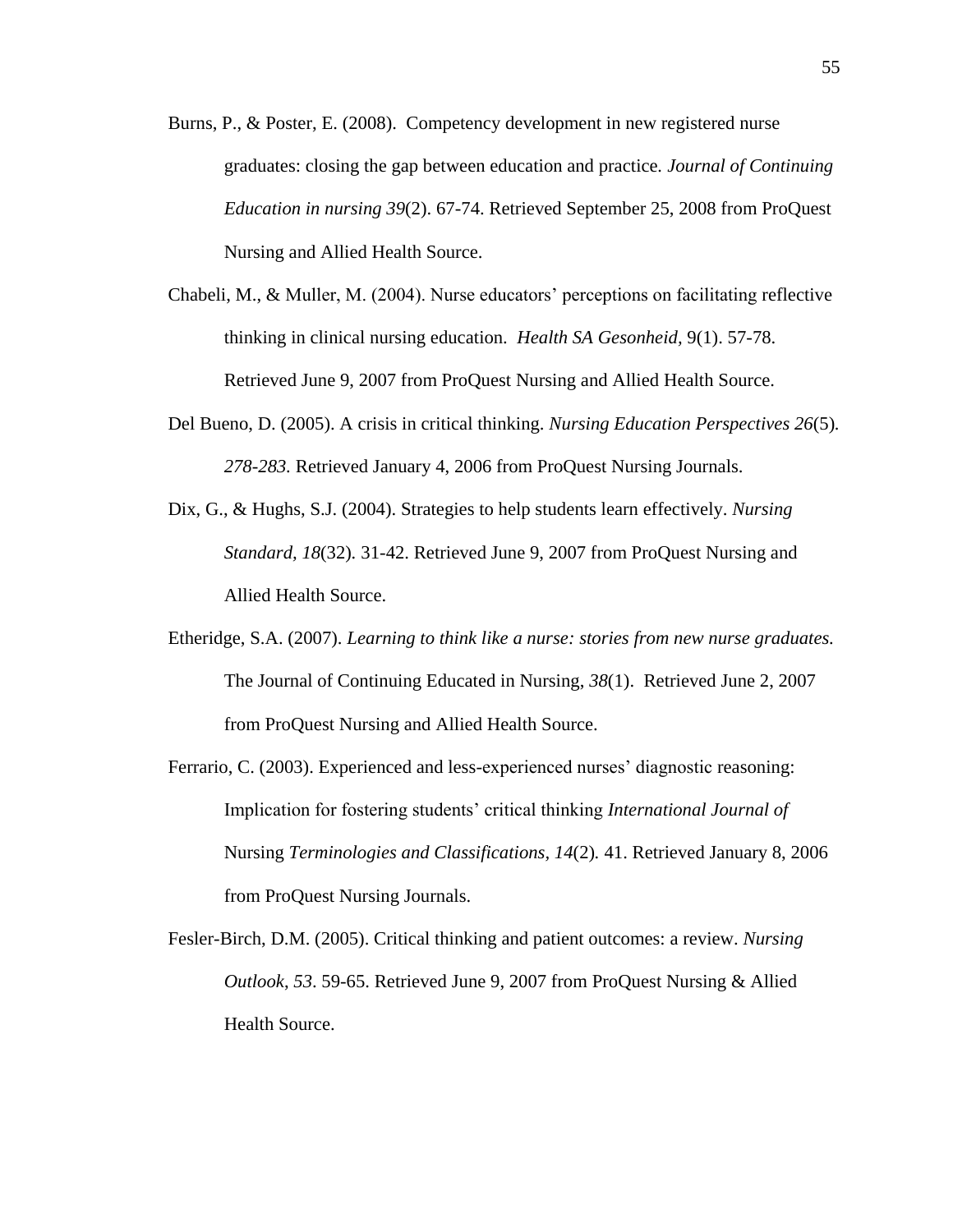- Gubrud-Howe, P., Schoessler, M., & Tanner, C. (2008). From random access opportunity to a clinical education curriculum. *Journal of Nursing Education, 47*(1)*.* 3-5. Retrieved September 25, 2008 from ProQuest Nursing & Allied Health.
- Kautz, D., Kuiper, R., Pesut, D.J., & Williams, R. (2006). Using NANDA, NIC, and NOC language for clinical reasoning with outcome-present state test (OPT) model. *International Journal of Nursing Terminologies and Classification, 17*(3). 129- 137. Retrieved August 2006 from ProQuest Nursing & Allied Health Source.
- Kennison, M. (2006). The evaluation of students' reflective writing for evidence of critical thinking. *Nursing Education Perspectives, 27*(5)*.* 269-273. Retrieved June, 2007 from ProQuest Nursing Journals.
- Lasater, K. (2007). Clinical Judgment Development: Using Simulation to create an assessment rubric. *Journal of Nursing Education, 39*(3). 496-503. Retrieved January 8, 2006 from ProQuest Nursing Journals.
- Murphy, J.I. (2004). Using focused reflection and articulation to promote clinical reasoning: and evidence based teaching strategy. *Nursing Education Perspectives, 25*(5). 226-232. Retrieved on January 17, 2006 from ProQuest Nursing Journals.
- National Council of State Boards of Nursing. (2008). *National Council of State Boards of Nursing Position Paper*. Retrieved September 9, 2008. [http://www.ncsbn.org](http://www.ncsbn.org/)

National League for Nursing (NLN) (2008). *Criteria and guidelines for the evaluation of baccalaureate and higher degree programs of nursing education.* New York: Author. Retrieved from http://www.nln.org/aboutnln/index.htm

National League for Nursing Accrediting Commission (NLNAC)(2008). *Interpretive guidelines for standards and criteria baccalaureate and higher degree programs*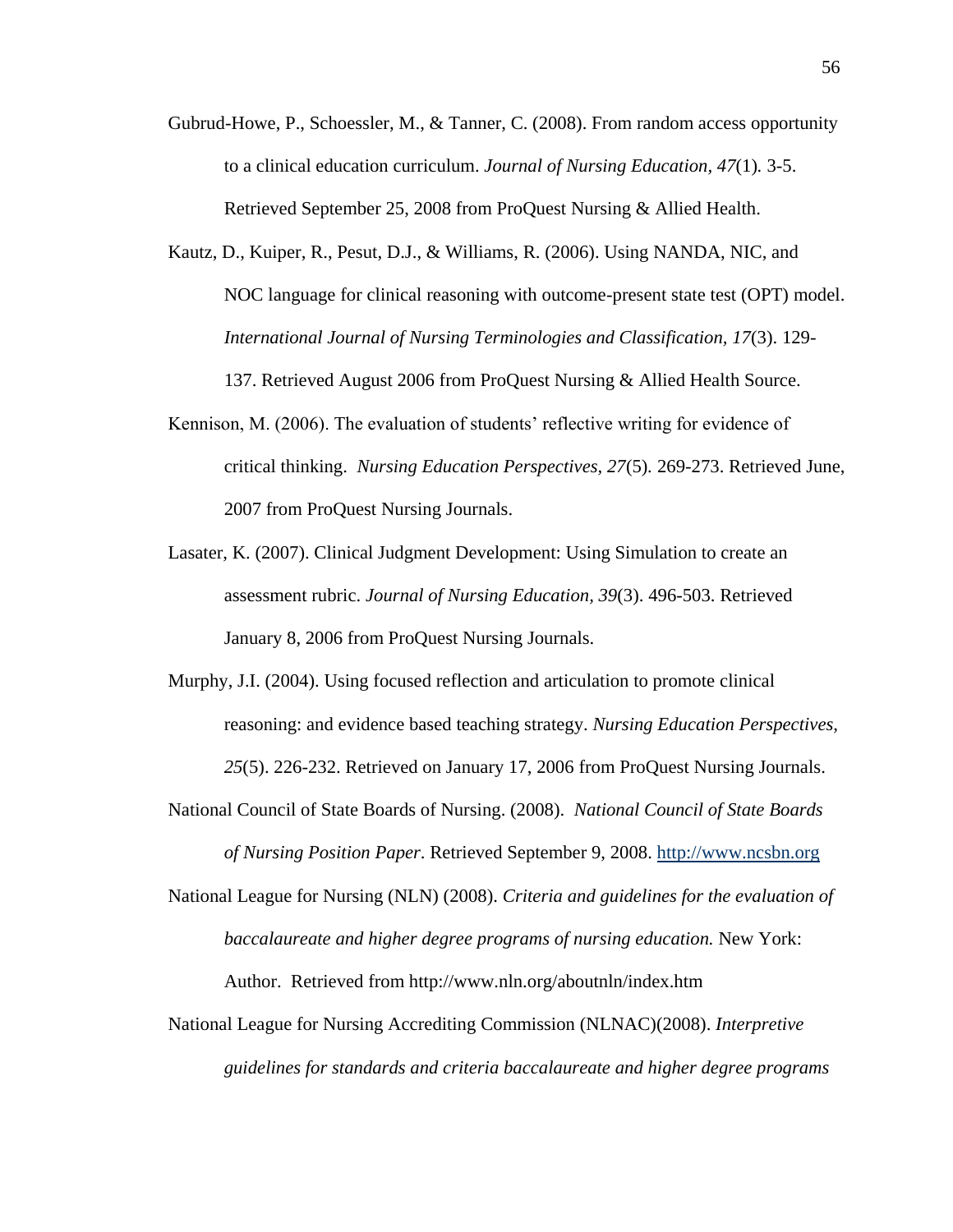*in nursing.* New York: Author. Retrieved from

http://www.nlnac.org/manuals/SC2008\_BACCALAUREATE.htm

- Redding, D.A. (2001). The development of critical thinking among students in baccalaureate nursing education. *Holistic Nursing Practice 15*(4). 57-65. Retrieved on January 28, 2006 from ProQuest Nursing Journals.
- Riddell, T. (2007). Critical assumptions: thinking critically about critical thinking. *Journal of Nursing Education, 46*(3). 121-125. Retrieved on June 9, 2007 from ProQuest Nursing & Allied Health Journals.
- Scheffer, B.K., & Rubenfeld, M.G. (2000). A consensus statement on critical thinking in nursing. *Journal of Nursing Education, 39*(8). 352-360. Retrieved on January 18, 2006 from ProQuest Nursing Journals.
- Shell, R. (2001) Perceived barriers to teaching critical thinking by BSN faculty. *Nursing Health Care Perspectives, 22*(6). 286-291.
- Sorensen, H., & Yankech, R. (2008). Precepting in the fast lane: improving critical thinking in new graduate nurses. *The Journal of Continuing Education in Nursing, 39(5).* 208-217. Retrieved on September 25, 2008 from ProQuest Nursing & Allied Health Source.
- Stewart, S., & Dempsey, L.F. (2005). A longitudinal study of baccalaureate nursing students' critical thinking dispositions. *Journal of Nursing Education, 44*(2). 81- 85. Retrieved January 28, 2006 from ProQuest Nursing Journals.
- Tanner, C. (2006). Thinking like a nurse: a research-based model of clinical judgment in nursing. *Journal of Nursing Education, 45*(6). 204-211. Retrieved June 2, 2006, from ProQuest Nursing Journals database.